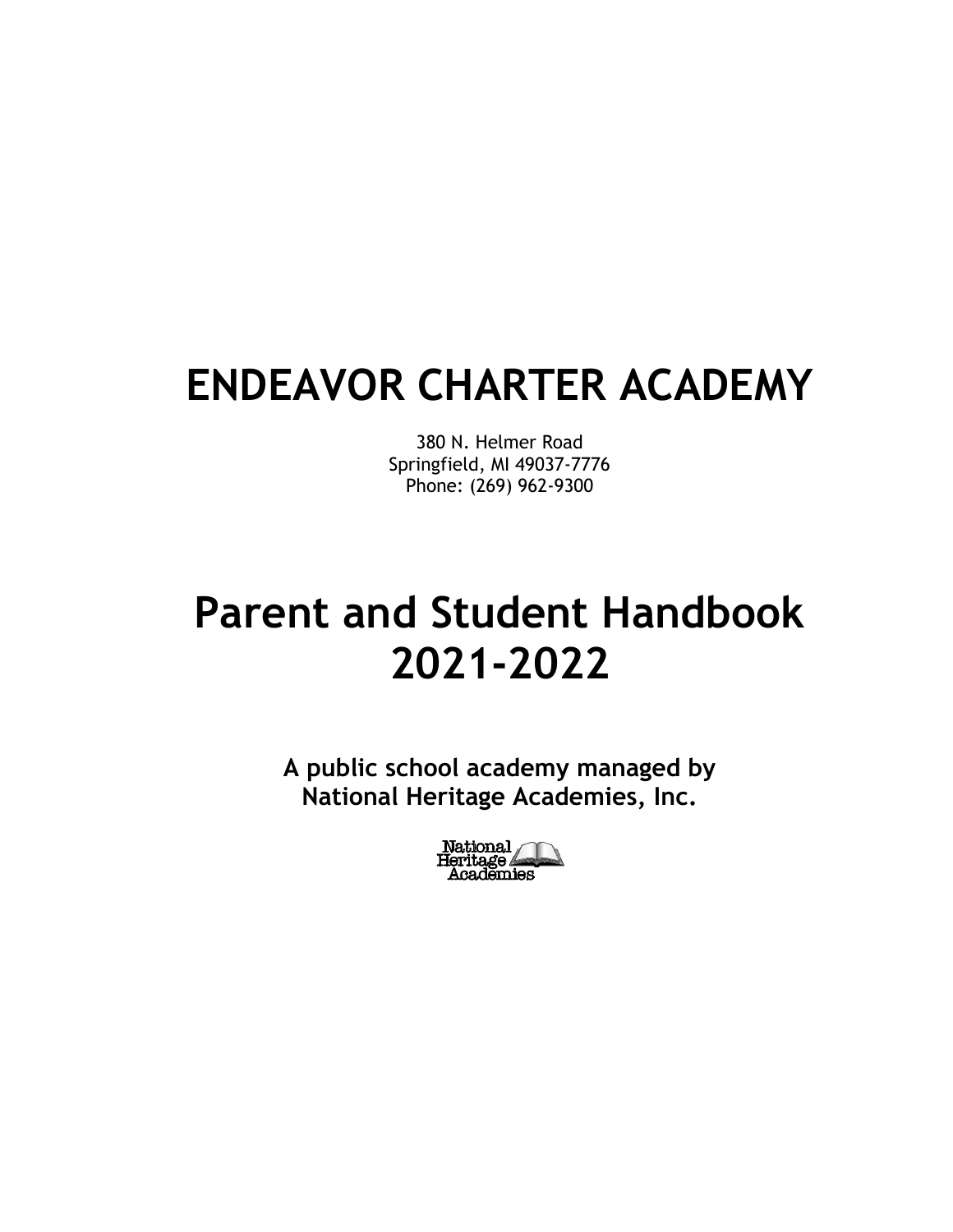## **Parent and Student Handbook Table of Contents**

| The Four Pillars of NHA                                           |  |
|-------------------------------------------------------------------|--|
|                                                                   |  |
|                                                                   |  |
|                                                                   |  |
|                                                                   |  |
| <b>Academic Excellence</b>                                        |  |
|                                                                   |  |
|                                                                   |  |
|                                                                   |  |
|                                                                   |  |
|                                                                   |  |
|                                                                   |  |
|                                                                   |  |
|                                                                   |  |
|                                                                   |  |
|                                                                   |  |
|                                                                   |  |
|                                                                   |  |
| Student Grade Placement, Acceleration, Promotion, or Retention 13 |  |
|                                                                   |  |
|                                                                   |  |
|                                                                   |  |
| Rehabilitation Act of 1973 - Section 504 (General Education)  15  |  |
|                                                                   |  |
|                                                                   |  |
|                                                                   |  |
|                                                                   |  |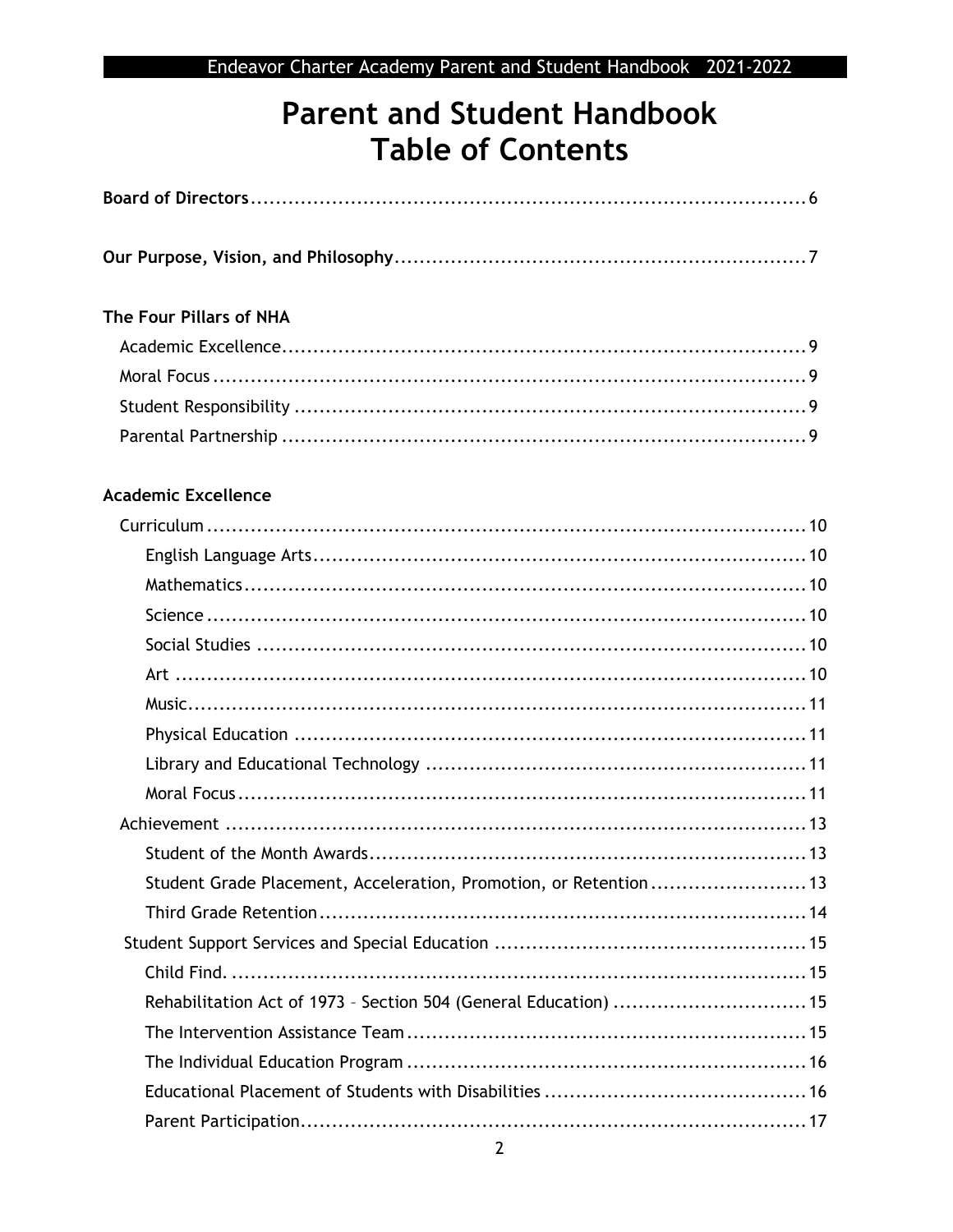Crisis Management: De-escalation, Isolation and Restraint of Student. .................... 17

## **Moral Focus**

## **Student Responsibility**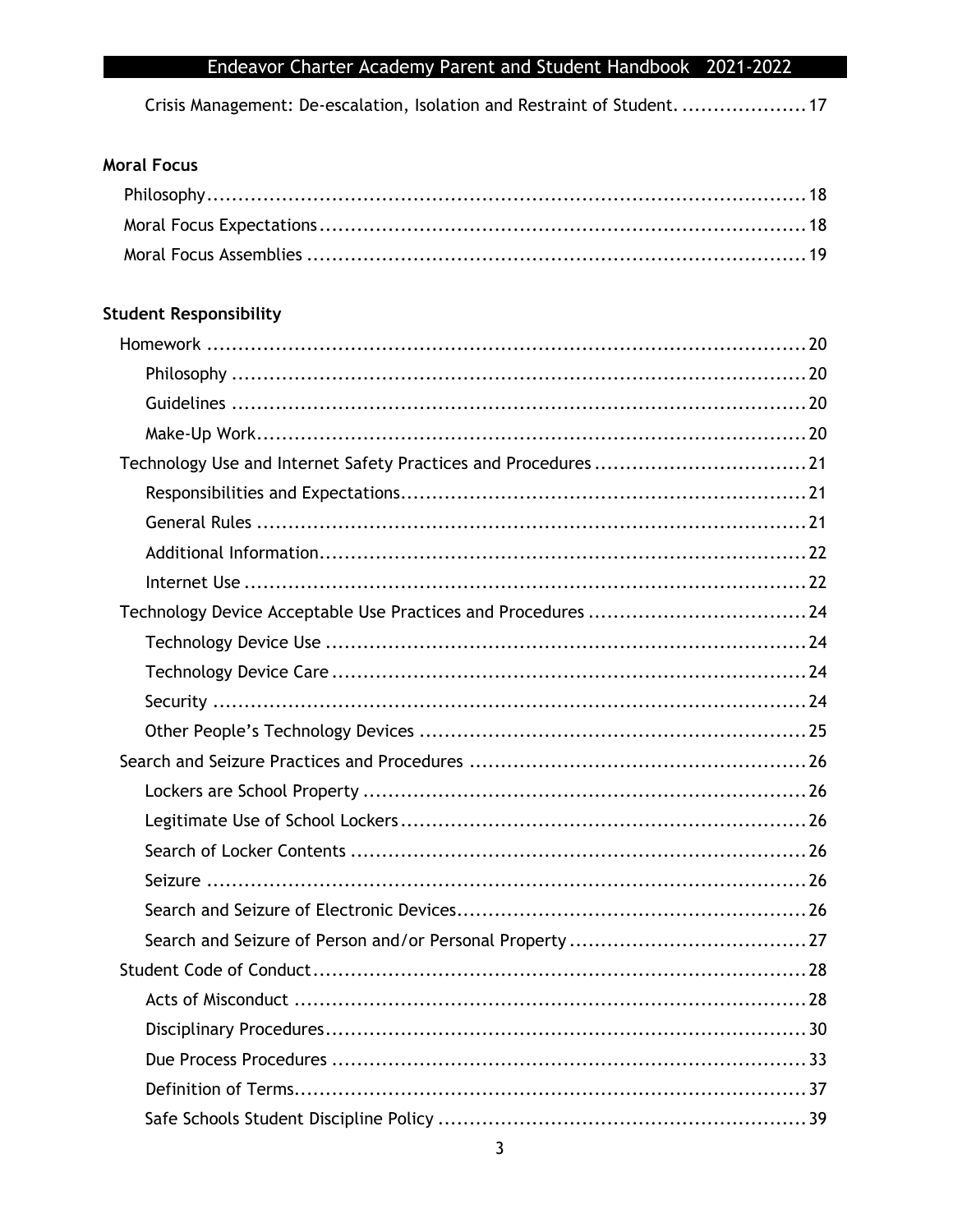| <b>Parental Partnership</b> |  |
|-----------------------------|--|
|                             |  |
|                             |  |
|                             |  |
|                             |  |
|                             |  |
|                             |  |
|                             |  |
|                             |  |
|                             |  |
|                             |  |
|                             |  |
|                             |  |
|                             |  |
|                             |  |
|                             |  |
|                             |  |
|                             |  |
|                             |  |
|                             |  |
|                             |  |
|                             |  |
|                             |  |

## **General School Procedures**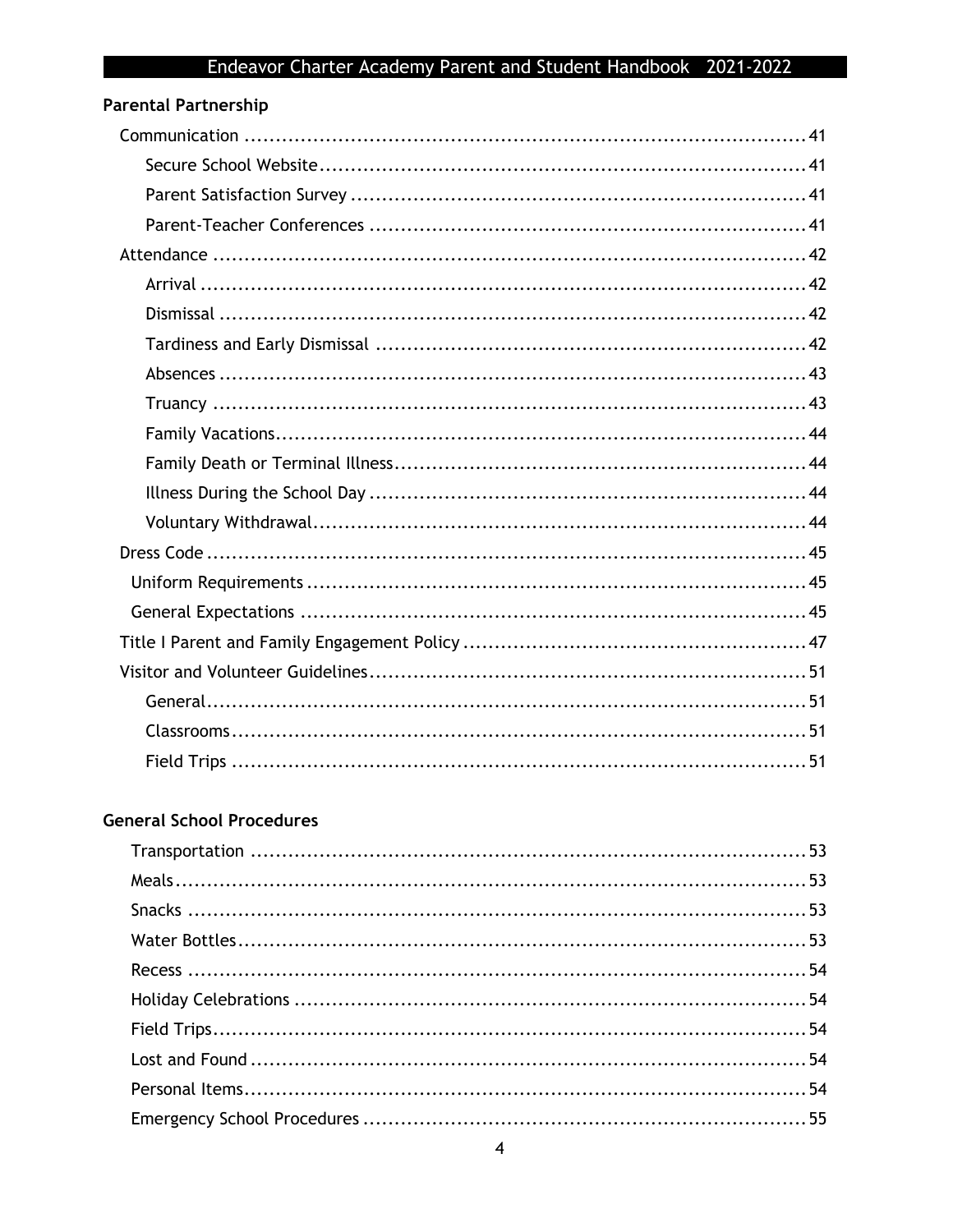## **Notifications**

## Other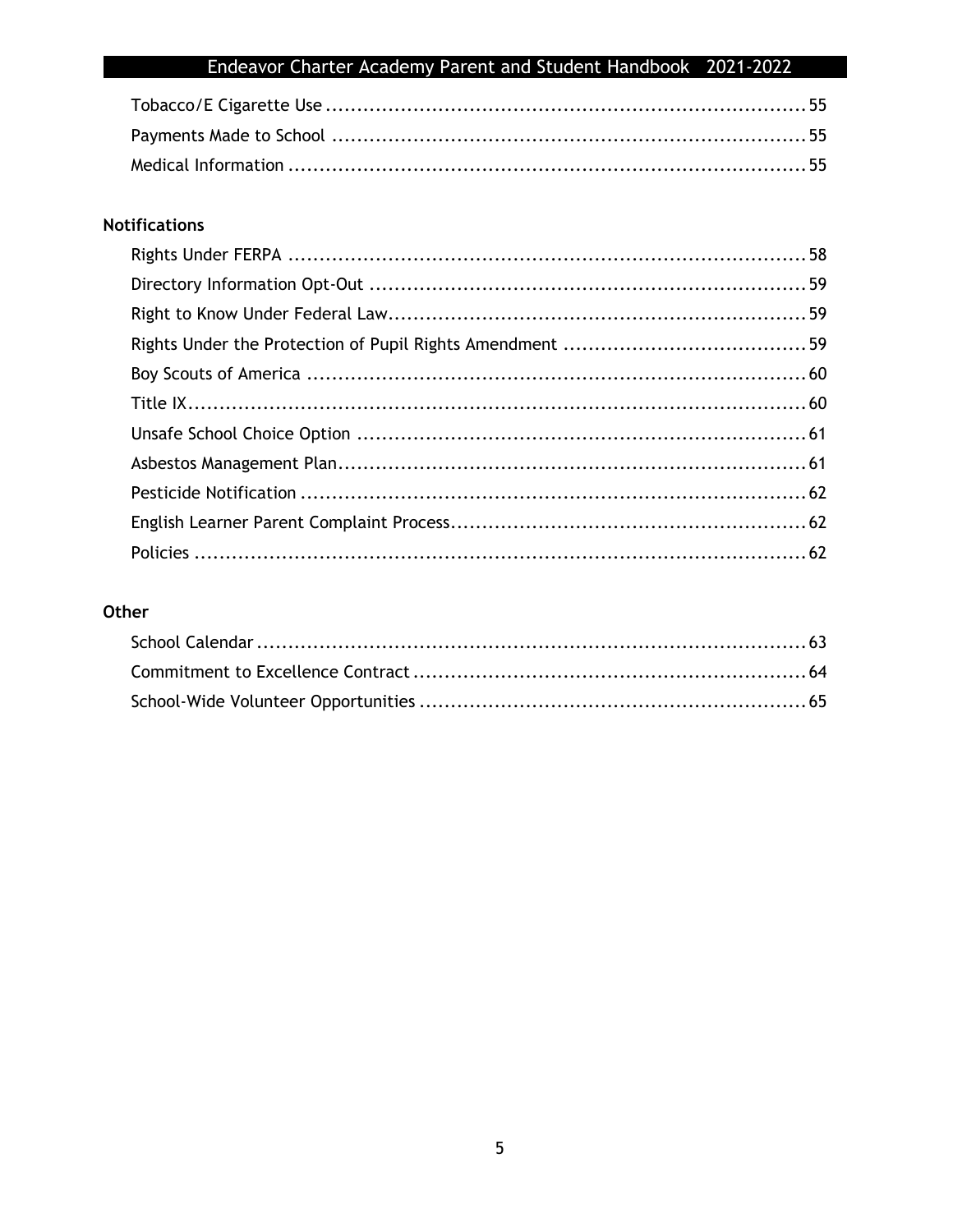## **Board of Directors**

Nola Batch, President Linda Wendt, Vice President Chad Kyger, Treasurer Rachel Ham, Secretary

Board meetings are open to the public and meeting dates and times are posted at the school.

#### **Student Creed**

We are Endeavor students. We strive to achieve academic excellence. We exemplify high moral character. We strive to realize our potential. We work diligently to prepare for the future.

#### **School Mission** Challenging each child to achieve.

## National Heritage Academies

National Heritage Academies is a network of public charter schools serving families and students in multiple states. Our early childhood, elementary, and middle school programs are designed to put children on a solid path to success in high school, college, and beyond. As a network, all National Heritage Academies schools share a common vision, while each individual school enjoys the flexibility of tailoring their program to meet the needs of their specific community.

**NHA's Parent Relations Department** provides guidance to parents and the school in resolving concerns. Once the classroom teacher, dean, and/or principal have been contacted regarding your concern, you may also reach out to the Parent Relations team to discuss any additional needs.

Parent Relations Contact Information: Phone: (877) 642-7471 (Monday–Friday; 8:30 a.m.–4:30 p.m.) Email: [info@nhaschools.com](mailto:info@nhaschools.com)

National Heritage Academies 3850 Broadmoor Avenue Grand Rapids, Michigan 49512 [www.nhaschools.com](http://www.nhaschools.com/)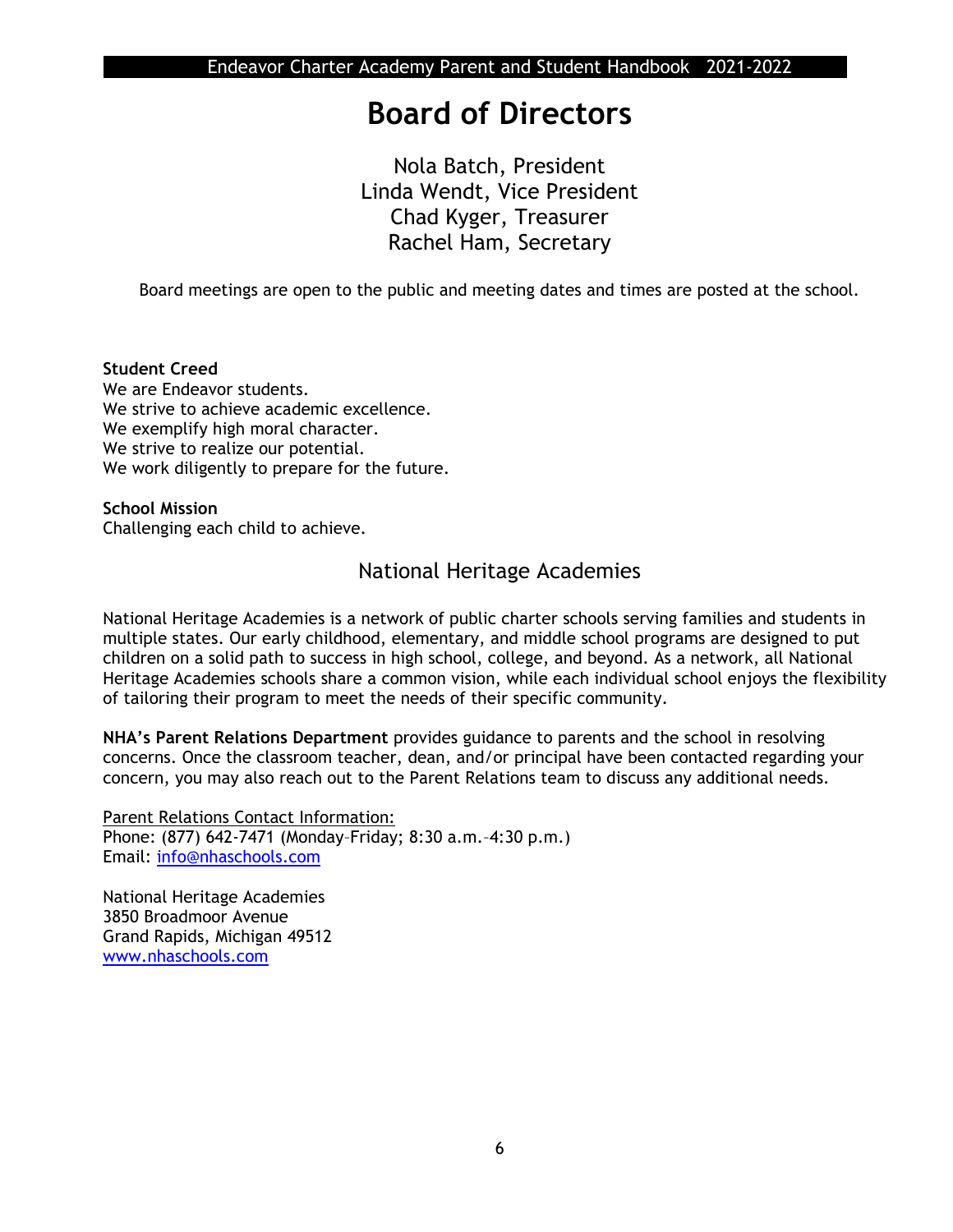## **Our Purpose, Vision, and Philosophy**

#### **Purpose and Vision**

Working in partnership with parents and the community, the school's purpose is to challenge each child to achieve. We offer a challenging, character-based education through a rigorous curriculum with high academic and social expectations with the vision to better educate more children.

#### **Educational Philosophy**

The educational philosophy is based on the principles set forth in *Effective Schools Research*  developed by Professor Ronald R. Edmonds*. Effective Schools Research* recommends research-based school attributes that are associated with quantifiably improved student learning.

In his book *What Works in Schools*, Robert J. Marzano translates these principles into the following factors:

School-Level Factors:

- A guaranteed and viable curriculum
- Challenging goals and effective feedback
- Parent and community involvement
- A safe and orderly environment
- Collegiality and professionalism

Teacher-Level Factors:

- Instructional strategies
- Classroom management
- Classroom curriculum design

Student-Level Factors:

- Home environment
- Learned intelligence and background knowledge
- Student motivation

The school employs a continuous improvement model that focuses on principles and practices that are simple and supported by research.

The school supports its researched based approach to education by including the following practices in its daily operation of the school:

**College Readiness:** The school's focus on a liberal arts education provides the academic foundation necessary to succeed in an increasingly global and competitive society. In grade school, the vast majority of time is spent on mastering the core subjects of English, history, mathematics, reading, and science. Furthermore, the school's first priority is to bring students up to grade level in reading and math, so they will be able to master other subjects as well. In all grades, at least twice as much time is spent on language arts and mathematics than on other academic subjects.

**Longer School Day:** School days are approximately seven hours long, which is longer than most traditional public schools. This includes at least six hours of instructional time.

**Structured Discipline:** Students are expected to follow a clearly defined and structured discipline program. This program encourages personal responsibility and respect for others. As a result,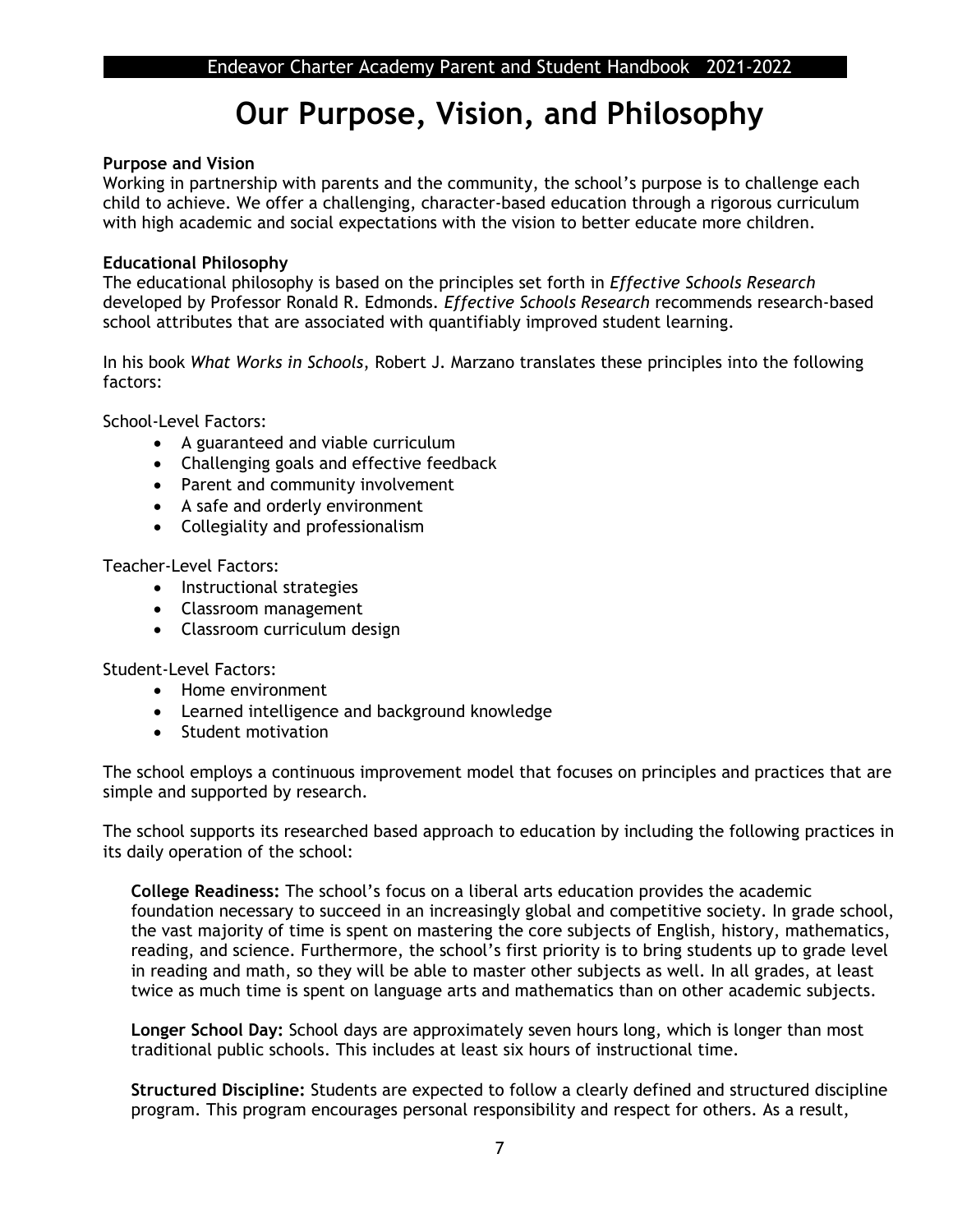students who have had behavior problems at other schools are often drawn back into a positive learning environment.

**Moral Focus Program:** Part of the school's purpose is to instill a strong moral identity in each of our students. The Moral Focus curriculum comprehensively identifies the skills, behaviors, and virtues students will need for character growth and development to prepare them for success, both academically and throughout their lives. The curriculum includes explicit and integrated instruction around three key components of character to provide students with a strong foundation for leading an ethical life. The Moral Focus program is an essential part of every student's education.

**Parental Involvement:** Research indicates that a leading predictor of student success is parental involvement; therefore, parents are included in many aspects of the education program. The school governance structure relies on significant parental input and cultivates a close working partnership between staff members and parents. In addition, parents are asked to volunteer by participating in playground activities, becoming a member of school committees, or helping in the classroom, library, or office. To encourage involvement, parents sign a "Commitment to Excellence Contract" upon their child's enrollment, committing to active involvement in the school.

**American Heritage:** It is appropriate to demonstrate a great deal of both pride in the history of the United States and gratitude for our unique roots and founding by gifted men and women.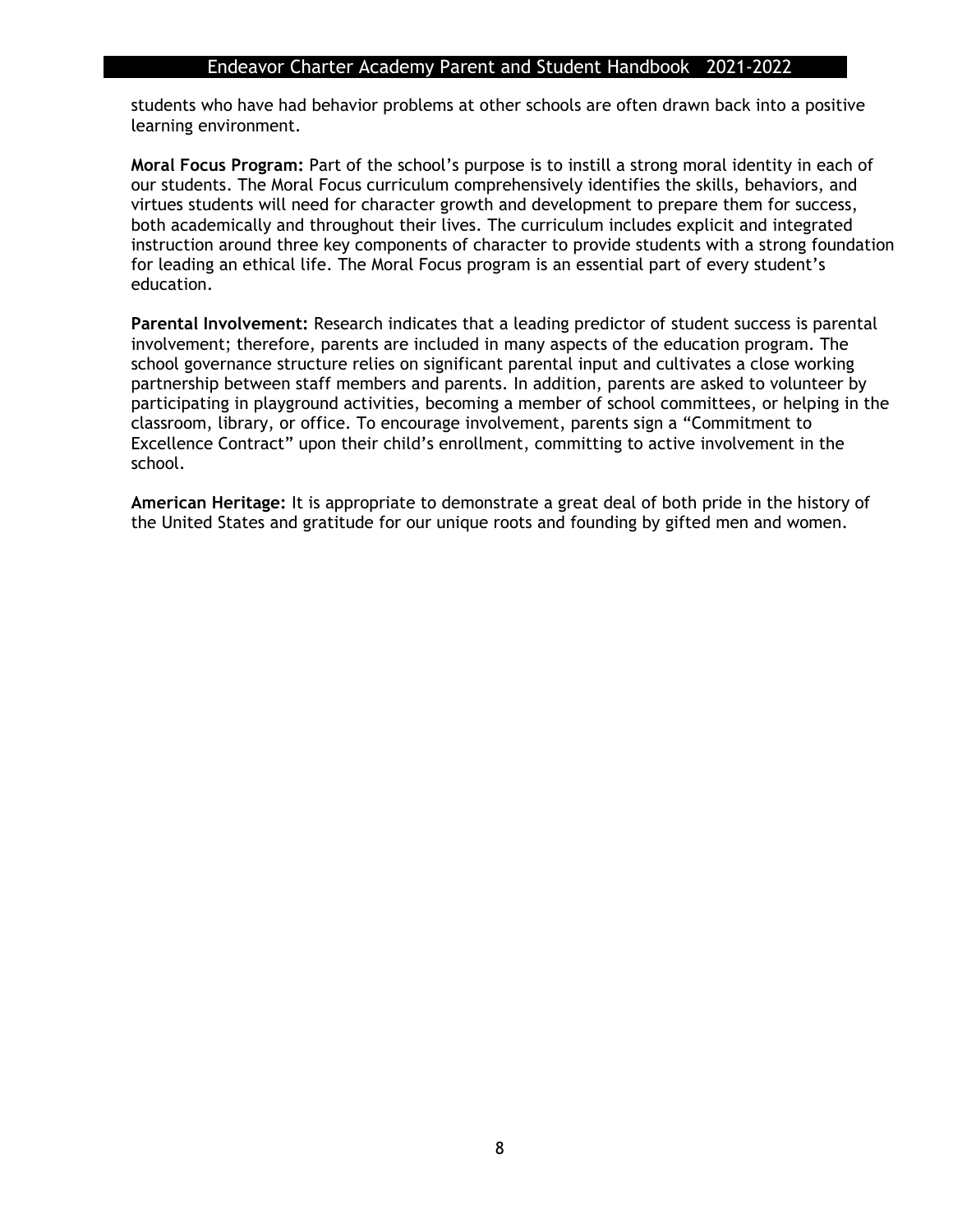## **The Four Pillars of NHA**

## **Academic Excellence**

National Heritage Academies has invested significant financial resources in the development of a strong academic program that provides students with an excellent academic foundation. In partnership with NHA, we have carefully selected the finest curriculum to be used by our teaching staff in order to accomplish our purpose. All of our curriculum meets or exceeds the state educational standards.

### **Moral Focus**

We believe that a strong moral identity is foundational to student success. It is our goal to not only support the virtues parents try to instill at home, but to explicitly teach students the skills, behaviors, and virtues necessary for leading an ethical life. NHA's nine monthly virtues are Wisdom, Respect, Gratitude, Self-control, Perseverance, Courage, Encouragement, Compassion, and Integrity. Students will learn to internalize these virtues through the intentional and consistent focus on the application of Moral Focus concepts throughout all aspects of school life. This integration is essential for students to learn the importance of developing and maintaining strong personal character and to create a learning environment built on a foundation of respect and care where everyone works hard to achieve academic goals and improve school culture. The Moral Focus program is an essential part of every student's education.

## **Student Responsibility**

In addition to preparing our students for academic success, we seek to develop a strong sense of responsibility in each child. We want students to take personal ownership of their success or failure, regardless of their background or previous experiences. This includes sound decision-making, an ability that is becoming critical in our ever-changing, complex world. Students must meet high expectations both academically and behaviorally. Our teachers work with students and parents to promote the responsibility necessary for success both in and out of school.

## **Parental Partnership**

A successful learning experience would not be possible without the partnership and dedication of our students' parents. Parental participation in each school's program is solicited and highly encouraged. Our parents are involved on leadership committees, in the classroom, and in the details that make a school function effectively. NHA parents know they are always welcome and that they are a key to the success of every NHA student.

NHA believes that open communication between school and home improves the quality of the educational experience. Every marking period, parents receive detailed written reports of student performance and accomplishments. These reports are coupled with fall and spring parent-teacher conferences. The reports and conferences include interpretation of internal and external measures of assessment. Teachers and parents may also schedule additional meetings.

At all other times throughout the year, parents can use NHA's Secure School Website via the Internet to view their child's grades and progress. This web-based information center provides parents with both classroom information and student academic data. The Secure School Website promotes the increased accountability of all participants in the educational process—teachers, students, and parents.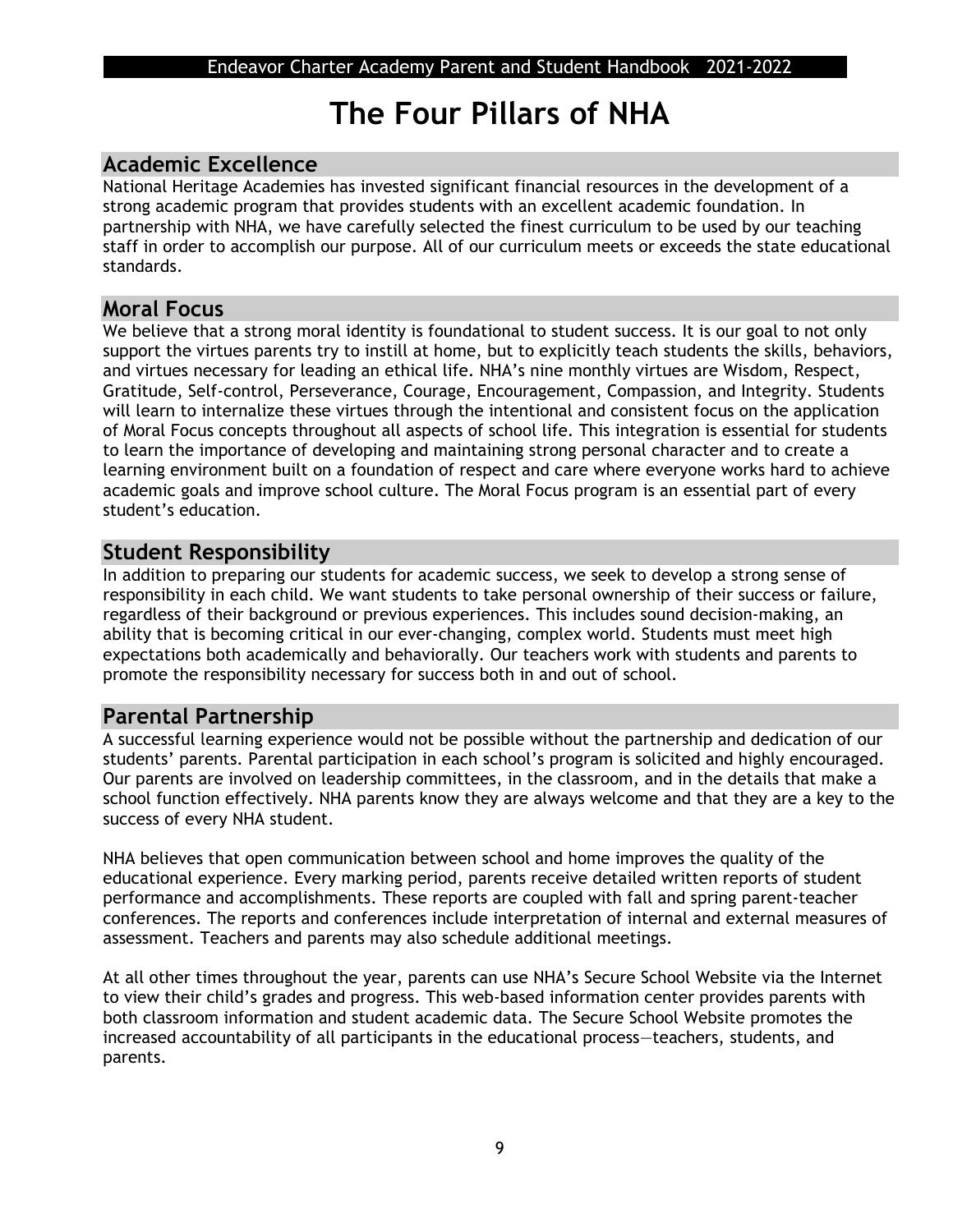## **Academic Excellence: Curriculum**

The school uses the National Heritage Academies (NHA) curriculum, a rigorous and challenging curriculum uniquely designed to prepare them for high academic achievement in successive schooling environments. Our goal is to graduate students who have not only had the opportunity to experience academic excellence but have also acquired the knowledge and skills necessary to thrive in high school and beyond.

## **English Language Arts**

The NHA English Language Arts curriculum, aligned with the Common Core State Standards, provides students with the knowledge, skills, and strategies necessary for success in listening, reading, speaking, viewing, and writing. Early reading instruction focuses on the building blocks of reading phonemic awareness, phonics, vocabulary, comprehension, and fluency. These building blocks lay the foundation for the intellectual processes necessary for students to remember, understand, analyze, evaluate, and apply the ideas they encounter while reading.

## **Mathematics**

To provide students with the mathematical skills they will need in everyday life as well as in the rigors of high school and post-high school mathematics, NHA has developed a strong mathematics curriculum, aligned with the Common Core State Standards, that emphasizes communicating, computational and procedural skills, making connections, reasoning and proofing, problem solving, and using representations. Students learn to represent and communicate ideas through graphs, mathematical terms, models, signs, symbols, and writing.

### **Science**

NHA has developed an engaging science curriculum that encourages students to participate actively in scientific inquiry while developing scientific literacy. When participating in inquiry, students describe objects and events, ask questions, construct explanations, test those explanations against current scientific knowledge, and communicate their ideas to others. Students' scientific knowledge is developed in the areas of The Nature of Science, The Living Environment, Physical Science, and Earth and Space Science.

## **Social Studies**

NHA's Social Studies curriculum includes the examination of historical documents, so students can demonstrate their understanding of the major themes, developments, and turning points in our nation. The curriculum is strong in the study of National and World Geography. We build a strong knowledge of economic principles, so students understand the impact of economic forces both internationally and personally in their daily lives. Additionally, the curriculum is comparative in examination of world cultures. This creates a point of reference by which students compare the freedoms of American life with non-democratic societies both historically and currently. Our students are reminded of the rights and liberties they enjoy and the due reason to participate in and protect those liberties.

## **Art**

Art classes allow students to explore the many different aspects of art while acquiring an understanding of the significant role art has played in the expression of ideas throughout history. Hands-on art projects help develop student creativity and self-expression and are frequently related to current classroom topics.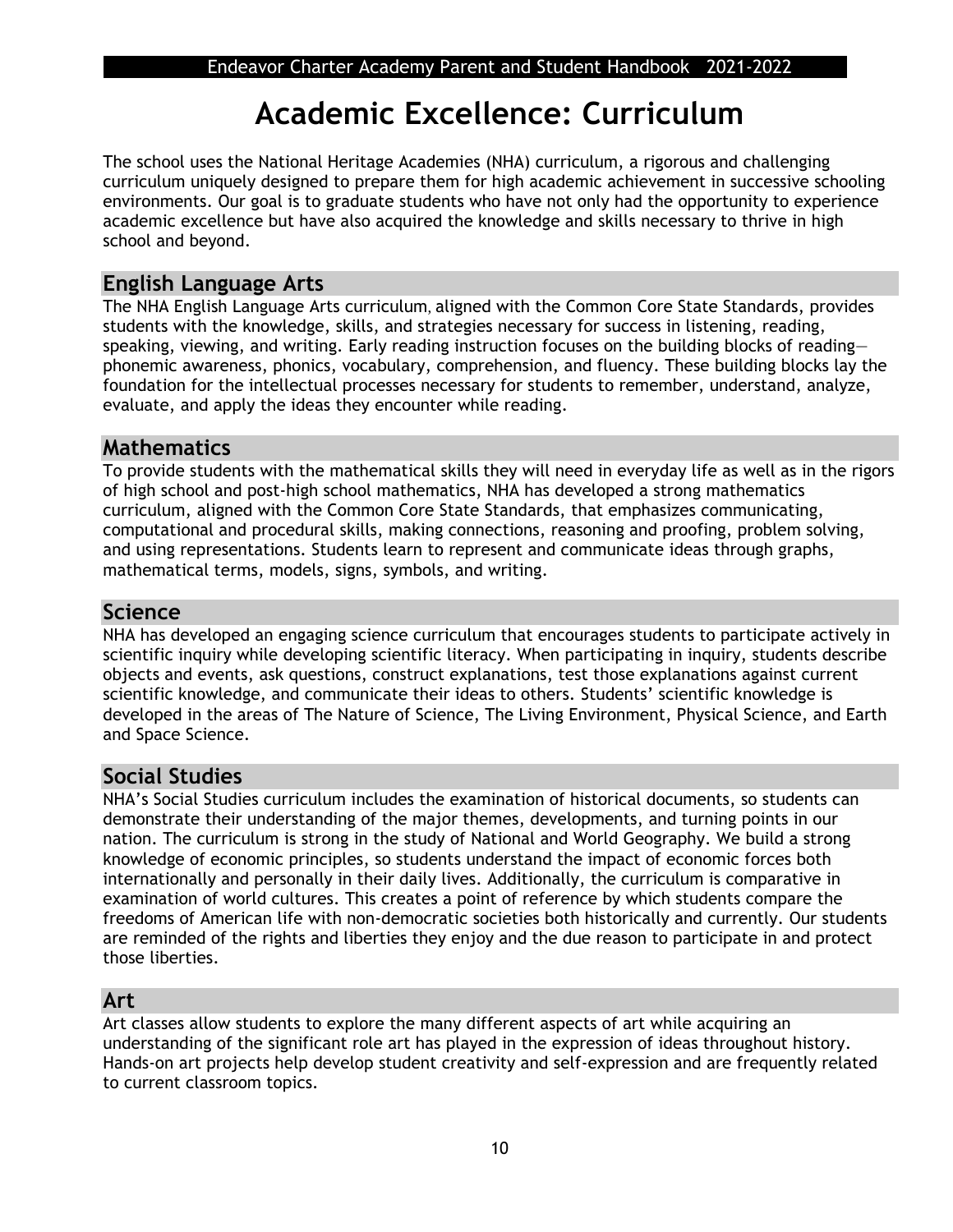#### **Music**

Students are exposed to a wide variety of music education and many periods of music during their classes. Basic music concepts such as beat, rhythm, fast/slow, high/low, and music notation are taught from kindergarten through 8<sup>th</sup> grade. Students also spend time developing an appreciation for different genres of music and their great composers. All concepts are introduced in kindergarten and further developed in each subsequent grade level.

## **Physical Education**

Physical Education is a sequence of developmental experiences in which students learn through movement. Students work on individual skill development and learn about teamwork and the importance of sportsmanship. In addition, they are given the opportunity to develop a positive attitude toward life-long physical activity.

## **Library and Educational Technology**

The technology education program at our school equips students with digital literacy skills needed to be productive, safe, and technologically savvy life-long learners. The progressive K - 8 technology curriculum scaffolds student learning of technology from foundational computer skills to coding and innovative design. Our NHA Technology Standards (2017) are derived from the national technology standards for students published by the International Society for Technology in Education. Online safety, digital citizenship and cyberbullying awareness and prevention is taught annually in compliance with the Children's Internet Protection Act.

The library program at our school is designed to expose students to a wide variety of classic and contemporary literature, instill a life-long love of reading, and develop their information literacy skills. The library collections will contain specific materials that support the curriculum and provide students with a variety of high-quality literature. The library program has been crafted to reflect expectations of students set forth in the Information Literacy Standards developed by the American Association of School Librarians (AASL).

## **Moral Focus**

We believe it is imperative to equip students with both the moral and academic foundations necessary to interact successfully in today's society. Our Moral Focus Program is centered on the study of 9 Virtues: Wisdom, Respect, Gratitude, Self-control, Perseverance, Courage, Encouragement, Compassion, & Integrity. Virtues are fundamental to a great education, and great schools place equal importance on developing the heart and mind of students.

| <b>MONTHLY VIRTUES</b> |                |                      |  |                     |                     |
|------------------------|----------------|----------------------|--|---------------------|---------------------|
| <b>WISDOM</b>          | <b>RESPECT</b> | <b>GRATITUDE</b>     |  | <b>SELF-CONTROL</b> | <b>PERSEVERANCE</b> |
| (September)            | (October)      | (November)           |  | (December)          | (January)           |
| <b>COURAGE</b>         |                | <b>ENCOURAGEMENT</b> |  | <b>COMPASSION</b>   | <b>INTEGRITY</b>    |
| (February)             |                | (March)              |  | (April)             | (May)               |

Character is defined by which virtues our students determine are important to their lives and there are certain necessary steps to acquire or strengthen those virtues. Our Moral Focus Program is structured around a clearly defined process for teaching and learning virtues. That process outlines those steps, allowing teachers to intentionally guide students through the process of teaching virtues. They provide them with the opportunity to learn virtues in a way that will not only affect their mind, but change their heart.

• Step 1: Introduction - Define the virtue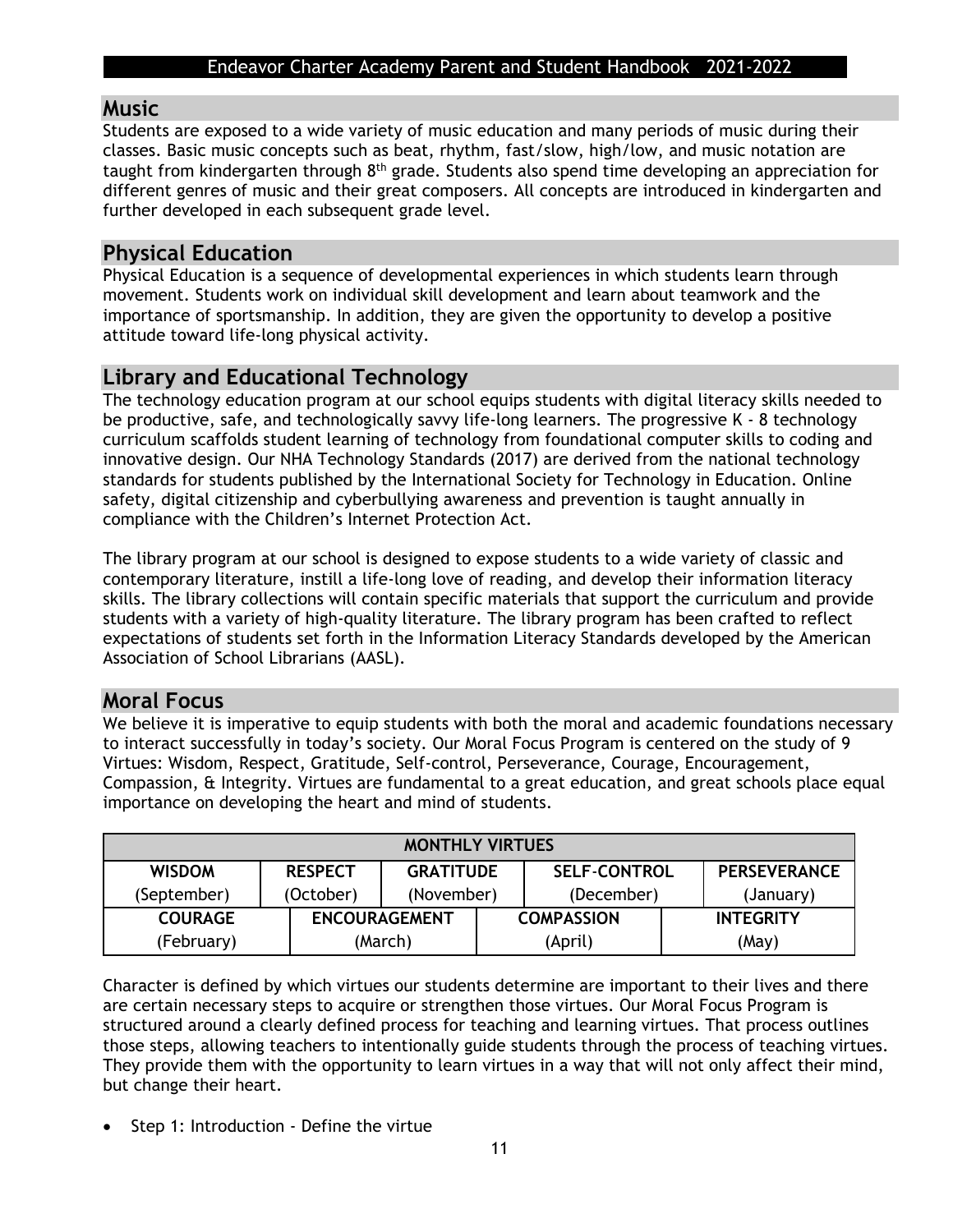- Students learn to name the virtue and simply define it in terms they understand as a foundation for their journey. (focus for the 1st week of each month)
- Step 2: Connection Understand the importance of the virtue to create personal meaning and value
	- Students learn to describe the value & meaning of a virtue. A necessary step that motivates them to put forth the effort to put virtue into action. (focus for the 2nd week of each month)
- Step 3: Reflection Recognize the positive impact the virtue has and know exactly how to display it
	- Students learn what it looks like and sounds like through intentional modeling and careful study, allowing them to recognize it in others. (focus for the 3rd week of each month)
- Step 4: Application Find ways to display the virtue and be intentional about practicing it
	- Students are given regular opportunities to practice virtues. Practice is the key to virtues becoming a learned behavior or habit. (focus for the 4th week of each month)

To support the Moral Focus program, time is dedicated each day to the teaching of Moral Focus virtues. The 4 steps of the process described above form the core of Moral Focus instruction. Each month is broken down into 4 weeks of instruction that correspond to the 4 steps for teaching virtues. Each grade bases instruction on a definition of each virtue designed for their grade level. The definitions scaffold in complexity from grade to grade, allowing students to deepen their understanding and extend their ability to display each virtue.

This comprehensive approach provides students with a strong foundation for leading a moral life. Students will learn to internalize these virtues through the intentional and consistent focus on the application of Moral Focus concepts throughout all aspects of school life. This integration is essential for students to learn the importance of developing and maintaining a strong personal character and the qualities necessary for success as both a student and a citizen. Additionally, all students are given the opportunity to participate in service-learning projects.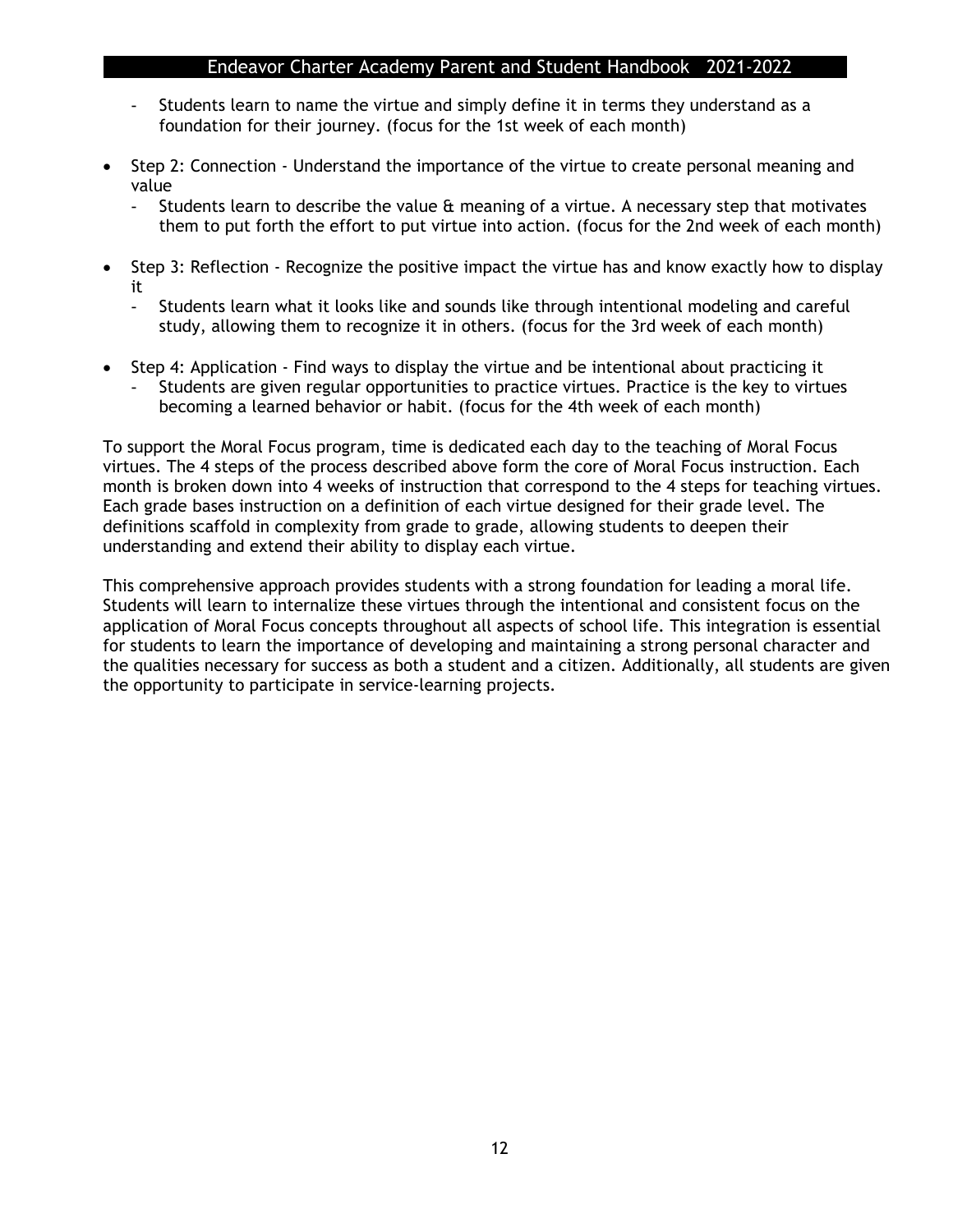## **Academic Excellence: Achievement**

Supporting our vision *to better educate more children*, the school has implemented grading practices that best match the needs of our students, parents, and teachers, with the ultimate goal of supporting high-quality learning for all students.

Teachers utilize the myNHA gradebook application to track students' academic performance on identified learning goals, with the ultimate goal of ensuring high levels of learning and proficiency on state accountability tests.

We encourage you to speak with your child's teacher or talk with a member of the school's leadership team if you have questions or would like more detailed information related to the school's grading practices.

## **Student of the Month Awards**

The last Friday of every month there will be a Student of the Month/Effort Creates Accountability Award Ceremony. Students from each grade level will be selected based on their demonstration of the Moral Focus virtues.

### **Student Grade Placement, Acceleration, Promotion, or Retention**

The principal is authorized to make initial grade placement of a student and to promote, accelerate or retain students after initial grade placement. After initial grade placement, a student is expected to progress through the grades one year in each grade receiving the benefits of academic, social and physical growth usually accompanied with a full year of development. On occasion, it may be in the best interest of the student to have a new grade placement, be accelerated more than one grade, or be retained in the current grade. In this event, supporting documentation with interventions already offered to the student will be provided by the school. If a student's parent or teacher believes one of these grade changes should be considered, a written request for consideration should be provided to the principal, including the reasons for such consideration. The final decision regarding placement, acceleration, promotion, or retention of a student rests solely with the principal.

The principal shall consider the following, when making such decisions:

1. The education record of the student, including but not limited to a student's grades, standardized test scores, reading, speaking and math skills, the curriculum of each grade, the available teacher(s) skill(s)delivering the instruction and available programs

- 2. Attendance
- 3. Discipline
- 4. The physical, social and emotional readiness of the student for the curriculum of each grade
- 5. The recommendation of the student's parents and teachers
- 6. The applicable laws governing these decisions.

The goal of placing, accelerating, promoting or retaining a student is to enhance the opportunity for the student to achieve learning goals, meet state and school performance expectations, and to be prepared for high school, college, and career plans.

#### **Special Education Students**

The decision to retain a student with a disability is approached with great caution. The Principal, after consultation with the IEP Team, makes the final decision regarding the promotion and retention of students with disabilities. A student with a disability may not be retained based on their disability, but may be retained for other factors. The parent of a student with a disability may appeal the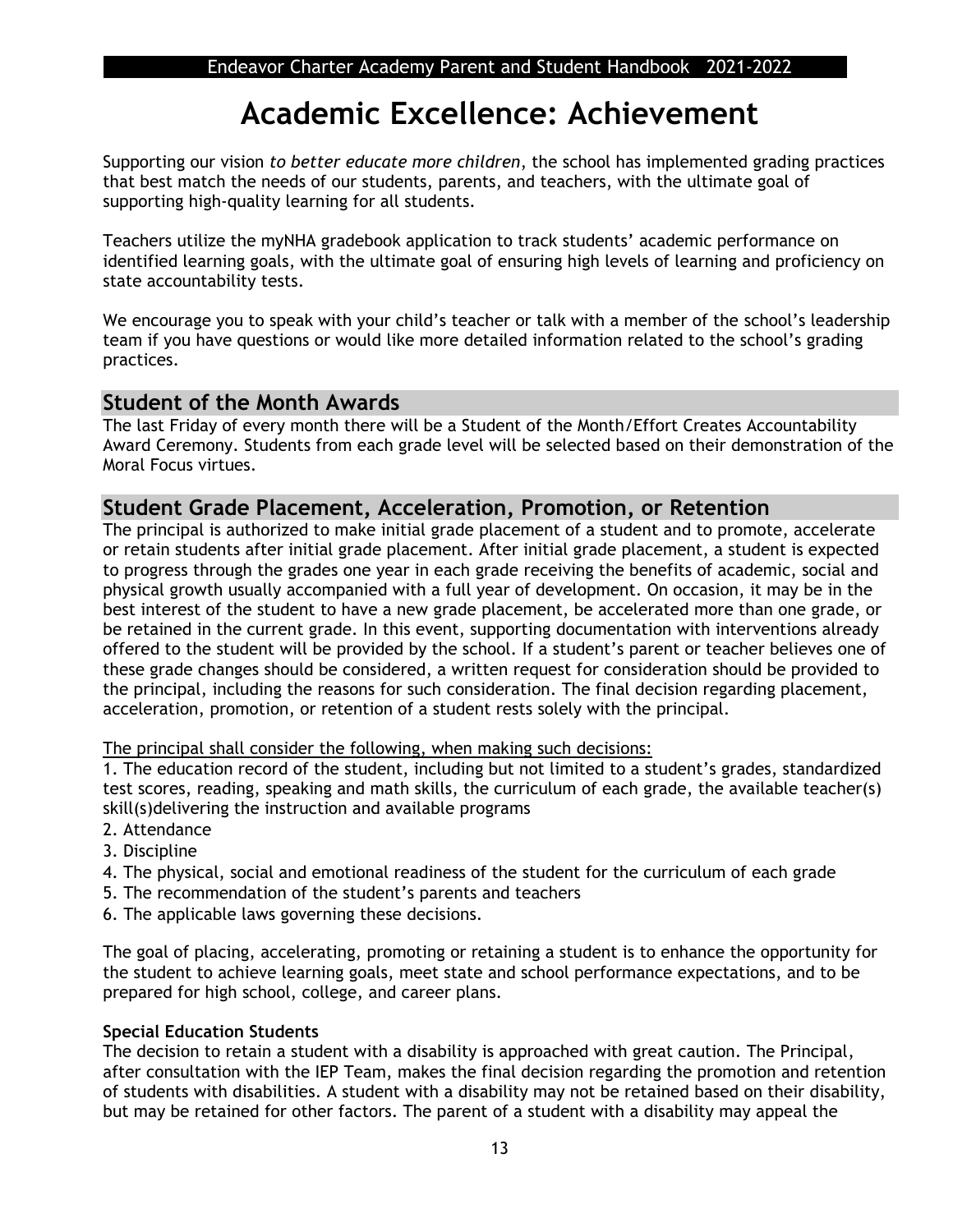decision to the school board of directors or may choose to have the student leave the school. If a parent appeals the principal's decision to the school board of directors, the school's special education supervisor must be contacted for consultation and guidance.

#### **English Learner Students**

The retention of an English Learner (EL) student is a decision that is carefully considered by the building principal. The principal, in collaboration with the EL Coordinator, EL teacher, and Special Populations Team, should consider evidence related to the student's performance in each subject area when making this determination. An English Learner student may not be retained solely based on a lack of language skills, but may be retained for other factors.

## **Third Grade Retention**

Michigan law requires that third-grade students not scoring proficient on the third-grade state summative assessment be retained. To that end, the school will identify and support all K-3 students with a reading deficiency in order to ensure success on the third-grade state summative assessment. The school has a web-based system for managing the individual reading improvement plans (IRIPs) for K-3 students with a reading deficiency. The school has many resources to assist parents whose children have a reading deficiency.

If a 3rd grade student does not pass the state English language arts assessment, the school will notify the student's parents that the child may not enroll in 4th grade until certain criterion are met. The notification will inform the parent of the right to request a good cause exemption and the right to request a meeting with school officials to discuss retention/exemption.

It is the parent's responsibility to request the good cause exemption within 30 days after receiving notification. If the parent does not apply for a good cause exemption, the school must provide the student a reading intervention program and notify the parent of the proposed placement before placing the child in grade 4 during the school year.

**Grounds for Good Cause Exemption**. The school administration will meet with a parent requesting a good cause exemption. There are 5 grounds for granting a good cause exemption:

- the student has an IEP (Individual Education Plan) or 504 plan
- the student is a limited English proficient student with less than 3 years' instruction in an ELL program
- the student has received intensive reading intervention for 2 or more years and was previously retained in a lower grade.
- The student has been continuously enrolled in the Academy for less than 2 years and there is evidence that the student did not receive an appropriate IRIP (individual reading improvement plan) at the previous school.
- The student's parent/guardian has requested the exemption within 30 days and the principal determines that the exemption is in the best interest of the student. The law does not include any guidance on what is to be considered when determining the "best interest" of the student.

**Principal's Decision**. The principal has the discretion whether to grant the exemption after receiving a recommendation for a good cause exemption from the student's 3rd grade teacher. The principals' decision is final and will be communicated in writing to the parent at least 30 days before the first day of school.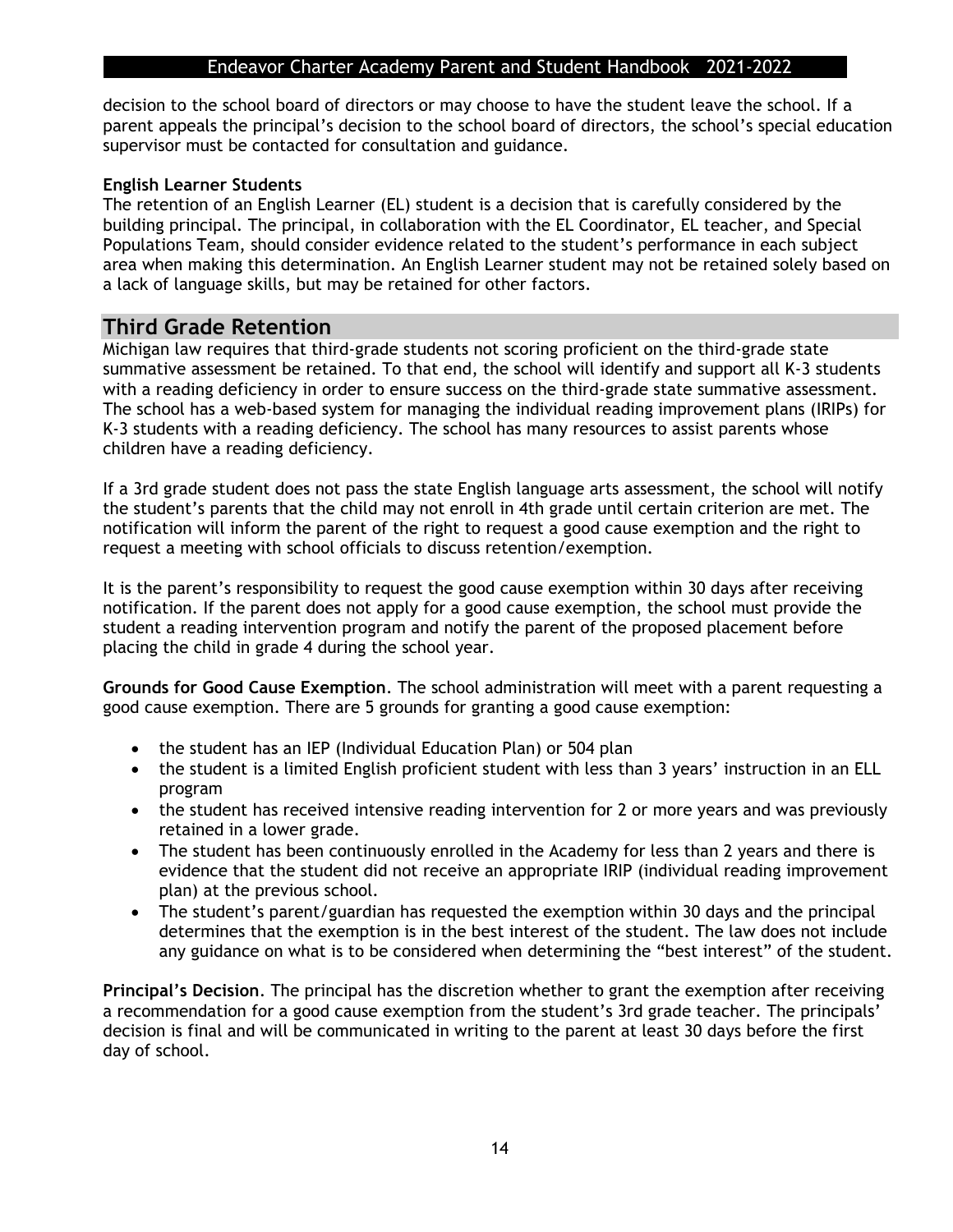## **Academic Excellence: Student Support Services and Special Education**

It is the goal of the school to provide appropriate educational opportunities for all students.

It is the school's obligation to provide appropriate educational opportunity to all students with suspected disabilities or disabilities, as defined under the Individual with Disabilities Education Act ("IDEA") and state special education rules and regulations. For additional specifics regarding a student's special education rights, parents are encouraged to review the *Procedural Safeguards* that are available from a school administrator or special education provider.

## **Child Find**

The IDEA includes a Child Find Mandate. Child Find requires all school districts to locate, identify and evaluate all children with disabilities regardless of the severity of their disability. This obligation encompasses all children who are suspected of having a disability, including children receiving passing grades and "advancing from grade to grade…" A parent who suspects that their child may have a disability and is in need of special education and related services may initiate a free evaluation of their child by contacting the school principal and providing a written request for an evaluation under IDEA and/or Section 504. The school must take the parents request into consideration and provide a response consistent with State and Federal special education requirements. If the school does not suspect a disability, it may refuse to conduct an evaluation. If the school refuses, it must give the parent written notice explaining the reason(s) why it is declining to initiate an evaluation, what data the decision was based upon, and other factors considered. The parents then have the right, if they choose, to request a due process hearing to seek a ruling to conduct an evaluation.

## **Rehabilitation Act of 1973 - Section 504 (General Education)**

Section 504 of the Rehabilitation Act of 1973, 29 USC 794, (sometimes referred to as "Section 504") prohibits discrimination against individuals with disabilities solely on the basis of their disability. If you have Section 504 questions please contact the school's principal who has been designated as the Section 504 Coordinator. The Section 504 Coordinator is responsible for investigating and resolving complaints. In addition, any individual who desires information related to the Rehabilitation Act of 1973, or the Americans with Disabilities Act, may contact the school's principal or the NHA Special Education Department at (616) 222-1700. The school does not discriminate against individuals seeking to access a program or service of the school based on disability. Where an individual desires to participate in a program or service and needs a reasonable accommodation in order to do so, they should contact the school's principal to request an accommodation. In addition, if you suspect that your child has a disability which may qualify him/her for support under Section 504, you should contact the school's principal to begin the referral process. Upon initiation of the Section 504 referral process, parents will be provided with a copy of the Section 504 Procedural Safeguards and Parent/Student Rights which contains complaint and due process procedures.

## **The Intervention Assistance Team**

The Intervention Assistance Team (IAT) is a committee of school personnel set up by the principal to ensure ongoing and effective support for students and classroom teachers. Parents are informed if their child is being considered for referral to the IAT for behavioral and/or academic support. The IAT is a general education intervention process and team membership will generally include: a building administrator, the student's general education teacher, and a staff member knowledgeable in accommodations and interventions. Parents may also be invited to participate in this meeting. The team provides a forum to discuss the student's academic and behavioral data and needs. In addition, the team generates, initiates, and monitors implementation of interventions designed to address the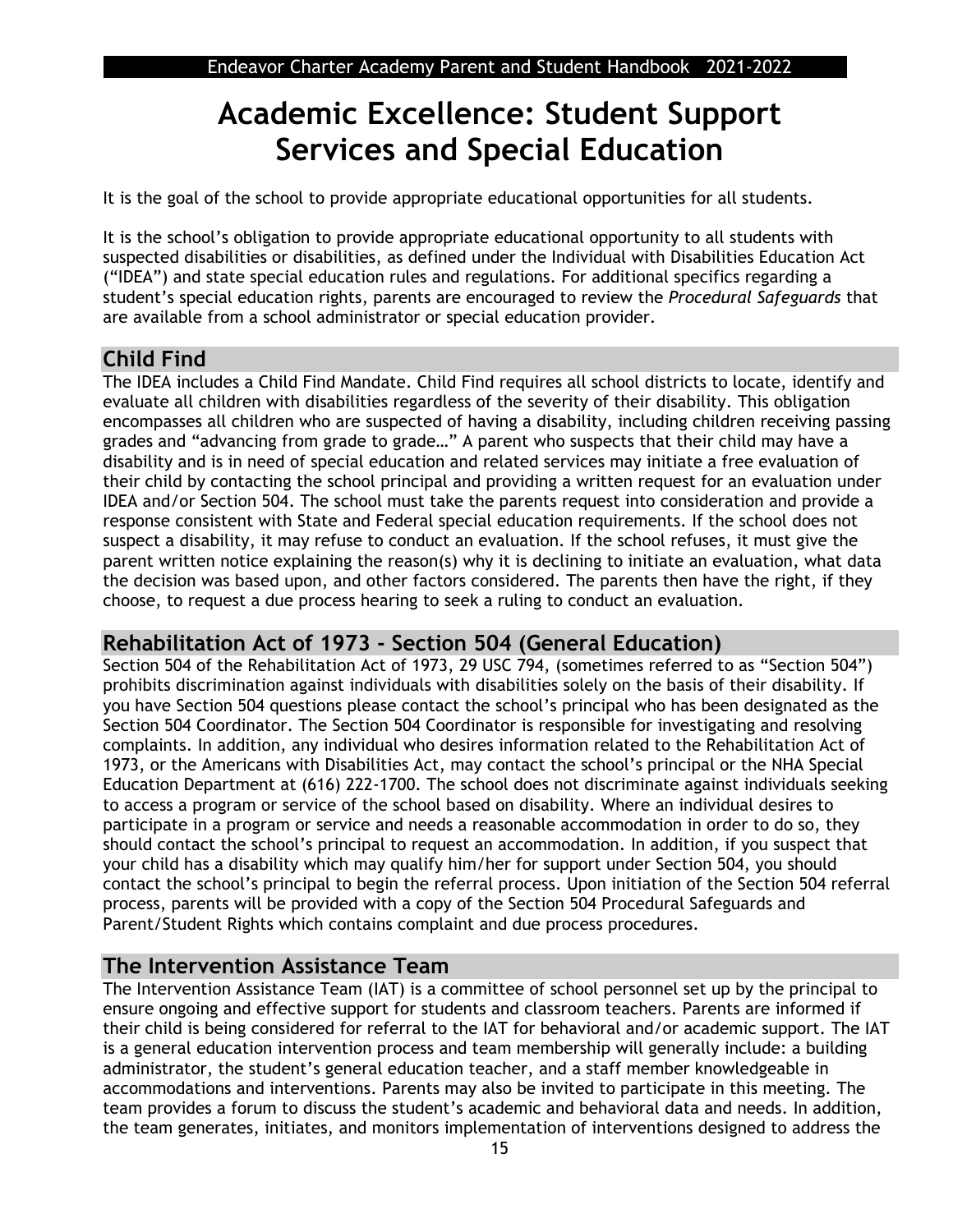individual needs of the student. This includes use of the resources of the school, family, and the community. This process creates awareness and understanding of the issues affecting the student and their academic and behavioral performance. The IAT may serve as the pre-referral interventionplanning team for those "unidentified" students whose difficulties may suggest the presence of a disability. As appropriate, the IAT may refer a student to the Special Education team for formal assessment. Parents should be informed if the IAT is considering a referral of their student to the Special Education team. Prior to initiating a special education evaluation, written parental consent/permission must be obtained. Information gathered through implementation of interventions identified by the IAT will be taken into consideration as a part of the special education evaluation along with progress monitoring and other data sources provided by the parent, educational staff, and others as deemed appropriate. The IAT's review of documentation of intervention strategies, the student's response (progress monitoring data), in addition to a referral for special education testing for a suspected disability, fulfills the Child Find requirement under IDEA and State special education requirements.

### **The Individual Education Program**

The school will comply with the IDEA and state regulations and every student identified as having a disability will be provided an Individual Educational Program (IEP) designed to address their unique needs. All required components of the IEP will be addressed including but not limited to: a description of the student's present level of academic achievement and functional performance including disability related needs, goals and objectives, supplementary aides and services, program services, ancillary services, extended school year, etc. All students with disabilities are considered general education students first. Each IEP is designed to assure that eligible students receive a free appropriate public education (FAPE) and specialized instruction delivered by highly qualified special education staff within the least restrictive environment (LRE). Prior to the opening of school, registration forms are reviewed to identify students with current IEPs from previous schools attended. The parents are informed of their rights, procedures, and responsibilities under special education law. Decisions regarding an IEP are made by the IEP Team. This team has required participant's which minimally includes, general and special education providers and administrators. Parents are also encouraged to be a member of the IEP Team.

The IDEA includes specific rights for parents of children with disabilities. This information is contained in the document commonly referred to as the Procedural Safeguards. We encourage parents to review this document carefully so they are fully informed of their rights. Copies of this document are provided at a minimum of at least once per school year and can be obtained from your school office or by contacting the state's Department of Education.

## **Educational Placement of Students with Disabilities**

The school is committed to educating students with disabilities in the least restrictive environment (LRE) in order to meet their educational needs as determined by the student's IEP Team. This means that to the maximum extent appropriate, children who are disabled are educated with children who are nondisabled and special classes, separate schooling or other removal of children with disabilities from the regular educational environment occurs only if the nature or severity of the disability is such that education in regular classes with the use of supplementary aids and services cannot be achieved satisfactorily.

In an effort to meet with the LRE requirements, the school must ensure that a continuum of placement options is available to students with disabilities, including: services provided within the general education classroom; pull-out services; special classes; home instruction; instruction in hospitals and institutions; and in unique circumstances, access to programs and services located in settings outside the school. Placement decisions are the determination of the Individualized Education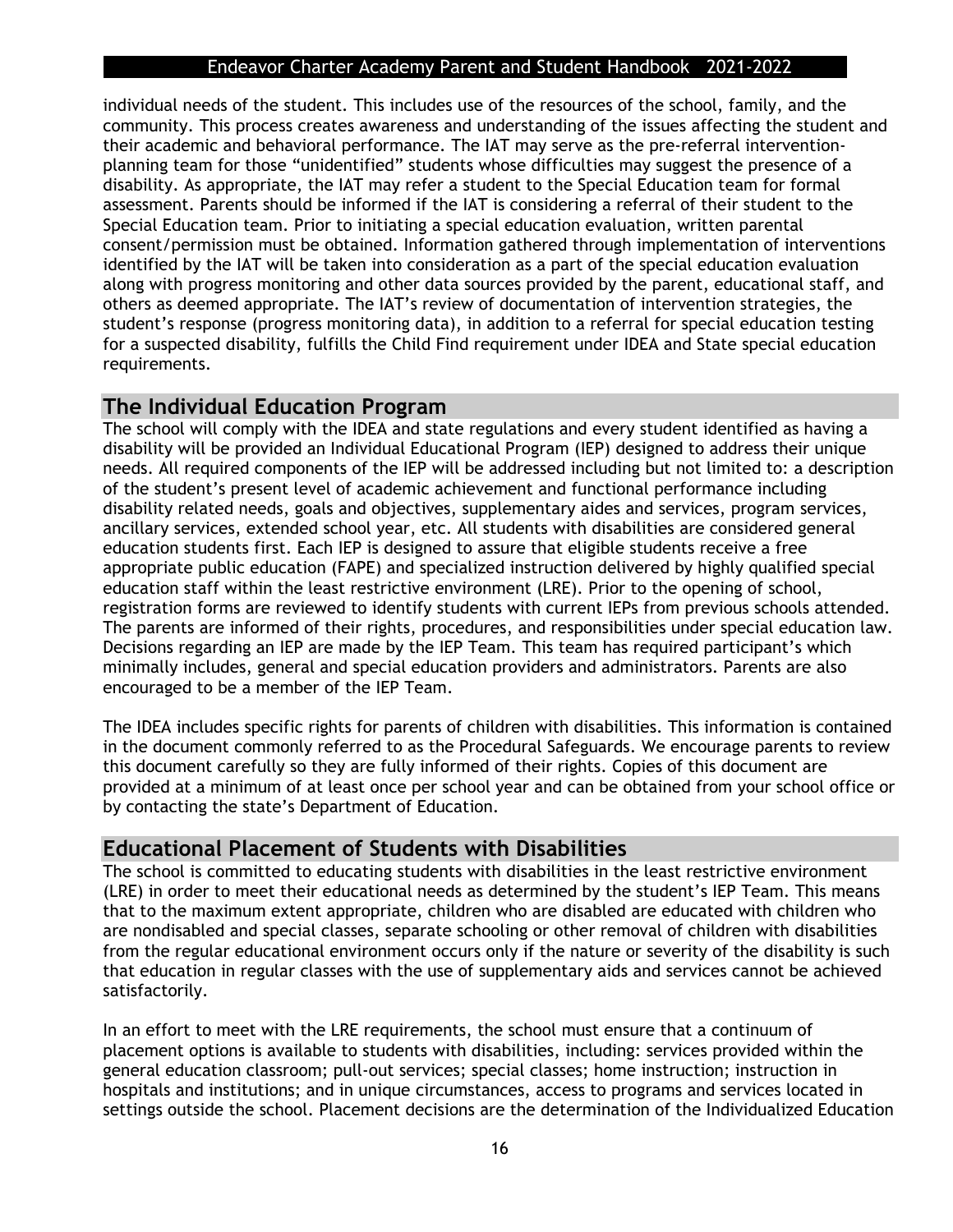Program Team (IEPT).

#### **Transfer Students:**

**In-State transfer:** If a child with a disability (who had an IEP in effect in a previous public agency) transfers to a new school in the same state and enrolls in the new school within the same academic year, the public agency (in consultation with the child's parents) shall provide the child with a free appropriate public education, including services comparable to those described in the prior IEP, until the public agency adopts the prior IEP or develops, adopts, and implements a new IEP that is consistent with federal and state laws.

**Out of State Transfer:** If a child with a disability (who had an IEP in effect in a previous public agency) transfers to a new school in a different state and enrolls in the new school within the same academic year, the public agency (in consultation with the child's parents) shall provide such a child with a free appropriate public education, including services comparable to those described in the prior IEP's until the public agency conducts an evaluation, if determined to be necessary by the agency, and develops a new IEP, if appropriate, that is consistent with federal and state laws. The evaluation conducted is considered an initial evaluation as special education eligibility within the new state must be determined.

In order to comply with these transfer requirements, under certain circumstances the school may need to contract with another school/entity for the provision of educational services.

## **Parent Participation**

Parents are an important member of the school community and have the right to participate in all meetings involving the evaluation, identification, and educational placement of their student. Parents will be invited to participate and share information about their student prior to and during the IEPT meeting. Parents are encouraged to review the *Procedural Safeguards* so that they are fully informed of their rights.

### **Crisis Management: De-escalation, Isolation and Restraint of Student**

The school is committed to maintaining a safe learning environment for all students, staff, and visitors. It is the policy of our school to only utilize approved physical restraint in response to emergency or crisis situations. Use of restraint procedures should: (a) not be viewed as a behavior change or intervention strategy, (b) be implemented only under extreme situations and as a matter of last resort, (c) be implemented only by trained personnel, and (d) be accompanied by school wide pro-active positive behavior supports to prevent the need for their use. When such activities are utilized, documentation procedures are required in addition to timely communication with parents and other key members of the educational system. This documentation must remain on file at the school and is considered part of the student's educational record. A copy of the school's seclusion and restraint policy is available on the school's website.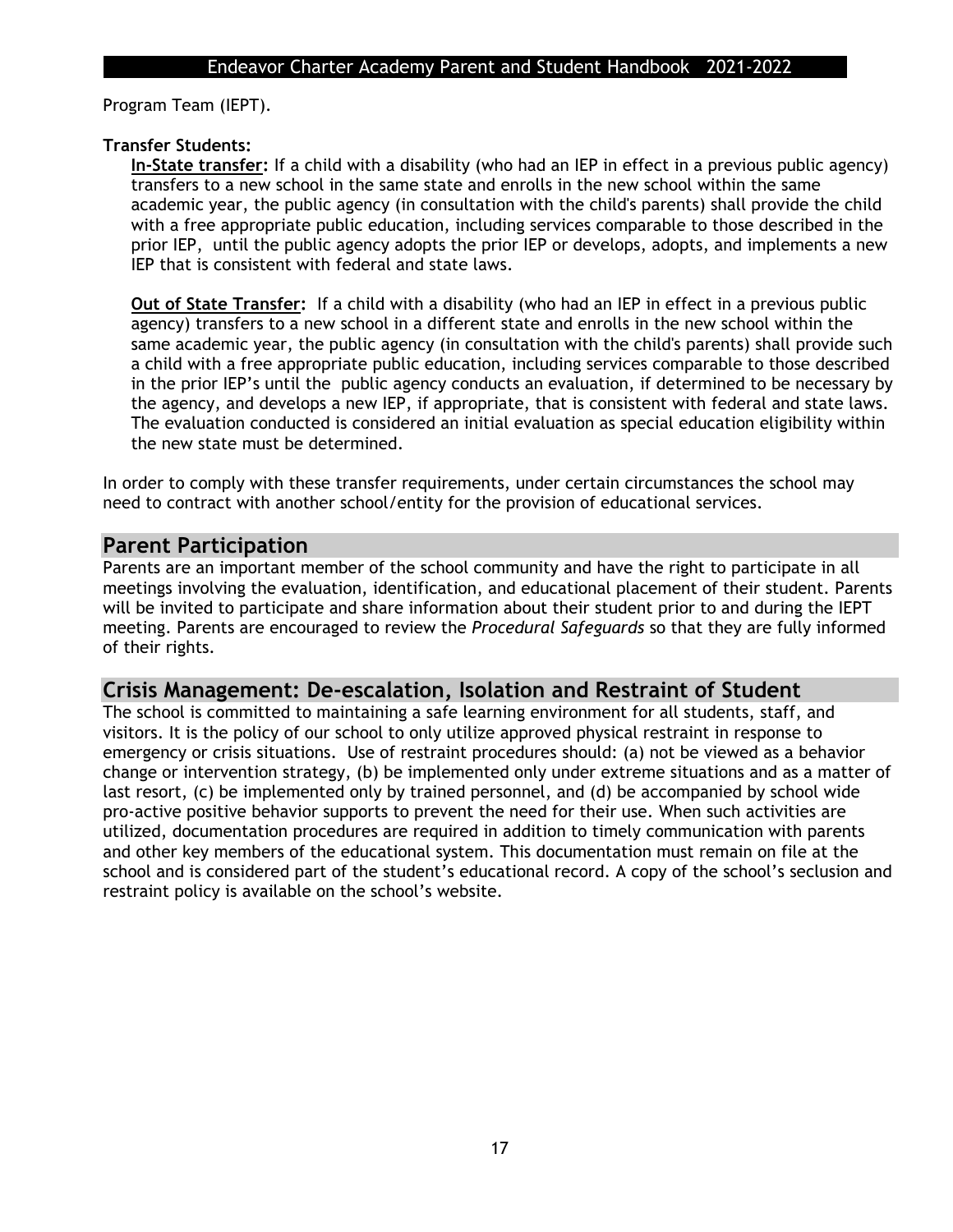## **Moral Focus**

## **Philosophy**

At NHA, we believe it is our job to ensure our students leave us not only with a quality education, but with strong moral character to guide them. They will inevitably be faced with challenges throughout their lives that we cannot anticipate, but must prepare them for. One of our primary academic goals is college readiness for all students, and we cannot achieve that goal by focusing on our rigorous academic program alone.

Through an intentional focus on the development of character, our students will acquire all of the skills they will need to prepare them for college and the challenges they will face in life. Moral Focus provides students with a moral foundation to stand on and the strength to withstand whatever comes their way. Parents are the first and most important influence on the development of a child's character, but it is our job to partner with you by reinforcing those positive values in the classroom. Guiding the growth and development of character can often be more impactful in the lives of our students than anything else we teach them. It is during this critical period of their lives that they will learn how to be the adults they will one day become.

It is an essential component of the education of our students that simply cannot be left out. The role teachers play in shaping the character of their students is one of profound importance. It is a responsibility that NHA takes very seriously through our work to maintain an intentional and consistent focus on the character development of our students and the character being modeled for them.

## **Moral Focus Expectations**

Our Moral Focus program greatly impacts the development of a positive school culture. Each classroom works diligently to uphold the following expectations related to the implementation of Moral Focus.

- Moral Focus monthly virtues are posted in all classrooms and around the school. o Students will be able to identify the Moral Focus virtue of the month.
- Monthly virtues are explicitly taught through lessons, activities, or assemblies.
- o Students will be able to define each Moral Focus virtue.
- Moral Focus virtues are incorporated throughout day-to-day interactions.
	- o Students will be able to provide examples of behavior that exemplify each Moral Focus virtue.
	- o Teachers will be able to capitalize on teachable moments using the Moral Focus virtues.
	- o Teachers will redirect student behavior referencing the Moral Focus virtues.

| <b>MONTHLY VIRTUES</b>       |                             |                                 |  |                                   |  |                                  |
|------------------------------|-----------------------------|---------------------------------|--|-----------------------------------|--|----------------------------------|
| <b>WISDOM</b><br>(September) | <b>RESPECT</b><br>(October) | <b>GRATITUDE</b><br>(November)  |  | <b>SELF-CONTROL</b><br>(December) |  | <b>PERSEVERANCE</b><br>(January) |
| <b>COURAGE</b><br>(February) |                             | <b>ENCOURAGEMENT</b><br>(March) |  | <b>COMPASSION</b><br>(April)      |  | <b>INTEGRITY</b><br>(May)        |

By intentionally teaching the Moral Focus virtues and weaving them into the fabric of the classroom, teachers are better able to support their efforts in creating systems that support students in taking responsibility for what they need to do and how they need to do it with a sense of urgency that increases the time spent learning. Teachers intentionally guide students as they acquire or strengthen virtues in their lives. Through this process, they provide students with the opportunity to learn virtues in a way that will not only affect their mind, but change their heart. To support teachers as they work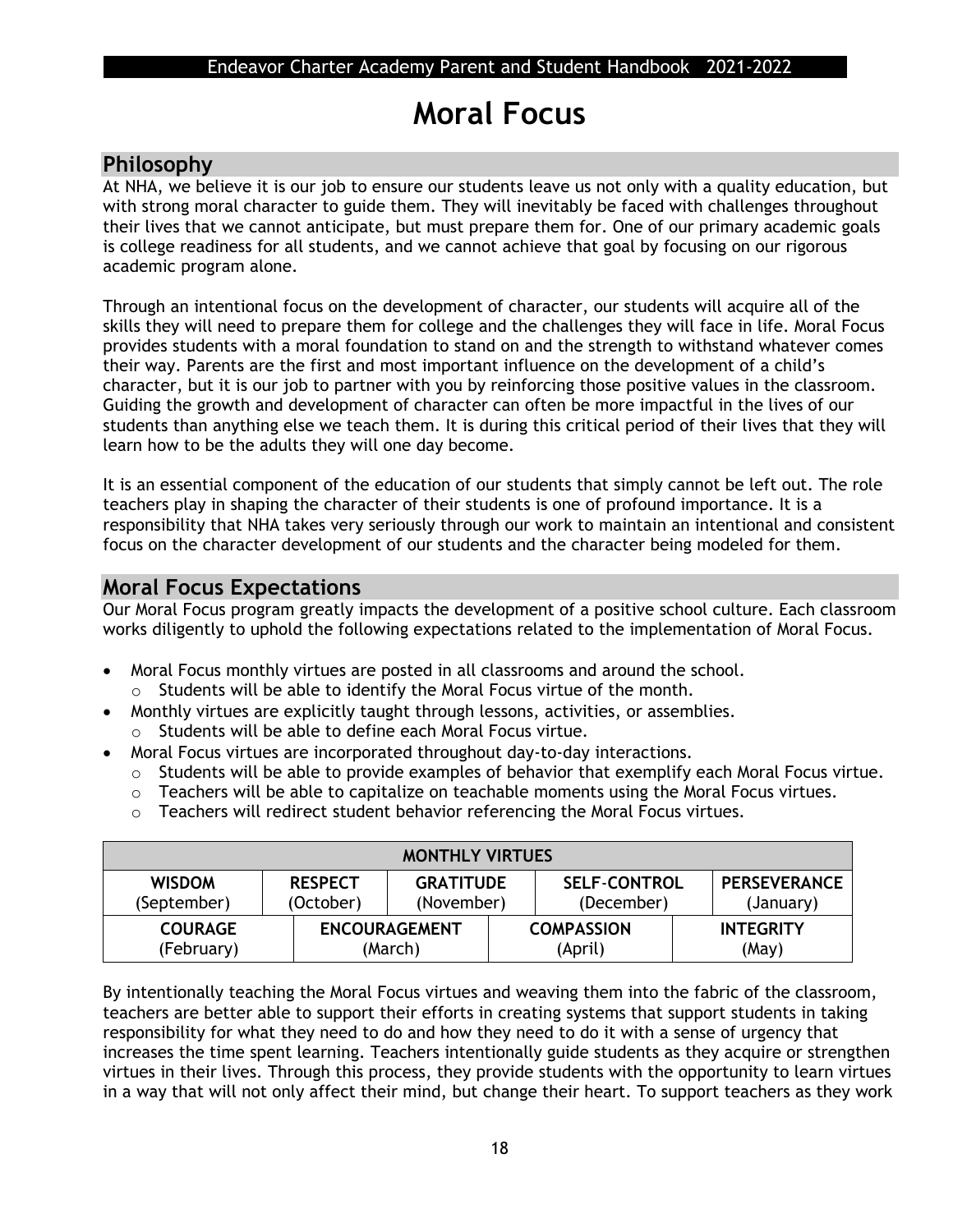to develop the character of the students they serve, time is dedicated each week to the teaching of Moral Focus virtues.

## **Moral Focus Assemblies**

To support the Moral Focus program and philosophy, regular Moral Focus assemblies are held. During assemblies, students recite the Pledge of Allegiance and the Student Creed. The staff and/or students lead a brief discussion of the month's virtue and perform a skit or lead another activity to exemplify the virtue. At times, students are recognized for outstanding citizenship and academic achievement. Parents and friends are encouraged to attend the assemblies.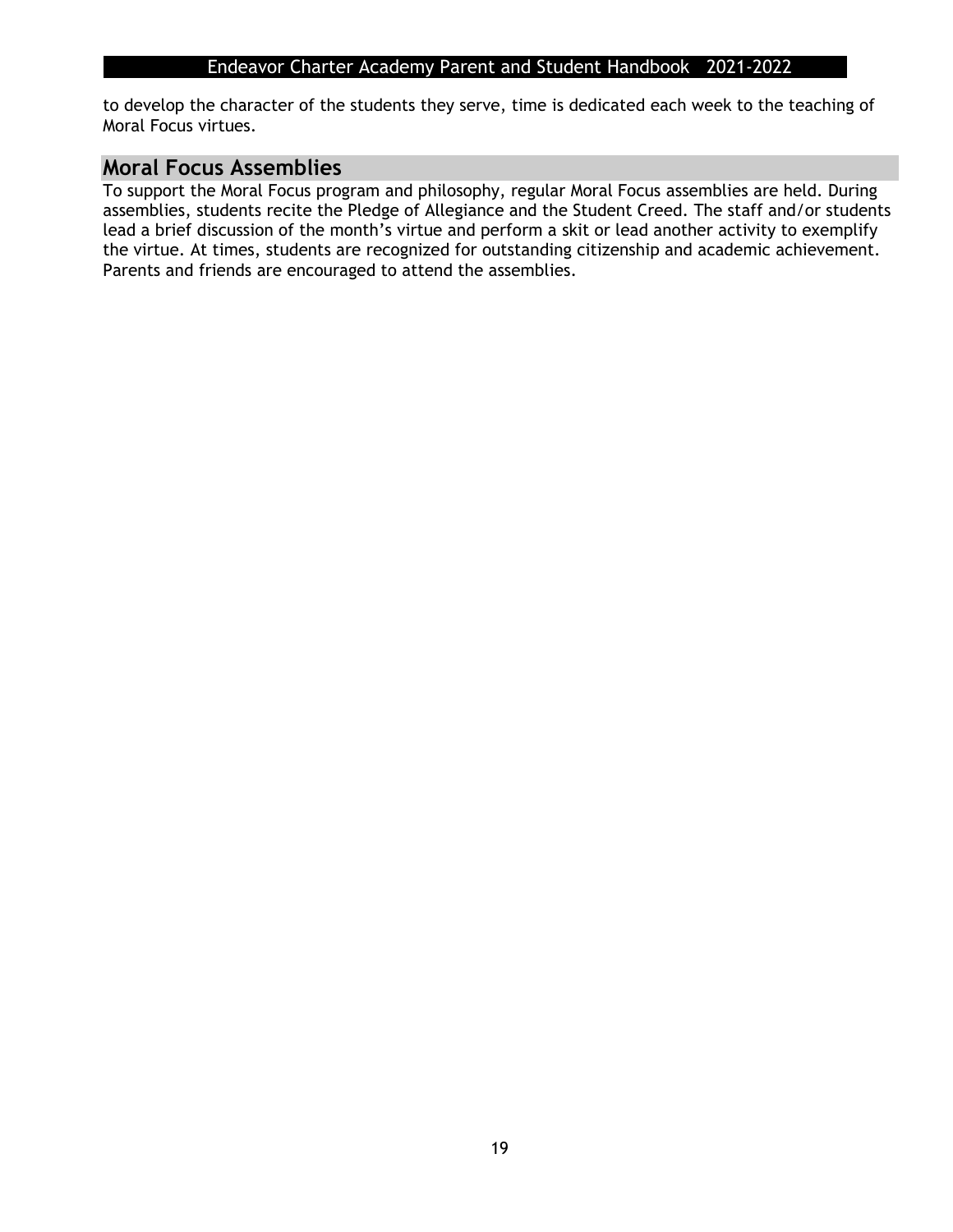## **Student Responsibility: Homework**

## **Philosophy**

The school staff believes that homework is an important component of the educational process. It is expected that the following objectives will be accomplished through regular and well-planned homework:

- Students will develop more self-direction and individual responsibility.
- Students will develop independent study skills.
- Students will become organized.
- Students will learn to budget their time.
- The learning process will be expanded through extensions not accomplished in the school setting.

## **Guidelines**

- 1. Parents and students should expect homework each weekday evening. Students may also be assigned homework to complete during the weekend.
- 2. Assigned homework that requires completion is part of each student's evaluation. Any homework assignment that is not turned in on time will receive no or only partial credit depending on the student's grade level.
- 3. Homework will be planned and assigned for specific instructional purposes related to classroom objectives.
- 4. The quantity of homework will be within reason. As the school year progresses, the amount of homework and the number of days homework is assigned may increase depending on the maturity and ability of the students.

## **Make-Up Work**

Students have an obligation to complete assignments missed during illness, suspension, or unexpected absence from school. In keeping with our belief that students should develop a sense of responsibility, we expect them, with their parents' help, to contact their teachers to secure missed assignments. Students are guaranteed one school day for each day absent from school to make up their work. Additional time may be given at the teachers' discretion.

In cases of prolonged absence due to illness, the student's teachers should be called, so necessary arrangements can be made to have assignments picked up.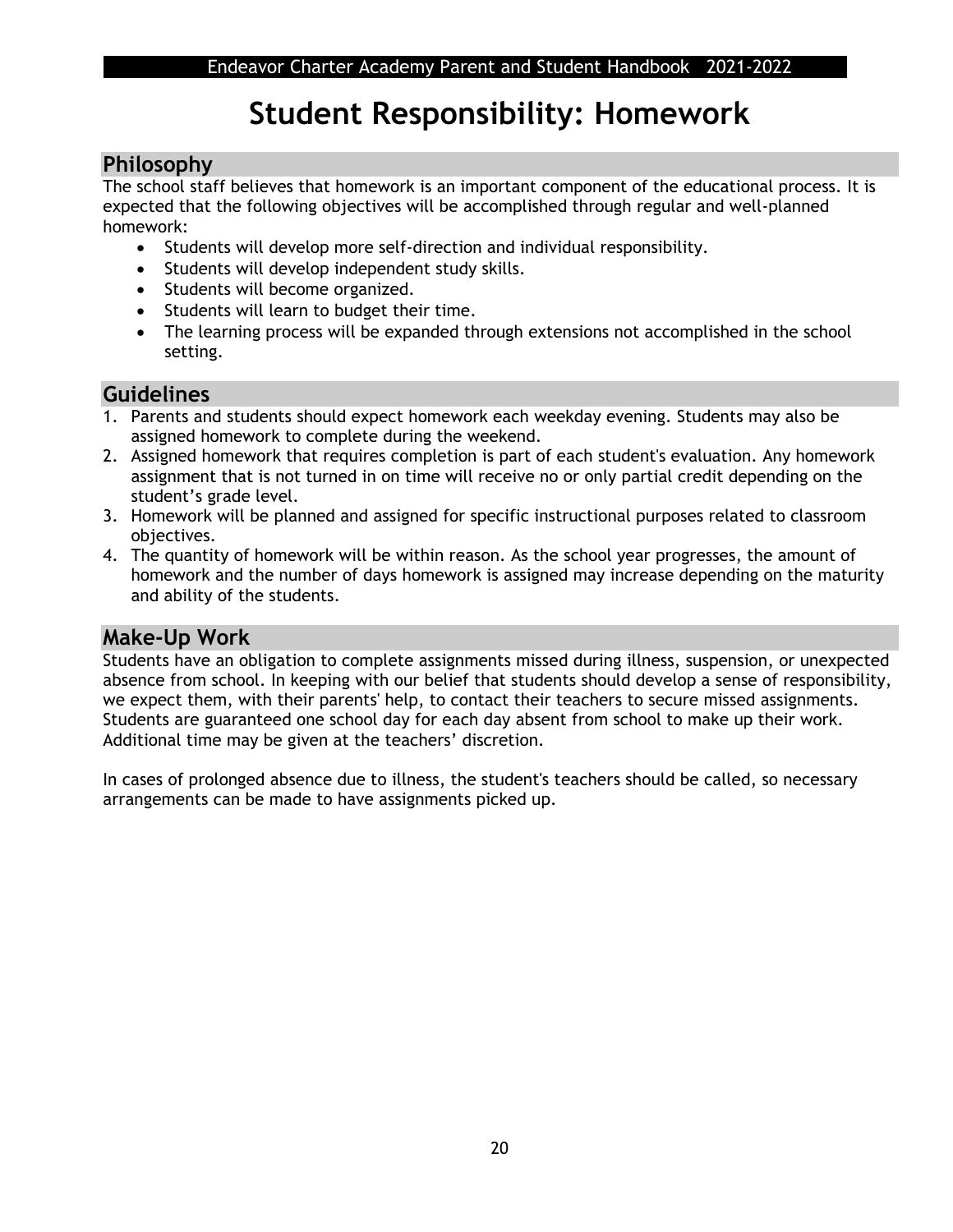## **Student Responsibility: Technology Use and Internet Safety Practices and Procedures**

Students are offered access to the National Heritage Academies (NHA) computer network for creativity, communication, research, and other tasks related to the NHA academic program. All use of computers, furnished or created data, software, and other technology resources as granted by NHA are the property of NHA and are intended for school business and educational use. Students are to use the computer network responsibly. The use of the network is a privilege, not a right, and may be revoked if abused. The user is personally responsible for his/her actions in accessing and using the NHA computer network and the school's technological resources.

The school educates students about appropriate online behavior, including interacting with other individuals on social networking websites and in chat rooms and cyber bullying awareness and response.

## **Responsibilities and Expectations**

All use of technology devices, furnished or created data, software, Internet connections, network, and other technology resources (collectively referred to as "technology resources") as granted to the student and/or student body are intended for educational use. Network users shall not access or willingly allow another person to access any network resource without proper authorization.

Students are responsible for appropriate behavior when using the school's technology resources just as they are in a classroom or on the campus. Communications on the network are often public in nature. School rules for behavior and communications apply to such use, including the Student Code of Conduct. It is expected that users will comply with school policies and procedures regarding technology. The use of the network is a privilege, not a right, and may be revoked if abused. The user is personally responsible for his/her actions in accessing and utilizing the school's technology resources.

## **General Rules**

- 1. **Privacy:** The school and NHA reserve the right to monitor Internet traffic and to retrieve and review any data composed, sent, received, or stored using the NHA network or Internet connections, including e-mail. Users do not enjoy any expectation of privacy when using any NHA technology or transmissions originating within or around school property.
- 2. **Bullying:** The school prohibits cyber-bullying, an act involving the use of information and communication technologies, including but not limited to e-mail, text messages, blogs, instant messages, personal Web sites, on-line social directories and communities, video-posting sites, and online personal polling Web sites, to support deliberate or repeated hostile behavior, by an individual or group, that is intended to defame, harm, threaten, intimidate, or harass students, staff members, or the school during or outside school hours and on or off school premises.
- 3. **Inappropriate Materials or Language**: Accessing, viewing, creating, printing, sending, sharing, or otherwise using impolite, pornographic, and/or profane language or materials is not permitted when using the school's technology resources. Accessing materials not in line with the rules of school behavior is prohibited. Users should never access, send, or view materials they would not want instructors or parents to see. If students encounter any inappropriate material by accident, he/she should report it to his/her instructor immediately.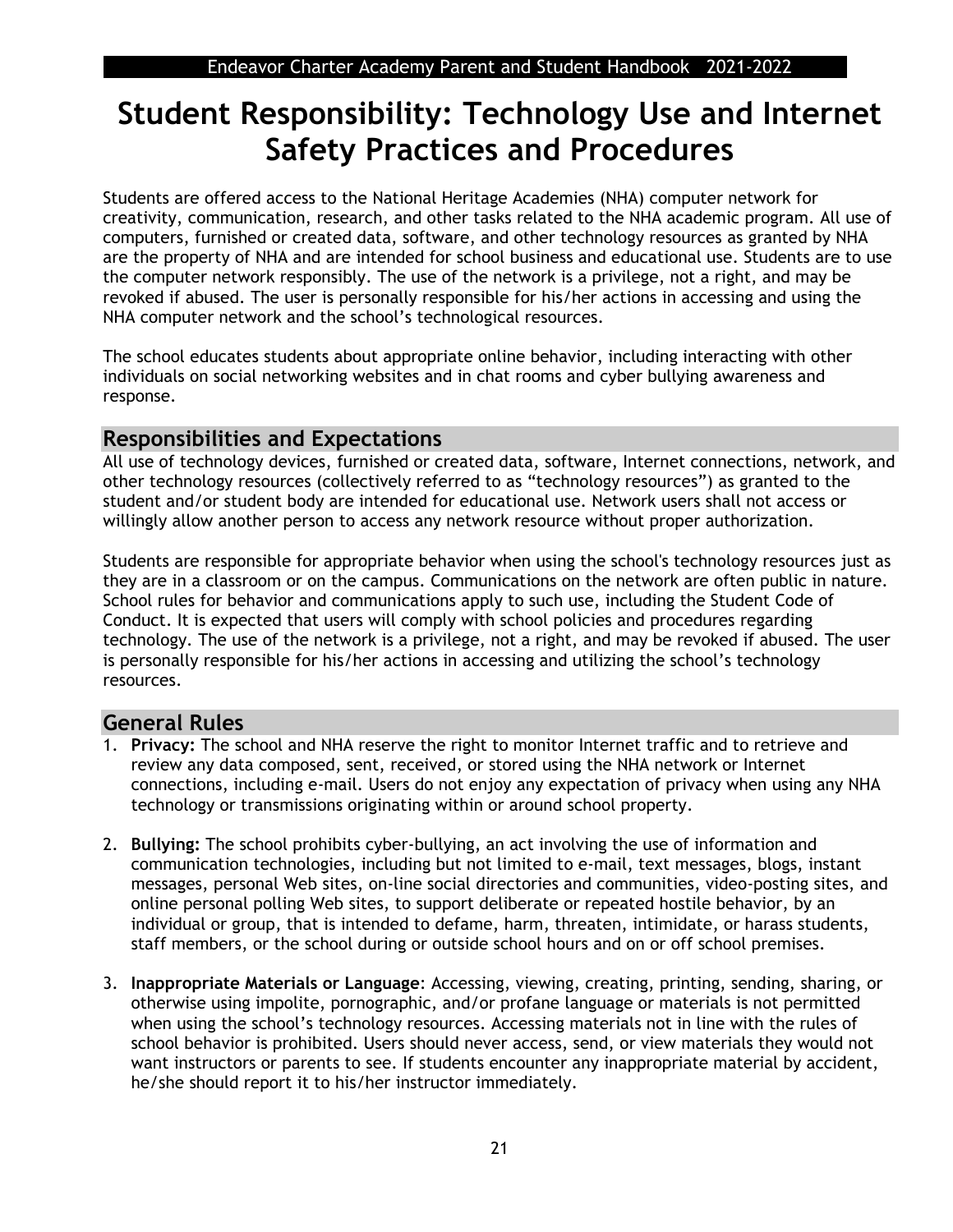- 4. **Installing/Copying:** Students are not to install or download any hardware, software, shareware, or freeware onto any media or network drives. Software installed by anyone other than the network administrator will be removed. Downloading of non-work-related files is permitted only with an instructor's permission. Students may not copy other people's work or intrude into other people's files. All copyright laws must be respected. Use of any other organization's network or technology resources via the NHA network requires the instructor's permission and must comply with the rules appropriate for that network.
- 5. **Access:** Users may not access the computer network without proper authorization. Users are to use their own username and password when using a computer. Users must log off the computer when they are finished with their work and are not to log on to a computer for someone else or tell others their password. Students are to notify the instructor if someone else is thought to know his/her password.
- 6. **Data Protection:** Users must not attempt to damage or destroy equipment or files. Though efforts are made by NHA to ensure the safety and integrity of data, NHA makes no warranties of any kind, either expressed or implied, for the service it provides. NHA will not be responsible for any damage to data.
- 7. **Storage:** Users are to delete their files and materials they no longer need.
- 8. **Printing Resources:** Paper and toner are costly, and excessive use is wasteful. Documents must be proofread before printing. Users are to print only the needed part(s) of documents. Students must obtain permission from an instructor before printing documents.

### **Additional Information**

- 1. Users are expected to be courteous, responsible, and thoughtful when using the school's technology resources. Common sense should prevail. The use of the school's technology resources must be both in support of education and research and consistent with the educational objectives of the school.
- 2. Use of technology resources, including the school's Internet connection and network, is intended for school-related activities without permission from an instructor or administrator. Personal activities, including accessing personal internet accounts (Facebook, email, etc.), are prohibited when using the school's technology resources, including the school's Internet connection and network, whether such use or access occurs through use of a school-owned and issued technology device, or a student's own registered technology device.
- 3. Transmission of any material in violation of any federal or state law is prohibited. Such material includes but is not limited to copyright material, threatening or obscene material, and unlawful material.

#### **Internet Use**

The World Wide Web is a vast collection of resources readily available to any user on any computer connected to the Internet. NHA integrates the use of these resources into student instruction. Student Internet usage is permitted only in the presence and supervision of a teacher, the child's parent, or other designated adult school personnel. NHA is not responsible for the accuracy or quality of information obtained through the Internet or the NHA computer network.

Some material accessible via the Internet contains illegal, defamatory, inaccurate, or potentially offensive language or images. While the school uses Internet resources to achieve educational goals,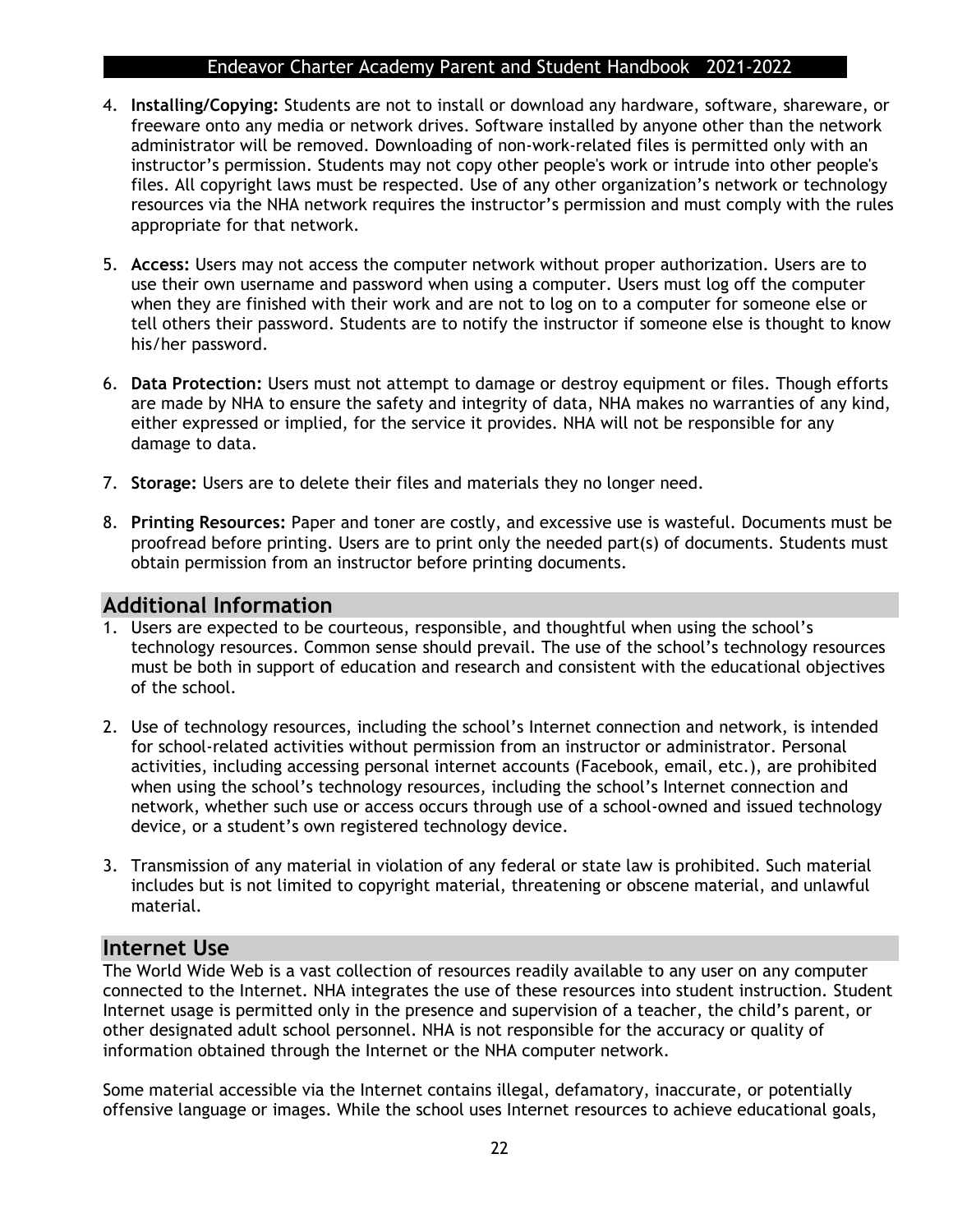there is always a risk of students accessing other materials. However, we believe that the benefits of using technology outweigh the disadvantages. Teachers are trained in the appropriate use of technology with students, but parents of students are responsible for setting and conveying the expectations regarding the use of media and information sources at home and at school.

The Children's Internet Protection Act (CIPA) is a federal law enacted by Congress to address concerns about access to the Internet and other information. Under CIPA, schools must certify that they have certain Internet safety measures in place. These include measures to block or filter pictures that (a) are obscene, (b) contain child pornography, or (c) when computers with Internet access are used by minors, are harmful to minors. Schools subject to CIPA must adopt a policy such as this to monitor online activities of minors and to address (a) access by minors to inappropriate matter on the Internet and World Wide Web, (b) the safety and security of minors when using electronic mail, chat rooms, and other forms of direct electronic communications, (c) unauthorized access, including so-called "hacking," and other unlawful activities by minors online, (d) unauthorized disclosure, use, and dissemination of personal information regarding minors, and (e) restricting minors' access to harmful materials. For more information regarding CIPA, go to [www.fcc.gov.](http://www.fcc.gov/)

NHA complies with CIPA by deploying a Web content filtering product which categorizes Internet sites and sends updates to NHA and cloud site-based hardware. A process is in place for changing the categorization of Web sites. The following categorizations are currently in place:

- Obscenity and Pornography Filtering: The website and content filter allows schools and libraries to manage Internet access to over 90 URL categories pertinent to CIPA.
- Accurate Web Filtering: The website and content filter offers the best in class filtering database.
- Filtering of Search Engine Images: The website and content filters inappropriate images that can be found in search engine query results.
- Monitoring: The website and content filter contains reporting tools Explorer, Reporter and a Real-Time Analyzer and offers many ways to monitor and report online activities of minors.
- Policy Management: The website and content filter allows customization of Internet policies, based on a user or group, with the ability to set appropriate policies based on age or need.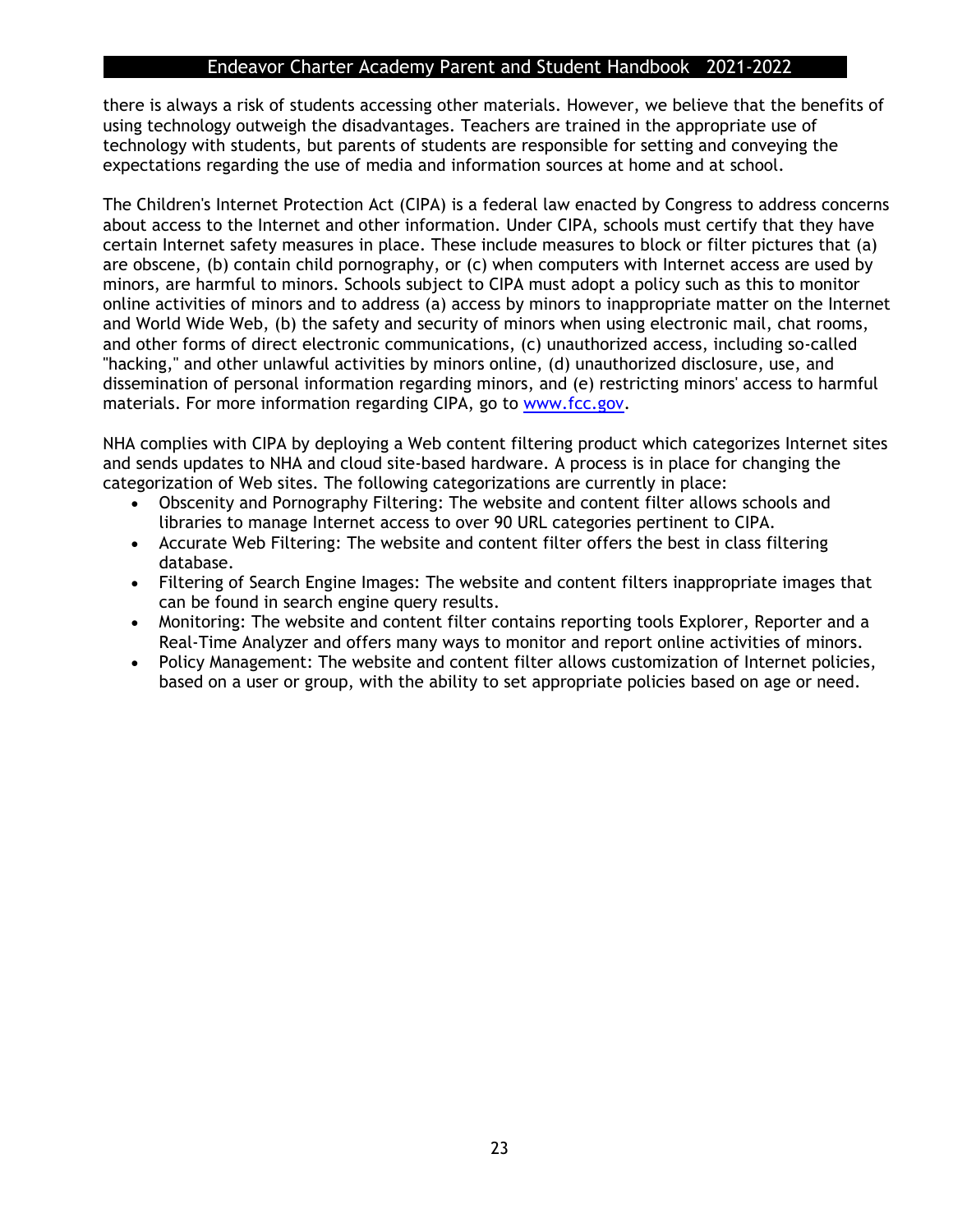## **Student Responsibility: Technology Device Acceptable Use Practices and Procedures**

## **Technology Device Use**

All students will be provided access to technology devices for educational purposes. At all times, such devices shall remain the property of the school, and the school reserves the right to inspect, replace or remove any device from circulation for any reason whatsoever.

## **Technology Device Care**

Students are not to remove, deface, or alter the identifying stickers, labels, or barcodes on school issued computers in any way, shape, or form. Intentional removal of identifying marks may result in disciplinary action and/or removal of technology privileges.

### **Security**

#### **General Technology Use**

The school's network facilities and/or technology devices are to be used in a responsible, efficient, and ethical manner in accordance with the philosophy of the school, the Student Code of Conduct and the Technology Acceptable Use Policy. Failure to adhere to these standards may result in suspension or revocation of the offender's technology device and/or suspension or revocation of network privileges, in addition to other disciplinary consequences.

School administration and teaching staff have the right to inspect any school technology device, application, or peripheral device associated with any or all technology devices and the use of the same. Searches conducted by school administration and teaching staff shall be in accordance with all applicable laws.

#### **Network Use**

No student may change school information or portray himself or herself as another person over the Internet. In addition, students may not monitor network activity or attempt to damage the network. This action is illegal, as well as unacceptable.

#### **Off-Site Internet Access**

When off school property, parents should understand that it is possible for students to have unrestricted and unfiltered access to the Internet. Students are expected to maintain a level of responsibility when using a school issued technology device at off-site locations. Students must avoid Internet sites which, if used while on school property would violate the school policies and procedures regarding technology or the Student Code of Conduct. Students found to engage in prohibited use of the school-issued technology device shall return the technology device to the Technology Advisor and be recommended to the principal for further discipline.

#### **School Software Information**

School issued technology device will be installed with all software necessary for a student to perform school assignments. Downloading of non-school related software is prohibited. Students should develop the habit of regularly backing up all work.

#### **Downloading**

The school has a limited amount of information that it can transfer at any one time. This means that downloading or streaming large files over the Internet should be avoided. Users should not deny or interfere with service to other users by resource hogging or intentional sabotage. Behavior that may cause excessive network traffic or computing load is not permitted.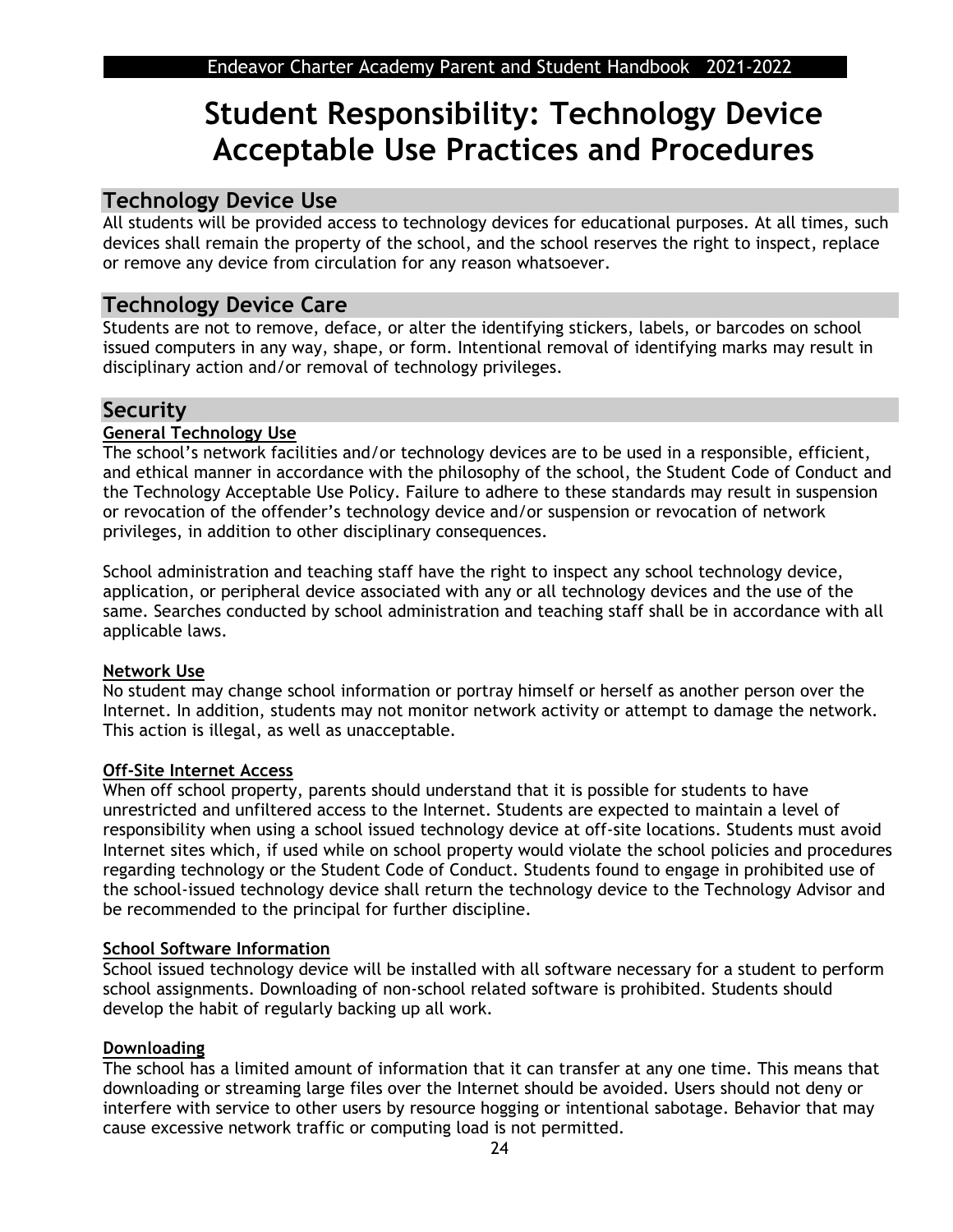#### **Distributing Files**

No computer programs (executable), copyrighted MP3s, copyrighted material, pornography, or copyrighted material may be distributed over the network.

This rule prohibits sending files through e-mail, as well as setting up servers on a student's personalor school issued technology device or by any other physical or electronic means. The use of malware programs or other intentionally harmful programs is prohibited and will be dealt with appropriately.

#### **Internet Use / Inappropriate Use**

The Technology Acceptable Use Policy, Student Code of Conduct, and the Parent and Student Handbook shall govern use of all school technology resources, including school-issued laptops, whether such use occurs on or outside of school property.

The Internet is to be used for scholarly research and as a means of obtaining needed information. The Internet offers access to inappropriate sites such as those that are pornographic, militant/extremist, racist, and gambling-related. Students may not access any information of this kind.

Students may not access Web sites, newsgroups, or chat areas that contain material that is obscene or that promotes illegal activity. If a student does accidentally access this type of information, he or she should immediately notify a teacher.

#### **Disclosing Information**

Students should be very cautious about disclosing any personal information over the Internet. Students may not disclose another student's or faculty member's personal information without his or her expressed consent. In addition, personal information of students, alumni, faculty, and staff may not be published without explicit consent, or as provided in the school's Notification of Rights Under FERPA.

### **Other People's Technology Devices**

No student may use another person's technology device without that person's consent. This prohibition especially includes sending out messages or pretending to be that person on the network.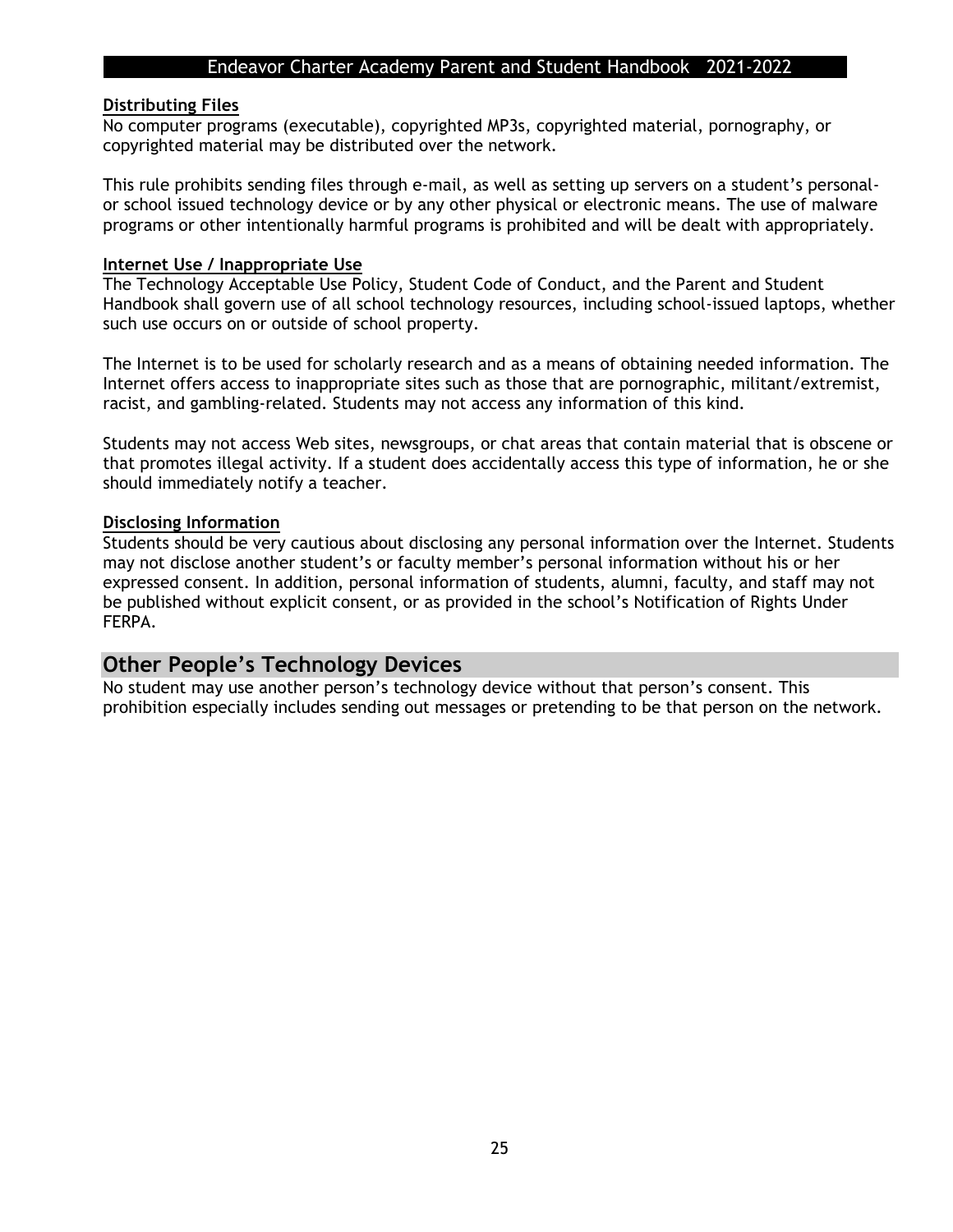## **Student Responsibility: Search and Seizure Practices and Procedures**

## **Lockers are School Property**

All lockers assigned to students are the property of the school. At no time does the school relinquish its exclusive control of its lockers. The school principal or his/her designee shall have custody of all combinations to all lockers or locks. Students are prohibited from placing locks on any locker without the advanced approval of the school principal or his/her designee.

Middle School students are assigned lockers. Students may request a lock from the office for a refundable \$5.00 deposit. Deposits will be returned upon receipt of the lock.

## **Legitimate Use of School Lockers**

The school assigns lockers to its students for their convenience and temporary use. Students are to use lockers exclusively to store school-related materials and authorized personal items such as footwear, grooming aids, lunches, or outer garments. Students shall not use lockers for any other purpose, unless specifically authorized by school board policy, the school principal, or his/her designee prior to students bringing the items to school. Students solely are responsible for the contents of their lockers.

## **Search of Locker Contents**

Searches of school lockers and their contents deter violations of school rules and regulations, ensure proper maintenance of school property, and provide greater safety and security for students and personnel. Accordingly, the board authorizes the principal or his/her designee to search lockers and locker contents at any time, without notice, and without parent/guardian or pupil consent.

The principal or his/her designee shall not be obligated but may request the assistance of a law enforcement officer in conducting searches. Searches may include the use of law enforcement canine units on a random basis or as necessary. The principal or his/her designee shall supervise the search. In the course of a locker search, the school principal or his/her designee shall respect the privacy rights of the student regarding any items discovered that are not illegal or in violation of school policies and rules.

## **Seizure**

When conducting locker searches, the principal or his/her designee may seize any illegal or unauthorized items, items in violation of board policy and/or school policies or rules, or any other items reasonably determined by the principal or his/her designee to be a potential threat to the safety or security of others and report the finding of such items to law enforcement officials to the extent required by law. Such items include but are not limited to the following: contraband, controlled substance analogues or other intoxicants, dangerous weapons, explosives, firearms, flammable materials, illegal controlled substances, poisons, and stolen property. Any items seized by the school principal or his/her designee shall be removed from the locker and held by school officials for evidence in disciplinary proceedings and/or turned over to law enforcement officials. The parent of a student shall be notified by the principal or his/her designee of items removed from the locker.

## **Search and Seizure of Electronic Devices**

Cell phones, PDAs, iPods, MP3 players, video equipment, cameras, gaming devices, laser pointers, recording devices and any other electronic devices are not permitted on school grounds or at schoolrelated events, unless approved by the principal. If approved, an electronic device shall not be used in a manner that disrupts the educational process or purpose, including but not limited to posing a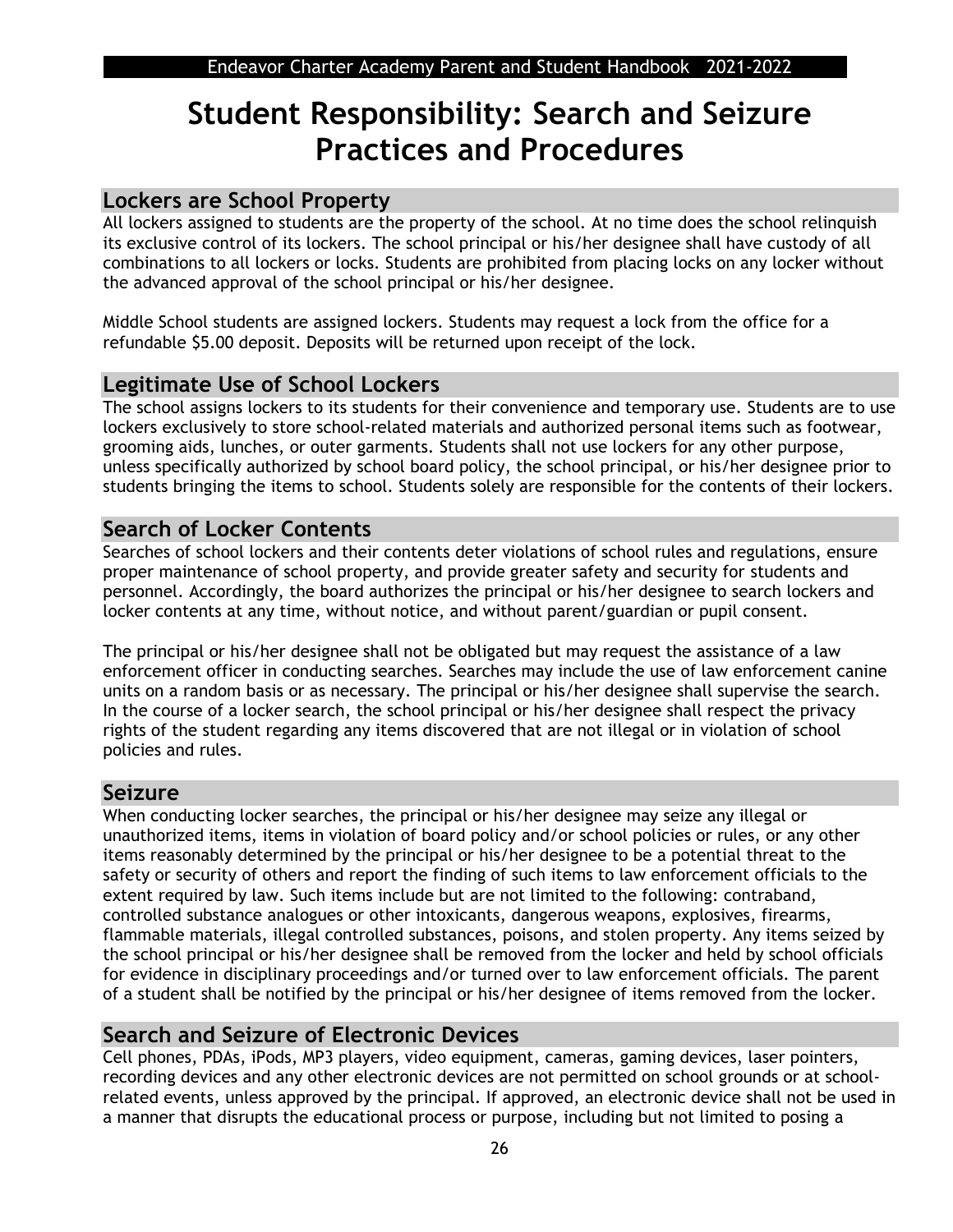threat to academic integrity, violating confidentiality or privacy rights of another individual, or violating the Student Code of Conduct. If the principal or his/her designee has a reasonable suspicion that a violation has occurred, he/she shall have the right to search for and confiscate the electronic device. If the principal or his/her designee has a reasonable suspicion that the electronic device contains evidence of the violation, he/she is justified to conduct a limited search of the device.

## **Search and Seizure of Person and/or Personal Property**

The school will conduct a search if the principal (or principal designee) has a reasonable suspicion that a violation of the Student Code of Conduct has occurred. When determining the nature and scope of the search, the principal (or the principal designee) will consider the age and sex of the student as well as the nature of the act of misconduct. The search may include the student's person, backpack, purse, pockets, shoes, and/or other personal property. A physical contact search of a student's person will only be conducted when there is a reasonable suspicion that the student has an illegal weapon, drug and/or alcohol on his/her person. All physical contact searches will be conducted in the presence of a third party witness. A physical search may only be conducted by a staff member of the same sex as the pupil. School personnel shall not conduct strip searches or body cavity searches of any pupils under any circumstances.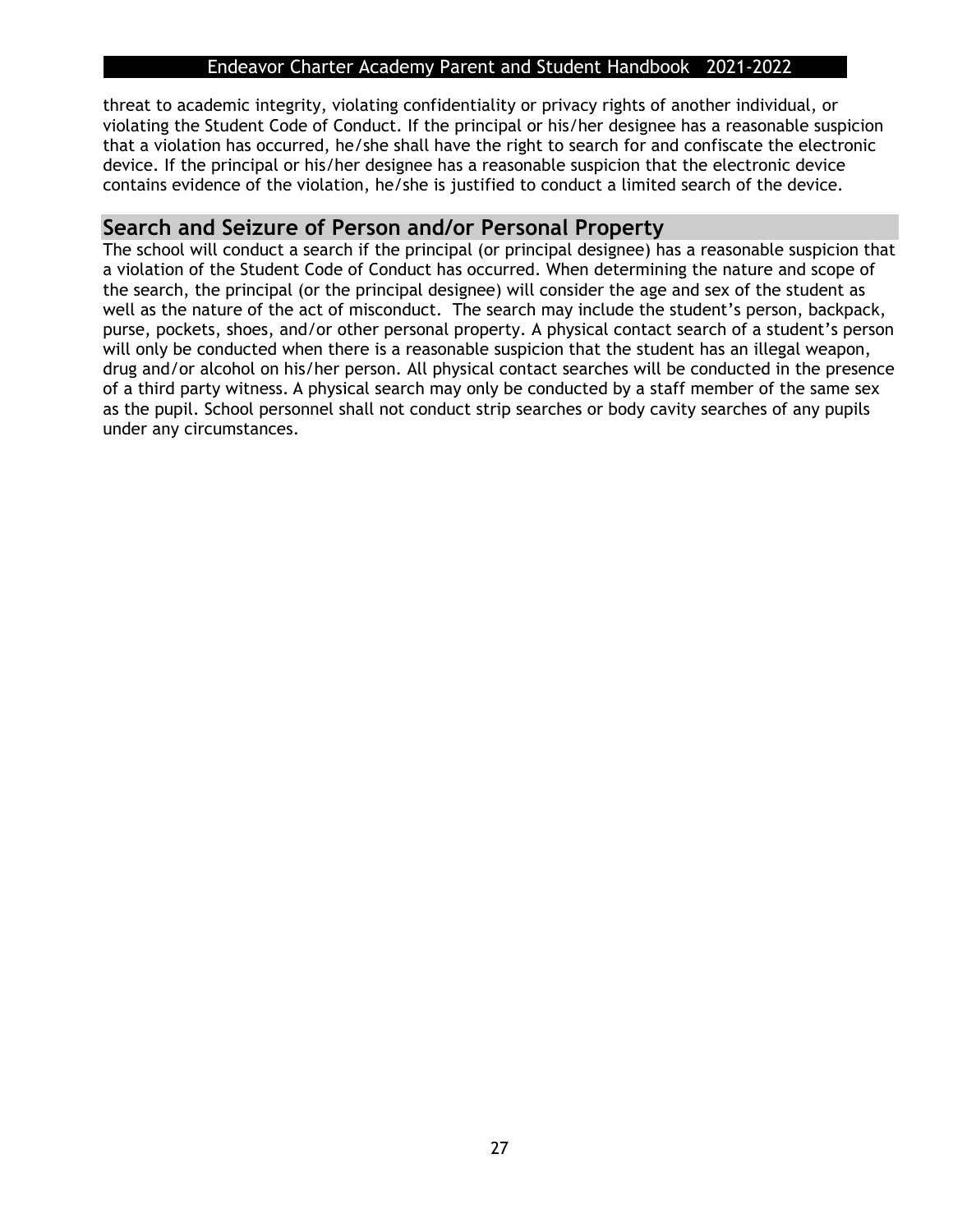## **Student Responsibility: Student Code of Conduct**

Our goal is to offer a quality education program. To fulfill this goal, students need a positive, safe, and orderly school environment in which learning can take place without disruption. Students who do not observe the rules of good conduct in the classroom or on the playground decrease both the learning and safety of others and their own opportunities to learn. Therefore, our staff takes a very proactive role in enforcing the Student Code of Conduct outlined below.

Students are expected to demonstrate respect and courtesy by obeying staff members, being kind to others, and being considerate of others' and the school's property.

This Student Code of Conduct defines the acts of misconduct and potential consequences as authorized by the Board. The consequences listed in the Student Code of Conduct are general guidelines based on the judgment of School Principal, or the Principal's designee in the Principal's absence. It is the responsibility of the parent along with the student to read and understand the Code of Conduct.

The School will first consider implementing restorative practices to address behaviors involving interpersonal conflicts, bullying, cyberbullying, harassment, verbal and physical conflicts, theft, damage to property, and class disruption. Restorative practices are practices that emphasize repairing the harm to the victim and the school community caused by the pupil's misconduct.

#### **Acts of Misconduct**

The acts of misconduct listed in this Student Code of Conduct are not to be construed as an allinclusive list or as a limitation upon the authority of school officials to deal appropriately with other types of conduct which interfere with the good order of the school, the proper functioning of the educational process, or the health and safety of students.

A student violating any of the acts of misconduct listed in this Student Code of Conduct may be subject to discipline. Acts of misconduct deemed to be a gross misdemeanor or persistent disobedience may be subject to suspension and/or expulsion from the school. A student who engages in an act of misconduct when the student was enrolled in another school for which the disciplinary action has not been fully served may be required to serve out the length of the suspension or expulsion.

Additionally, a student who engages in an act of misconduct that violates the law may be referred to law enforcement. School or Board disciplinary actions do not preclude further action by the law enforcement agency or the court system. The school will make a good faith effort to notify the parent of a student and/or assist to obtain parental permission prior to allowing law enforcement questioning of a student.

Students are expected to follow the Code of Conduct when

- on school property;
- in a motor vehicle being used for a school related purpose;
- at a school-related activity, function or event;
- en route to or from school:
- at any time or place when the student's behavior has a direct and immediate effect on maintaining order, safety, health and discipline in the school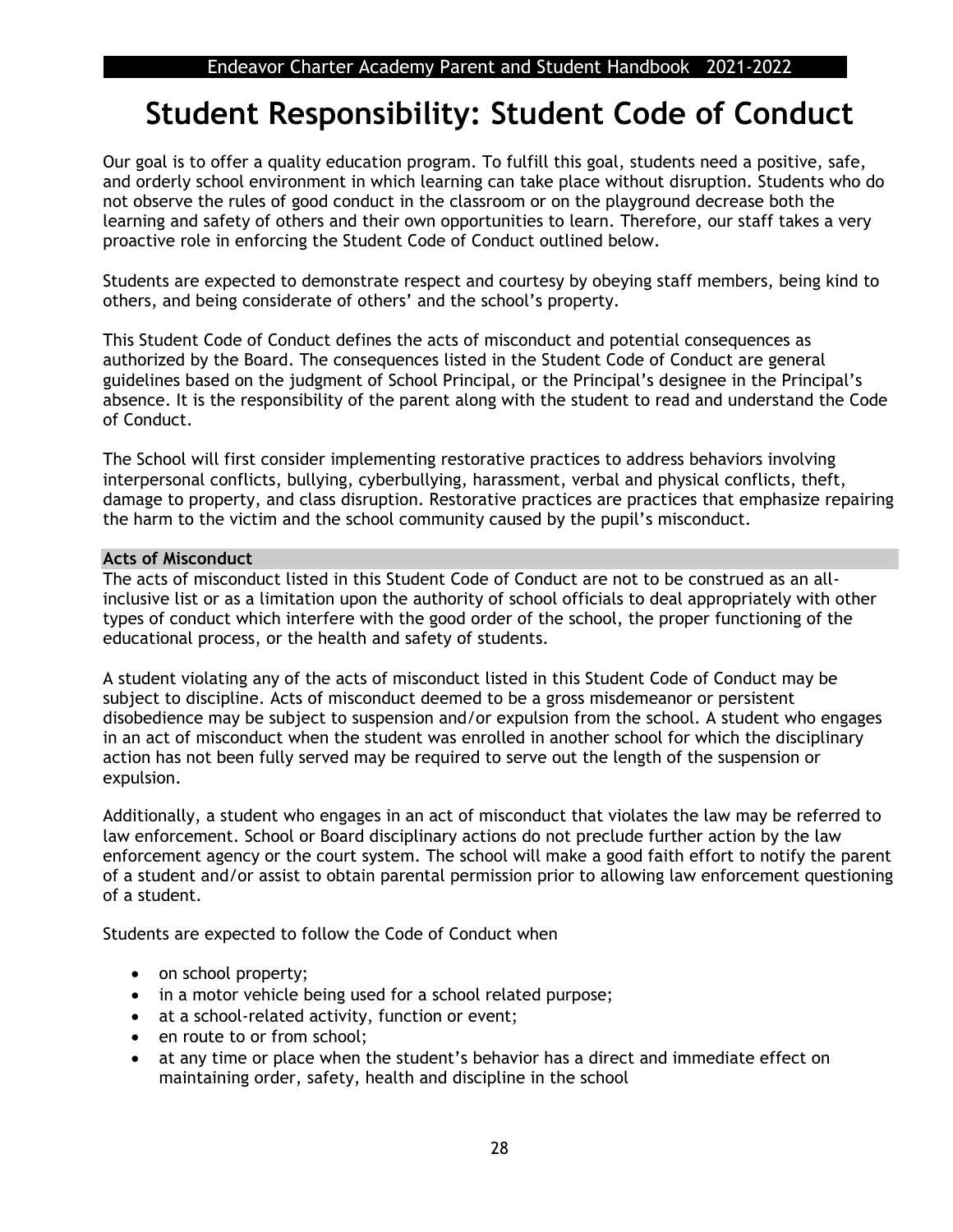Acts of misconduct include, but are not limited to, the following<sup>1</sup>:

- Failure to cooperate or comply with directions of school personnel and volunteers
- False allegations against staff, volunteers, or students
- Falsification of records or scholastic dishonesty (including cheating and plagiarism)
- Misuse of copyrighted materials
- Improper or disrespectful communications to staff, volunteers, or students
- Use of profane and/or inappropriate language
- Disruption of school
- Bullying and harassment
- **Cyber-bullying as defined by the Technology Use and Internet Safety Policy**
- Improper dress in violation of the Dress Code
- Indecency (either with clothing/exposure, pictures or public display of affection)
- Any public display of affection having sexual connotations
- Violations of building rules and regulations
- Violations of rules or policies as set forth in the Parent and Student Handbook
- Any and all forms of smoking, tobacco possession or use including e-cigarettes/vaporizers and paraphernalia
- Trespassing, loitering
- Suspended or expelled student on school property or attending school activities
- False alarms
- Possession of electronic device(s) as defined by school policy
- **Defacement/Damage of property or theft/possession of stolen property**
- Coercion, extortion or blackmail
- **Possession of firework(s), explosive(s) and/or chemical substance(s)**
- **Possession and/or sale of alcohol and/or drugs (narcotic drugs, look-a-like substances and illegal chemical substances)**
- Possession of look-a-like weapons
- Possession of dangerous weapons or instruments not otherwise enumerated herein
- Possession of personal protection devices (such as tasers, mace, pepper-spray, etc.)
- **Fighting, physical assault and/or battery on another person**
- Gangs and gang related activity
- Violation of Technology Use and Internet Safety Policy
- Misconduct prior to enrollment
- Persistent disobedience
- Verbal assault
- **Malicious or willful types of behavior that endanger the safety of others**
- **Extreme acts of defiance and/or threats toward teachers/other adults/fellow students**
- Excessive tardiness or absences as defined in the Attendance Policy
- Title IX Sexual Harassment

#### **Permanent Expulsion**

The following acts of misconduct at school, as defined by state law, may be subject to permanent expulsion from all public schools in the State of Michigan:

- Possession of a dangerous weapon\*\*:
- Arson

 $<sup>1</sup>$  Acts of misconduct that are deemed gross misdemeanors subject to long-term suspension or expulsion</sup> are bolded.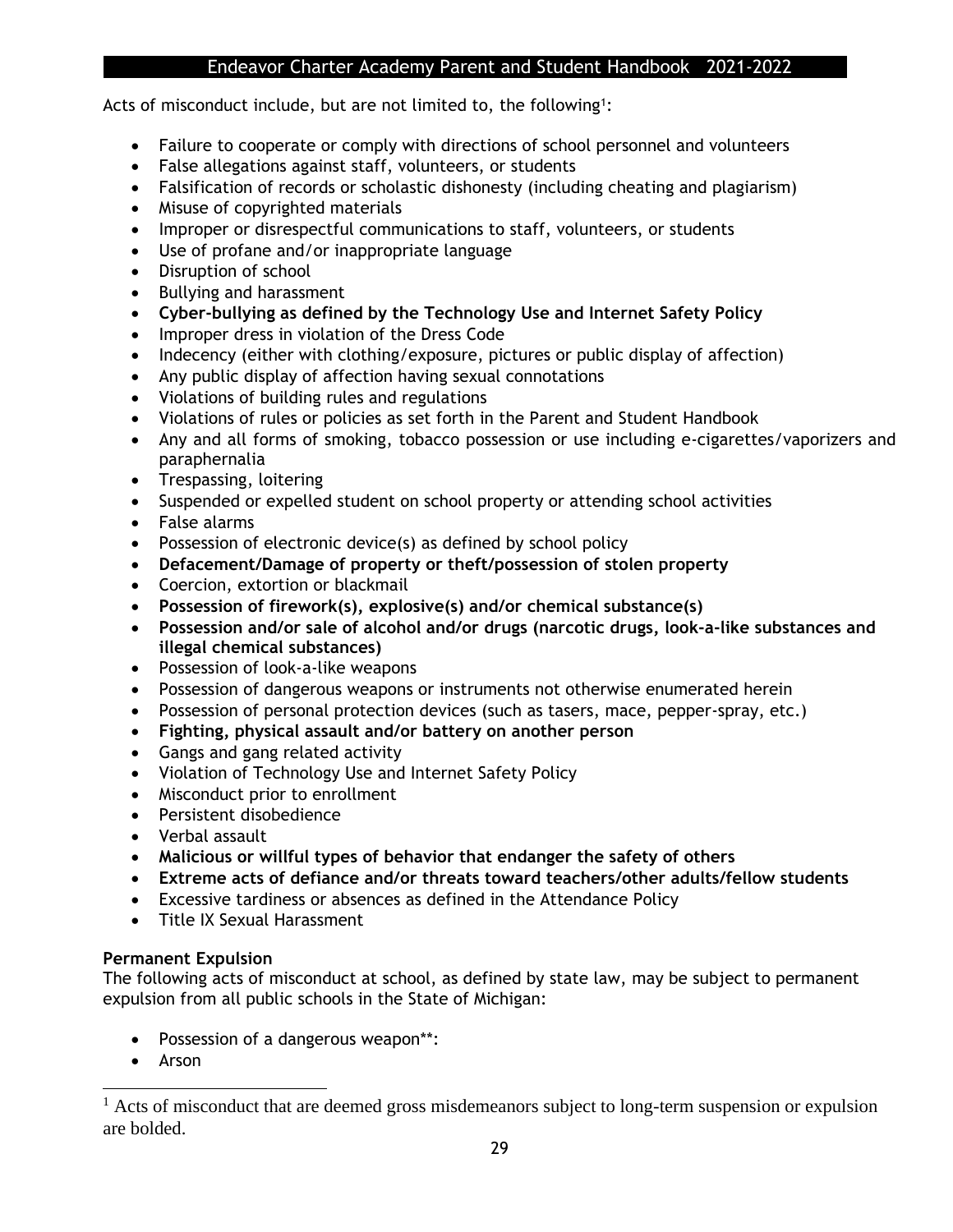- Plea, conviction or adjudication of criminal sexual conduct (regardless of where it occurred) against another student enrolled at the School;
- Criminal Sexual Conduct at school
- Physical Assault at school, by a student grade 6 or above, against an employee, volunteer or contractor of the school

Parents or students who are unsure of what conduct is prohibited by each act should consult with the principal.

\*\*Michigan law does not require the Board to permanently expel a student for possession of a dangerous weapon at school if there is clear and convincing evidence of one of the following:

- The student did not possess the object for use as a weapon or for delivery to another person for use as a weapon.
- The student did not knowingly possess the weapon.
- The student did not know or have reason to know that the object constituted a dangerous weapon.
- The student possessed the weapon at the suggestion, request or direction, or with express permission, of the school or police.

There is a rebuttable presumption that permanent expulsion is not justified for a dangerous weapon other than a firearm if both of the following are met:

- The Board determines in writing that at least 1 of the factors listed above has been established in a clear and convincing manner; and
- The student has no history of suspension or expulsion.

In addition to the above, the Board will consider the following factors before making a decision to permanently expel a student:

- a. the student's age;
- b. the student's disciplinary history;
- c. Whether the student has a disability;
- d. The seriousness of the violation or behavior;
- e. Whether the violation or behavior threatened the safety of any pupil or staff member;
- f. Whether restorative practices will be used to address the violation or behavior;
- g. Whether a lesser intervention would properly address the violation or behavior.

#### **Disciplinary Procedures**

#### Disciplinary Levels

The School utilizes levels 1-6 to categorize student conduct and determine the best approach to addressing the behavior. A student may be disciplined at any level depending upon the frequency and/or severity of the act of misconduct. The Board authorizes the School Principal, or the Principal's designee in the Principal's absence, to determine the level of discipline to be imposed when the act of misconduct exceeds Level 4. A Behavior Referral will be completed for each violation of the Code of Conduct and copies are made for the parent and kept in the student's file. Discipline records will be included in any student file properly requested by the parent to be transferred to a subsequent school. Corporal punishment is prohibited as a means of discipline. The disciplinary procedures shall work in tandem with the Safe Schools Student Discipline Policy following the Student Code of Conduct.

Level 1 EARLY INTERVENTION: The behavior may be a violation of the code of conduct or a disruption of the orderly operation of the classroom or a school activity. The inappropriate behavior is addressed directly with the student.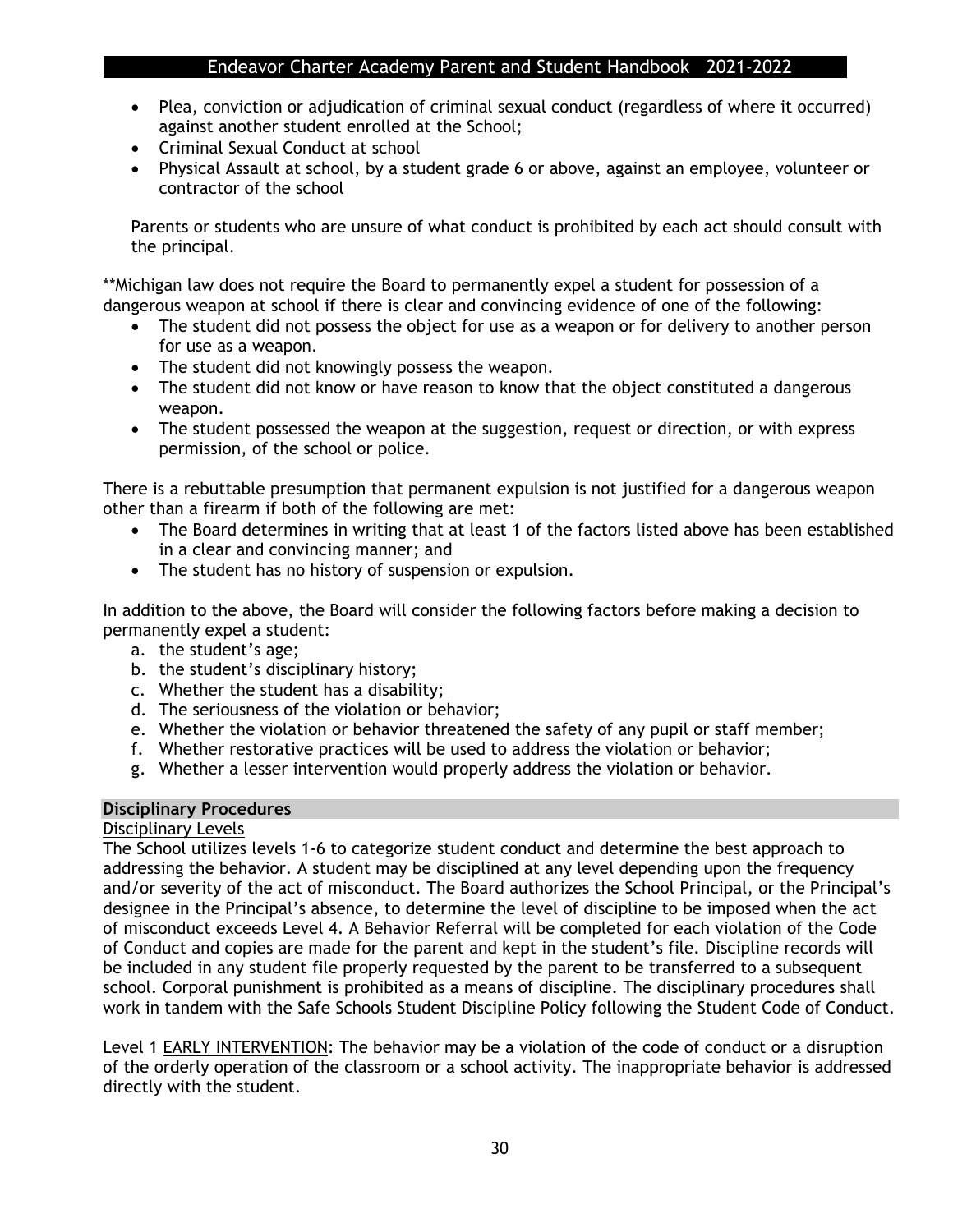Level 2 PARENT NOTIFICATION: The parent is notified by mail, email, a phone call or a note home of the misbehavior.

Level 3 PARENT CONTACT: A conference with the parent is held in order to discuss the incident and appropriate disciplinary action.

Level 4 BEHAVIOR SUPPORT PLAN (BSP): When Level 2 and 3 behaviors become chronic or a student accumulates more than ten (10) suspension days in a semester, the dean and/or principal shall schedule a meeting with the parents in order to implement a Behavior Support Plan or BSP. A BSP will take into consideration the motivation for the inappropriate behavior, positive interventions that might be utilized to diminish the inappropriate behavior and disciplinary consequences that will take place if the behavior continues. The BSP is an intervention tool and does not require parent consent to implement. Copies are made for the parent and kept in the student's file. Violation(s) of the BSP will result in disciplinary action and a revised BSP. In the event of multiple (3-5) violations and revisions of the BSP, the School Principal, or the Principal's designee in the Principal's absence, has the discretion to impose additional disciplinary measures or recommend the student to the Board for additional disciplinary measures up to and including expulsion.

Level 5 SUSPENSION OF 10 SCHOOL DAYS OR LESS OR OTHER DISCIPLINARY INTERVENTIONS: When the act of misconduct is a severe violation of the Student Code of Conduct or the student engages in persistent disobedience, the school may impose consequences that include suspension of up to 10 school days, or other disciplinary interventions such as restorative practices, restitution, counseling and/or exclusion from school activities. The School Principal, or the Principal's designee in the Principal's absence, may convene a meeting with the student, parents and others to develop or update an existing Behavior Contract that outlines the expected behavior and disciplinary action. The Behavior Contract will be signed by school administration and offered to the student and parent(s) for signature. Copies are made for the parent and kept in the student's file. The student will be granted a right to due process as described in the Due Process Procedures of this Code of Conduct

Level 5 & 6 LONG TERM SUSPENSION OR EXPULSION: When the act of misconduct constitutes a crime under state law, a severe violation of the Student Code of Conduct, persistent disobedience, or is so extreme that it threatens the safety of others, the School Principal may impose disciplinary measures or recommend the student for disciplinary measures up to and including expulsion. The Principal may also recommend to the Board for additional disciplinary measures, up to and including expulsion, any student who has repeated Level 5 or above (as defined in the NHA Schoolwide Behavior System) recorded behavior incidences during the current school year.

The student will be granted a right to a due process hearing before the Board of Directors to determine if the facts merit either a long-term suspension or expulsion from the school. When the act of misconduct violates the provisions of Section 1311(2) of the Revised School Code, the School will schedule a due process hearing with the Board of Directors to determine if the facts require the school to permanently expel the student, subject to reinstatement as provided in the statute. Upon request, the school will provide parents with information about reinstatement, including the petition form.

Students who are served under IDEA (Special Education) or under Section 504 of the Rehabilitation Act of 1973 are entitled to certain additional rights in the area of discipline based upon their qualification for services under these federal laws.

#### Teacher Empowerment to Remove a Student from Class

If a student's conduct in a class, subject, or activity significantly or repeatedly interrupts the educational environment, threatens the safety of another student, or openly defies the teacher's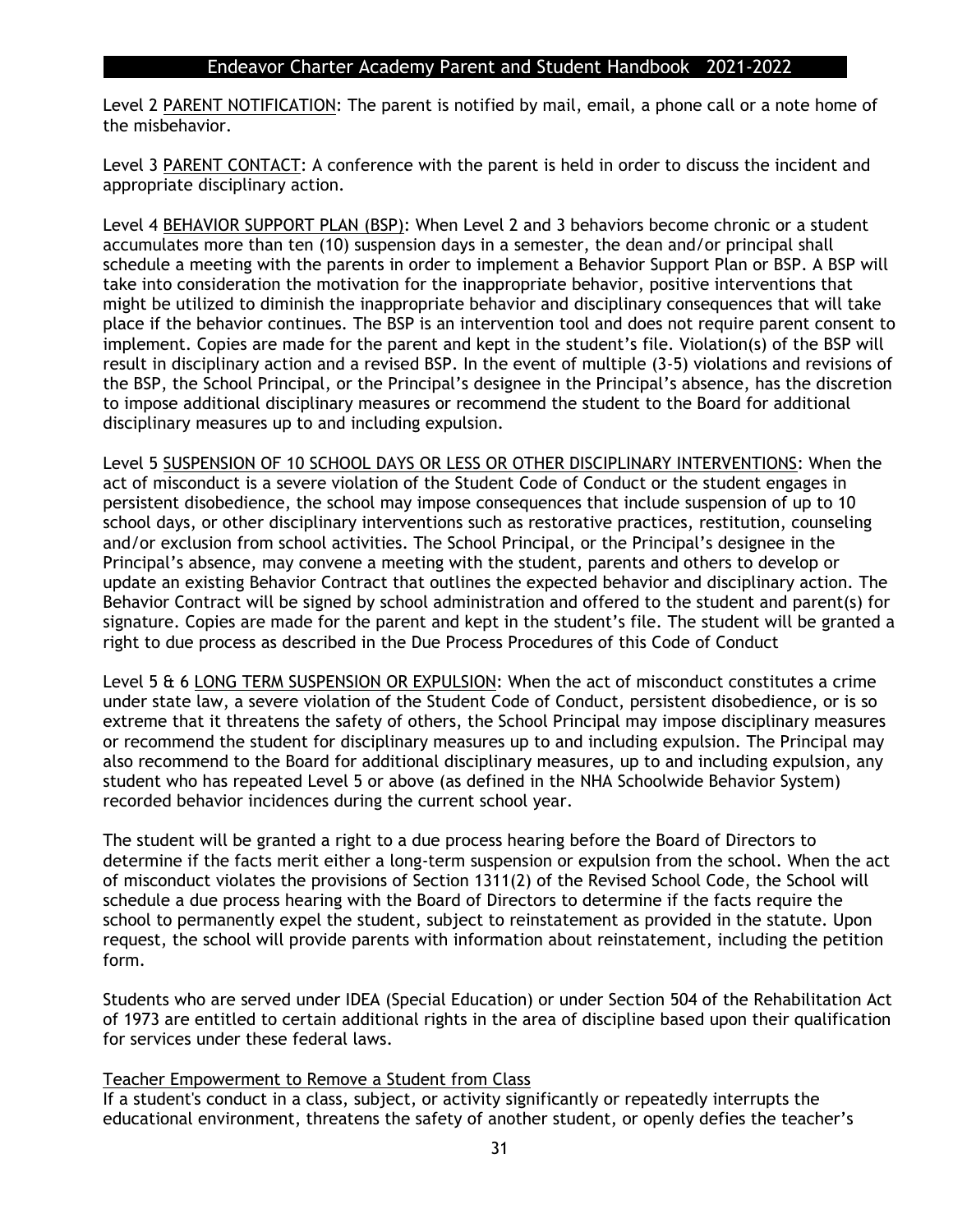authority, the teacher may suspend that student from the class, subject, or activity for up to one full school day. Such removals are not subject to a prior hearing, provided the removal is for a period of less than one school day. The teacher will immediately report the suspension to the principal or dean and send the student to the principal or the principal's designee for appropriate action. After such a suspension, the teacher will ask the parent of the student to participate in a parent-teacher conference regarding the suspension.

Any student whose behavior disrupts class may be sent to the front office. There does not have to be a warning before this happens. From there, the student will either be seated in the office for the remainder of the period and will complete a Teacher Referral Form that will be shared with the parents, principal, and person who sent the student to the office.

These practices and procedures exist because we value classroom time and we will not allow it to be wasted by student misbehavior. Student misbehavior hurts the learning of the entire class, and we need that time if we are to successfully prepare each student for college readiness.

Students who are not cooperative with office staff will be sent home. Students will receive detention and/or other consequences. Parents are informed of the incident and of the detention. Before the next class meeting, students must meet with the teacher who sent them out of class to ensure that the problem is resolved.

#### **Bullying and Harassment**

The school prohibits any and all acts of harassment, bullying and intimidation (including cyberbullying) of students at school. Bullying is equally prohibited without regard to its subject matter or motivating animus. The school also prohibits retaliation or false accusation against a target of bullying, a witness, or another person with reliable information about an act of bullying. Bullying means any written, verbal, or physical act, or any electronic communication that is intended or that a reasonable person would know is likely to harm one or more students either directly or indirectly by doing any of the following:

- 1. substantially interfering with educational opportunities, benefits, or programs of one or more students; or
- 2. adversely affecting the ability of a student to participate in or benefit from the school's educational programs or activities by placing a student in reasonable fear of physical harm or by causing substantial emotional distress; or
- 3. having an actual and substantial detrimental effect on a student's physical or mental health; or
- 4. causing substantial disruption in, or substantial interference with, the orderly operation of the school.

"At school" means in a classroom, elsewhere on school premises, on a school bus or other schoolrelated vehicle, or at a school-sponsored activity or event whether or not it is held on school premises. "At school" includes conduct using a telecommunications access device or telecommunications service provider that occurs on or off school premises if the telecommunications access device or the telecommunications service provider is owned by or under the control of the school.

#### Procedures:

1. Any school employee who has witnessed or has reliable information that a student has been subject to any act of bullying or harassing behavior shall report the incident to the principal. A student, volunteer, or visitor who has witnessed or has reliable information that a student has been subject to any act of bullying or harassing behavior are encouraged to report the incident to a teacher, other staff member or the principal.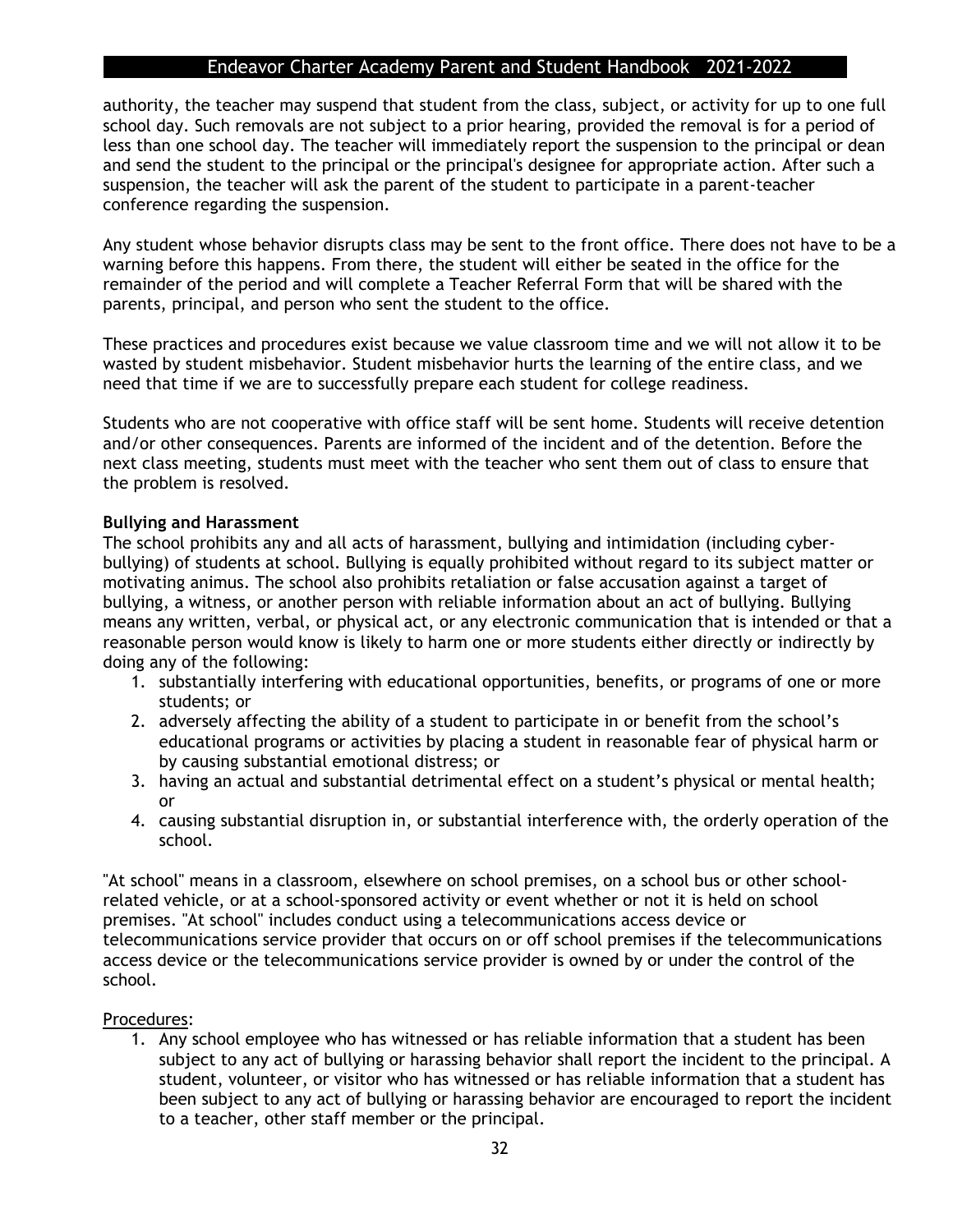- 2. A report of bullying or harassing behavior should be done in written form, providing as much information as possible. The report may be done anonymously.
- 3. Any staff member who receives a report of bullying or harassing behavior shall immediately forward the report to the principal who will ensure that a prompt investigation is completed. The investigation is to be complete within three (3) school days after a report or complaint is made.
- 4. Within two (2) days of receiving a report of a prohibited act of bullying, the principal or his/her designee shall notify the parent of the alleged victim of bullying and the parent of the alleged perpetrator of bullying. Upon completion of the investigation report, the principal or his/her designee shall notify the parent of both the victim and perpetrator of the result of the investigation.
- 5. There will be no reprisal or retaliation against any person who reports an act of bullying or harassment. Such reprisal or retaliation by a student is a violation of the Student Code of Conduct and will result in disciplinary action pursuant to the Student Code of Conduct.
- 6. Any student who is found to have falsely accused another of bullying or harassment is subject to remedial action in accordance with the Student Code of Conduct. Bullying or harassing behavior is a violation of the Student Code of Conduct and will result in disciplinary action pursuant to the Student Code of Conduct.

These procedures are not applicable to Title IX Sexual Harassment. Grievance procedures specific to Title IX sexual harassment are available on the website.

#### **Due Process Procedures**

The following due process procedures only govern the suspension or the expulsion of a student from the school's regular educational program. If a student charged with violation of this Student Code of Conduct has been returned to the regular school program pending a decision, then such action of reinstatement shall not limit or prejudice the school's right to suspend or expel the student following that decision.

#### **A. Suspension of Ten School Days or Less**

As a general rule, prior to any suspension of the student, the school administration shall provide the student with the following due process:

- 1. The student will be informed of the charges against him/her, and, if the student denies the charges, the school administration shall provide the student with an explanation of the evidence.
- 2. The student shall be provided an opportunity to explain his/her version of the facts.

If a student's presence in school poses an immediate danger to persons or property or an ongoing threat of disruption to the educational process, the school administration may immediately suspend the student, and as soon thereafter as reasonable, provide the student with his/her due process rights as set forth in this section.

If, after providing the student with his/her due process rights, the School Principal, or the Principal's designee in the Principal's absence, determines that the student has engaged in a prohibited act under this Student Code of Conduct, then the Principal or designee may impose a disciplinary penalty of a suspension not to exceed ten (10) school days. The student's parent shall be informed (in person or by phone) of the suspension and of the reasons and conditions of the suspension. A decision to suspend a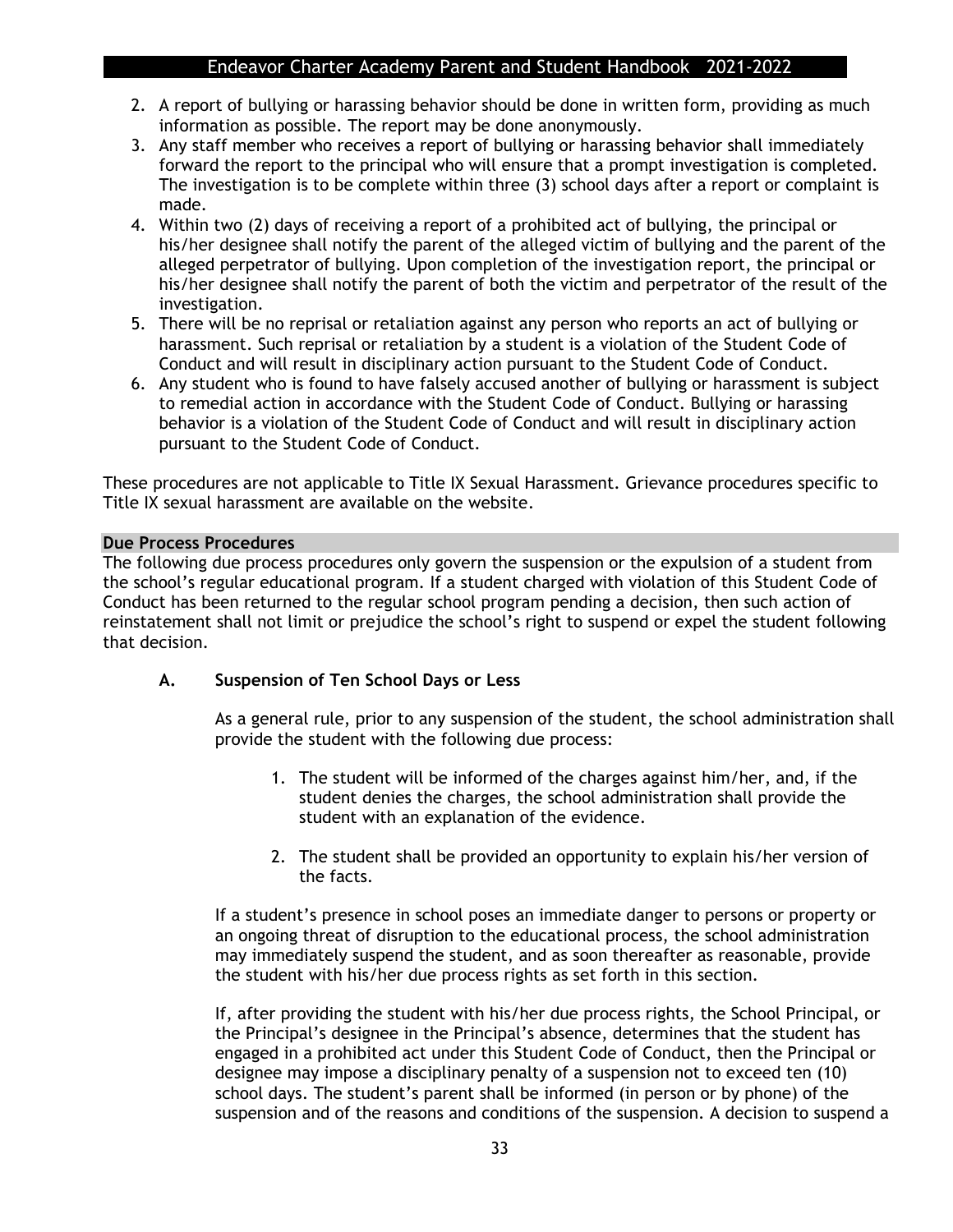student for ten (10) or fewer school days is final and not subject to further review or appeal.

The School will consider restorative practices to remediate offenses such as interpersonal conflicts, bullying, verbal and physical conflicts, theft, damage to property, class disruption and harassment and cyberbullying before imposing a suspension under this section. The use of restorative practices does not preclude use of a suspension as an additional disciplinary measure.

#### **B. Suspension for Eleven (11) or More School Days and Expulsion**

The School Principal has the discretion to determine if a student's act of misconduct, whether it is a gross misdemeanor or persistent disobedience, merits recommendation of a long-term suspension or expulsion to the School's Board of Directors. The Board of Directors has the exclusive authority over all long-term suspension and expulsion due process hearings.

If the student commits an act of misconduct that the principal believes warrants longterm suspension or expulsion, the student will be immediately placed on suspension for up to ten (10) school days pending the hearing.

1. Hearing for Long-Term Suspension or Expulsion

**A. Written notice**. If a student is charged with a violation of the Student Code of Conduct carrying a consequence of long term suspension or expulsion, the student and the student's parent(s) shall be notified of such by registered mail, as well as the student's rights of due process as set forth herein. The school will also attempt to contact the parent or guardian by email and/or telephone to inform them of the hearing.

The written notice of violation shall state the nature of the violation, the proposed consequence, and the student's and parent's right to a due process hearing at a specified time and place to determine (i) whether a violation occurred and (ii) whether the consequence of such violation merits the imposition of a long-term suspension or expulsion.

The notice shall also set forth the right of the student and his parent and an advocate of their choice and at their expense to participate in the hearing, the right of the student to hear and/or see the evidence offered against him or her during the hearing, the right of the student to present oral or written evidence or testimony on the student's behalf, the right to have the hearing held in a closed session, and the right to a written record of the result of the hearing.

**B. Hearing Procedures**. At the hearing, the student and parent shall be advised of the alleged violation and the facts leading toward the allegation and be provided copies of the evidence provided to the Board of Directors. Minutes shall be kept of the hearing.

At the hearing the Board will consider all of the following factors before rendering its decision:

1. the student's age;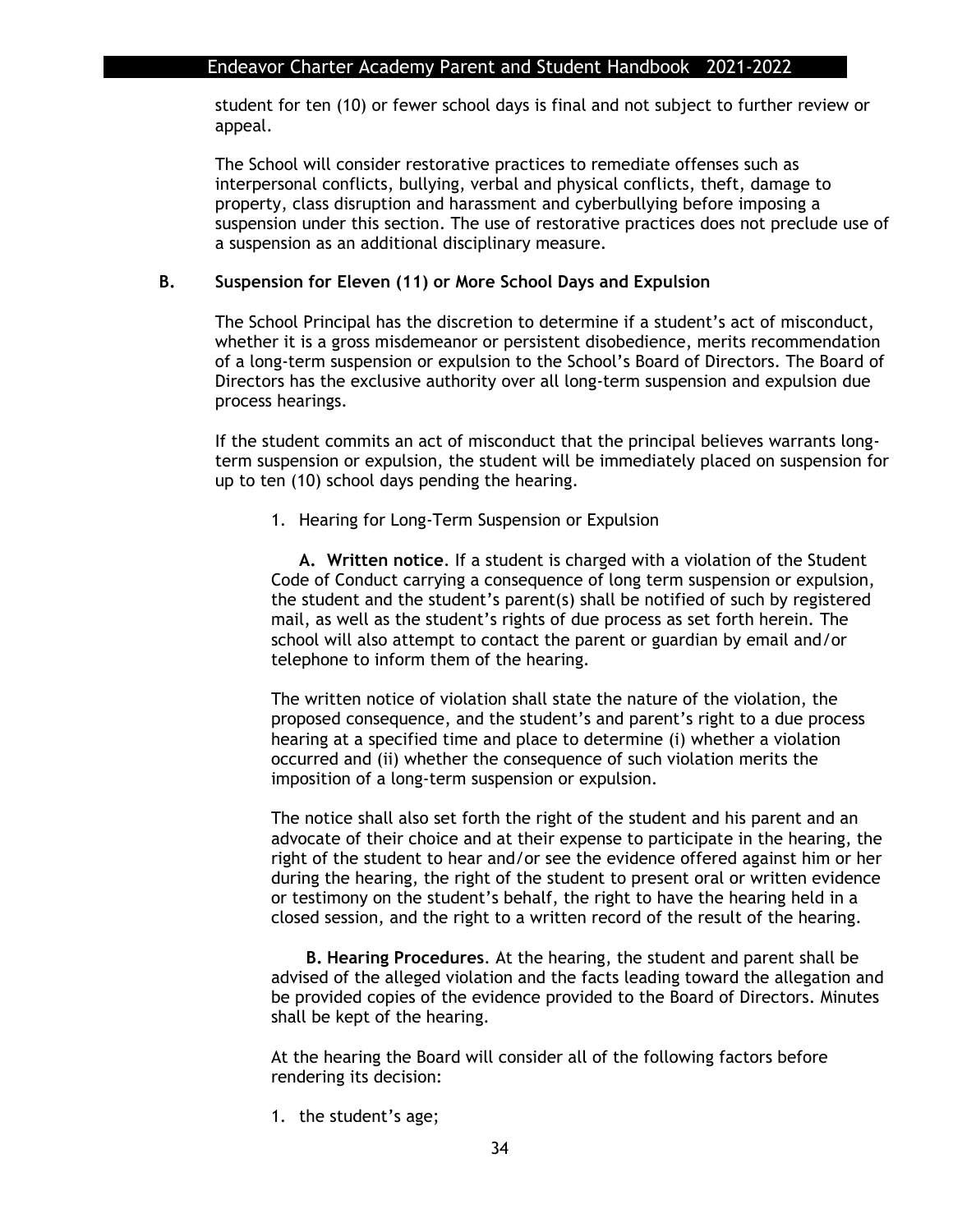- 2. the student's disciplinary history;
- 3. Whether the student has a disability;
- 4. The seriousness of the violation or behavior;
- 5. Whether the violation or behavior threatened the safety of any pupil or staff member;
- 6. Whether restorative practices will be used to address the violation or behavior; and
- 7. Whether a lesser intervention would properly address the violation or behavior.<sup>2</sup>

**C. Written Record**. Within a reasonable time following the hearing, the parent will receive a written record of the decision. This document will inform the parent if there is any right to an appeal to the Board of Directors.

The parent shall be responsible for making arrangements for the child's educational needs during a long-term suspension or expulsion.

2. Appeal of Long-Term Suspension or Expulsion

All discipline decisions made by the Board of Directors are final.

#### 3. **School Assignments**

When practical in the judgment of the principal, a student may be permitted to maintain progress during a long-term suspension.

#### **C. Permanent Expulsion**

Prior to expelling a student permanently, the School Board shall provide the student with the following due process:

- 1. **Written notice**. If a student is charged with a violation of the Student Code of Conduct carrying the potential consequence of a permanent expulsion, the student and his parent shall be notified of such by registered mail, as well as the student's due process rights. The school will also attempt to contact the parent or guardian by email and/or telephone to inform them of the hearing.
- 2. The written notice of violation shall state the nature of the violation, the proposed consequence, and the student's and parent's right to a due process hearing at a specified time and place to determine (i) whether a violation occurred, (ii) whether an exception applies to preclude the permanent expulsion, or (iii) whether consideration of the following specific factors weigh against permanent expulsion:
	- a. the student's age;
	- b. the student's disciplinary history;
	- c. Whether the student has a disability;
	- d. The seriousness of the violation or behavior;
	- e. Whether the violation or behavior threatened the safety of any pupil or staff member;

<sup>&</sup>lt;sup>2</sup> NOTE: If the student brought a firearm to school, these factors do not apply.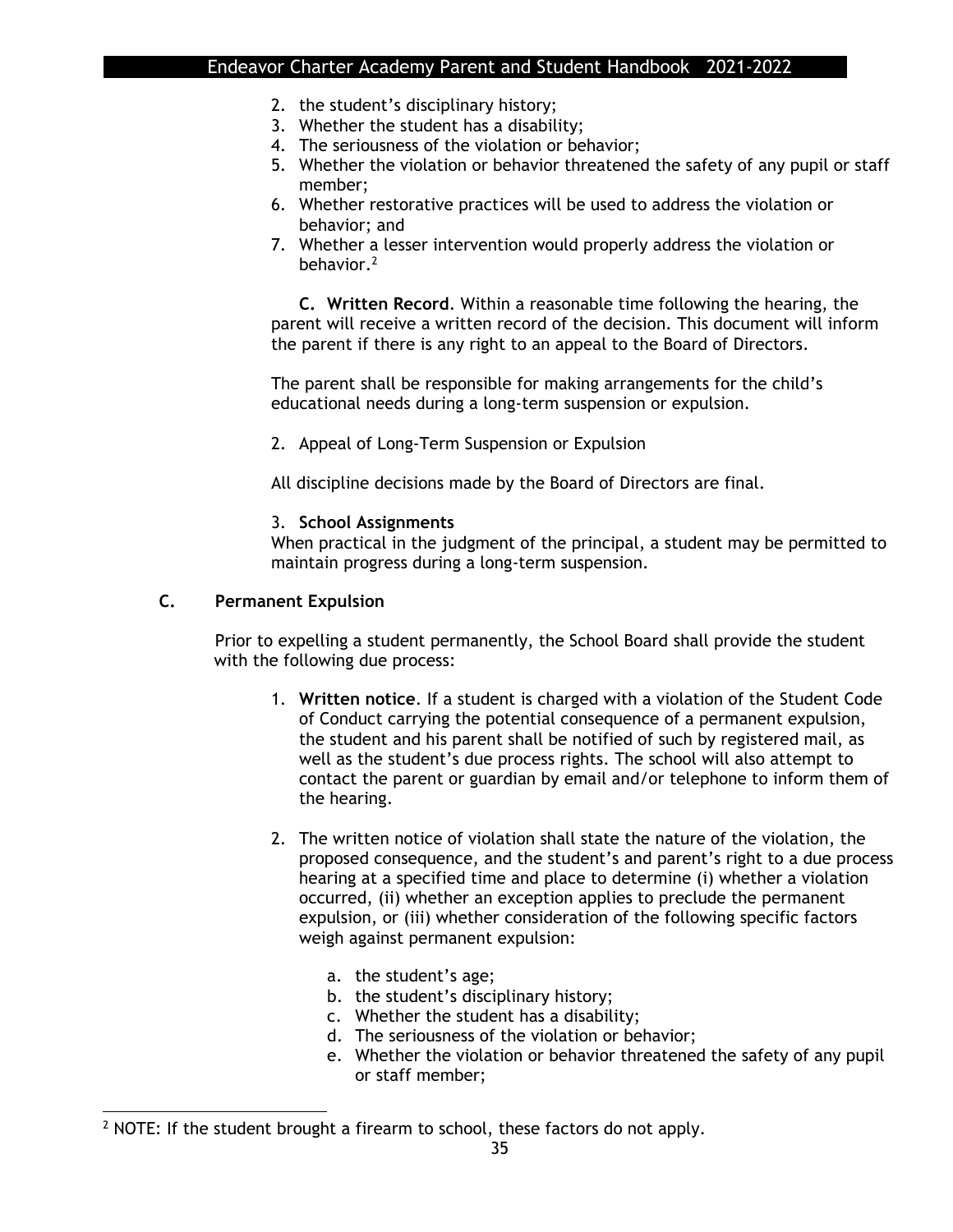- f. Whether restorative practices will be used to address the violation or behavior;
- g. Whether a lesser intervention would properly address the violation or behavior.<sup>3</sup>

The notice shall also set forth the right of the student and his parent and an advocate of their choice and at their expense to participate in the hearing, the right of the student to hear and/or see the evidence offered against him or her during the hearing, the right of the student to present oral or written evidence or testimony on the student's behalf, the right to have the hearing held in a closed session, and the right to a written record of the result of the hearing.

- 3. **Hearing Procedures**. At the hearing, the student and parent shall be advised of the alleged violation and the facts leading toward the allegation and be provided copies of the evidence provided to the Board of Directors. The student, parent or legal guardian and any advocates or witnesses will have the opportunity to present evidence to the Board of Directors. Minutes shall be kept of the hearing.
- 4. **Written Record**. Within a reasonable time following the hearing, the parent will receive a written record of the decision. This document will inform the parent if there is any right to an appeal. If the student is permanently expelled from the school, the written record shall inform the parent of the minimum length of the expulsion and the date upon which the parent may petition for reinstatement. Upon the parent's request, the school shall provide the parent with the petition for reinstatement form.
- 5. **Alternative Education**. Permanent expulsion means that the student may not enroll in any public school in the State of Michigan. The parent shall be responsible for making arrangements for alternative education for the child until s/he is reinstated in a public school.
- 6. **Appeal of Permanent Expulsion.** All discipline decisions made by the Board of Directors are final.

#### **MISCELLANEOUS PROVISIONS**

#### **A. Voluntary Agreements**

At any time, the principal or his/her designee may enter into a written contract with the student and his/her parent(s) setting forth the parties' agreement in settlement of disciplinary charges or restitution related to damage to or loss of school property. In such cases, the written agreement shall be final and binding and may not be later challenged by the principal or his/her designee or the student or his/her parent(s).

The school may implement victim-offender conferences to provide an opportunity for the offender to accept responsibility for the harm caused to those affected by the misconduct and to participate in setting consequences to repair the harm. Such a conference will occur only if initiated by the victim and approved by the victim's parent/guardian. Possible attendees comprising the restorative practice team may include the victim, a

<sup>&</sup>lt;sup>3</sup> NOTE: If the student brought a firearm to school, these factors do not apply.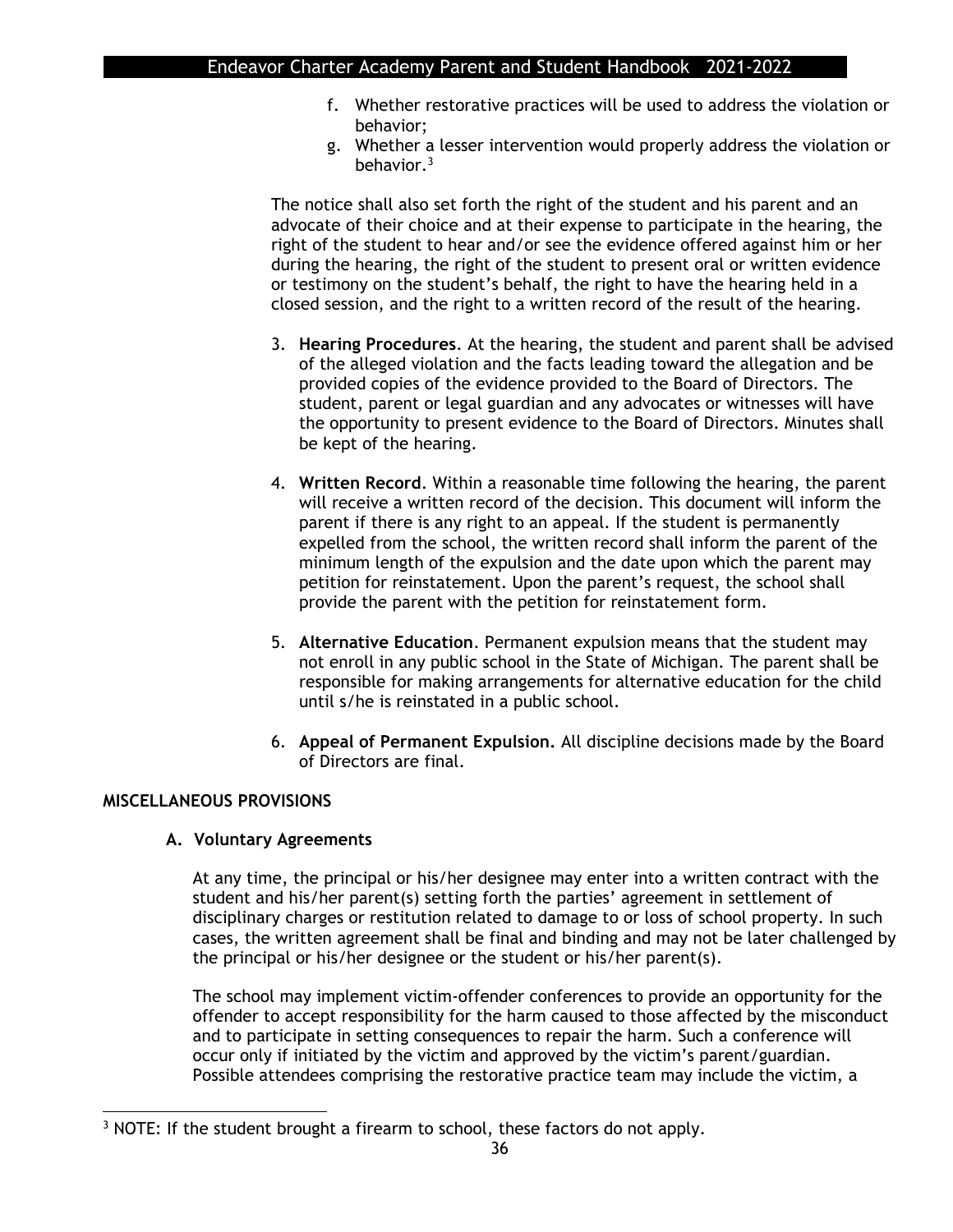victim advocate, the offender, members of the school community, supporters of the victim, and supporters of the offender. The team may require the student to do one or more of the following:

- Apologize
- Participate in community service, restoration or counseling
- Pay restitution

Selected consequences will be incorporated into an agreement that sets time limits for completion and is signed by all participants.

#### **B. Suspended/Expelled Students on School Property or Attending School Activities**

A suspended or expelled student who enters onto school property or appears at a school activity, event or function without the permission of the principal shall be deemed to be trespassing. A suspended student is permitted on school property to attend the discipline hearing.

#### **C. Maintaining Class Progress during Suspension**

If a student on long-term suspension does not withdraw from the school, the student is permitted to maintain progress during the disciplinary period.

#### **Definition of Terms**

Behavior Referral is a specific written record of the student's act of misconduct. It documents the date, nature of the offense, and the disciplinary action taken by the teacher and/or school administration.

Attendance Corrective Action Plan (A-CAP) is a written document that identifies the causes for excessive tardies and/or absences and what steps will be taken to minimize the number of occurrences. It is signed by the parents, student, and staff member.

Behavior Support Plan (BSP) is a written document that identifies the motivation for chronic misbehavior and what steps will be taken in order to help a student overcome inappropriate behavior. It will be signed by school administration and offered to the student and parent(s) for signature.

Behavior Contract is a written document that outlines specific behavior expectations, strategies for teaching the appropriate behavior(s), and disciplinary action for a student.

Criminal Sexual Conduct as defined by state law.

Dangerous Weapon is defined by law as any of the following: Firearm, Dagger, Dirk, Stiletto, Knife with a blade over 3 inches in length, Pocket knife opened by a mechanical device, Iron bar, or Brass knuckles.

Gross Misdemeanor is a severe act of misconduct in violation of the Student Code of Conduct or state law.

In-School Suspension refers to a decision by the teacher and/or other school official to temporarily remove a student from the mainstream classroom and to place the student in a segregated environment within the school building that allows the student to continue to progress in their coursework but denies them access to regular classroom instruction and social interaction with their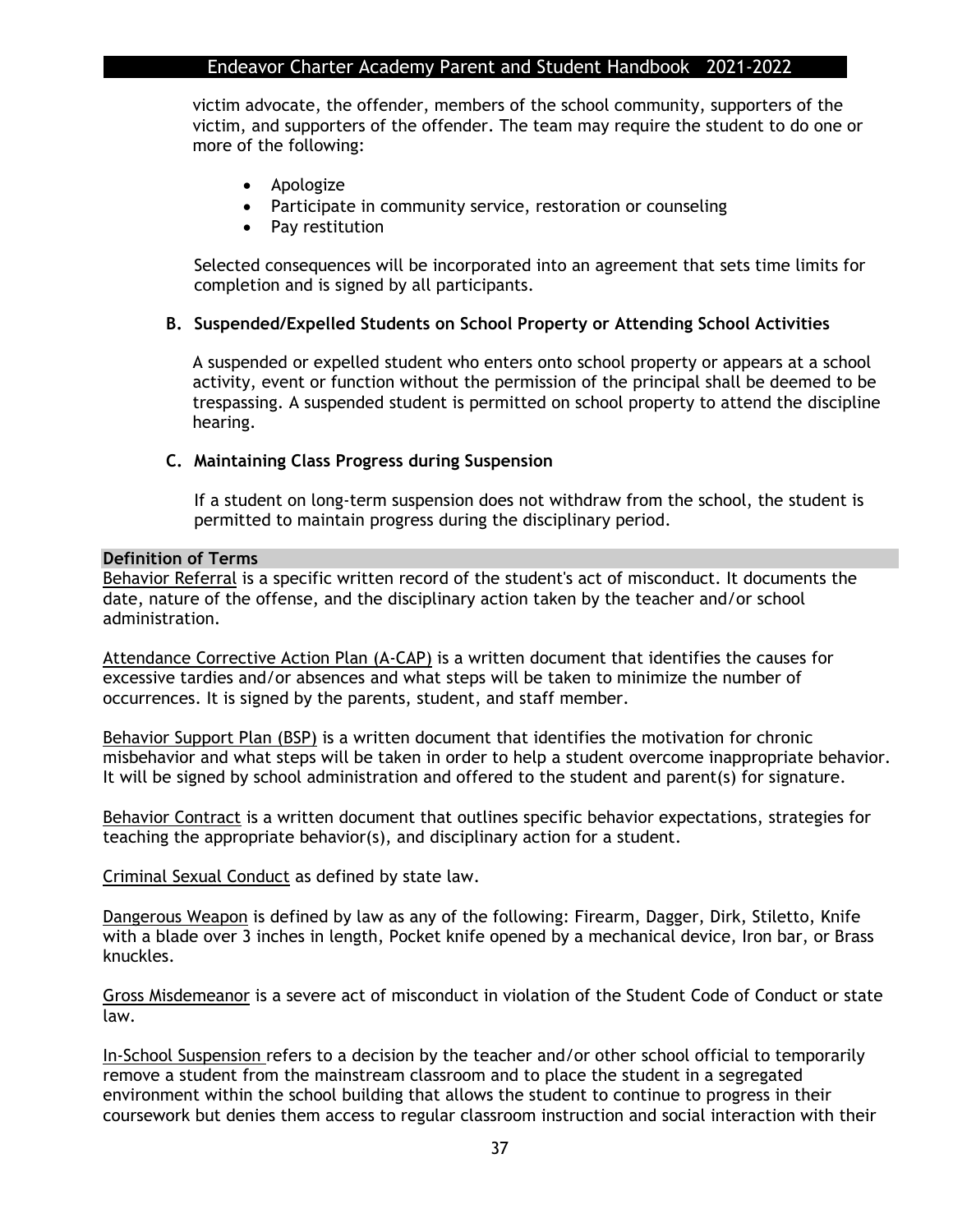peers. The In-House Suspension room must be supervised by an adult employee of the building at all times.

Out-Of-School Suspension refers to a decision by either the Principal or grade level Dean to temporarily remove a student's right to attend school or any school-related activity not to exceed ten (10) school days. A meeting with the parents shall be convened to discuss the incident that led to the suspension and to develop a Behavior Contract for the future.

Long Term Suspension is defined as a decision to remove a student from school for a severe violation of the Student Code of Conduct, persistent disobedience, or extreme non-compliance with school rules or state law.

Expulsion is defined as a decision to remove a student from the school for up to 180 school days for either persistent disobedience or a severe violation of the Student Code of Conduct when the interests of the school are served by such an expulsion.

Permanent Expulsion is defined as a decision to permanently remove the student from any public school if the student is found in possession of a dangerous weapon, commits arson, commits criminal sexual conduct or physically assaults school personnel in a school building or on school grounds. The minimum length of the permanent expulsion depends upon the student's grade level and the severity of the infraction.

Persistent Disobedience is repeated acts of misconduct.

Physical Assault is defined by law as intentionally causing or attempting to cause physical harm to another through force or violence.

Criminal Sexual Conduct is defined by law as a violation as set forth in Chapter LXXVI of the Michigan Penal Code [MCL 750.520b to MCL 750.520g]

Arson is defined by law as a felony violation as set forth in Chapter X of the Michigan Penal Code [MCL 750.71 to MCL 750.80].

Restorative Practices are defined by law as practices that emphasize repairing the harm to the victim and the school community caused by a pupil's misconduct.

Reinstatement is defined as the discretionary authority of the school to determine if the student can return to the school after an expulsion or permanent expulsion.

Verbal Assault is defined as an intentional display of force or communication that gives the victim reason to fear or expect immediate bodily harm. A bomb threat (or similar threat) directed at a school building, other school property, or a school-related event is also viewed as verbal assault.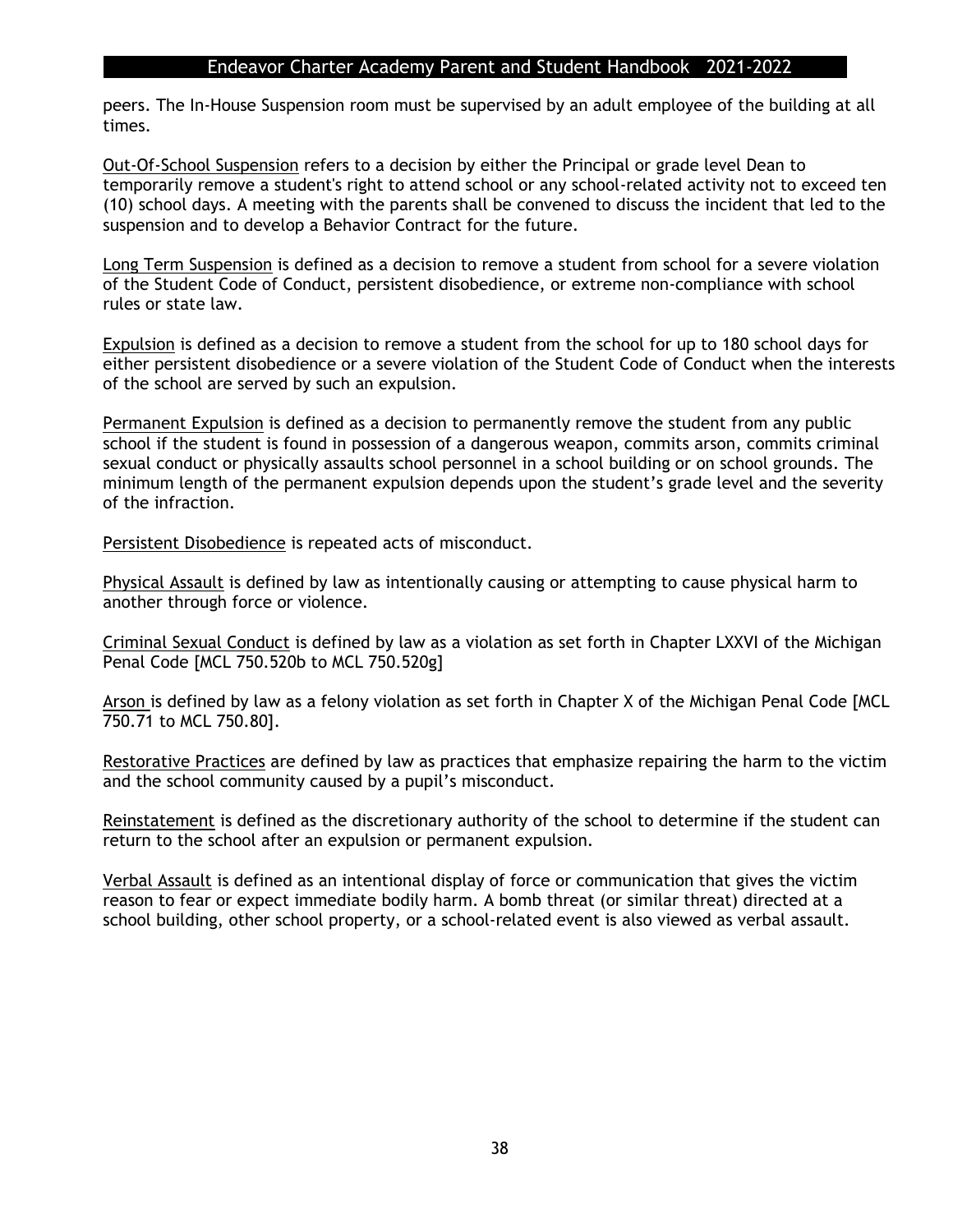## **Student Responsibility: Safe Schools Student Discipline Policy**

The Board of Directors endeavors to ensure that the school is a safe place for teaching, learning, and working. The school will take swift and appropriate disciplinary action for the following infractions:

#### **Dangerous Weapons, Arson, and Criminal Sexual Assault**

Any student who possesses a dangerous weapon, commits arson, or commits a criminal sexual assault against another person while on school property or at a school-sponsored event or who pleads, is convicted or adjudicated for criminal sexual conduct (regardless of where it occurred) against another student enrolled at the School, may be permanently expelled from the school subject to reinstatement according to state law. Furthermore, the school will contact local law enforcement as required by law. All students are subject to the Student Code of Conduct that follows this section and its related disciplinary actions.

#### **Physical Assaults against School Personnel**

Any student in grade six (6) or above who commits a physical assault against a school employee or a person engaged as a volunteer or contractor for the school while on school property, on a school bus or other school-related vehicle, or at a school-sponsored activity or event may be permanently expelled from the school subject to reinstatement according to state law. "Physical assault" is defined as intentionally causing or attempting to cause physical harm to another through force or violence. All students, including those in grades five (5) and under, are subject to the Student Code of Conduct and its related disciplinary actions.

Sometimes school personnel are injured when they try to prevent or stop students from physically assaulting one another. While the student may not have intended for the staff member to be injured, they did have "general intent" to cause another harm. It is enough to show that the student intended the actions which make up an assault. So, if a student acts in a way that is considered dangerous to other people that can be enough to establish physical assault, even if they didn't intend a particular harm to a particular individual.

#### **Physical Assaults against Students**

Any student in grade six (6) or above who commits a physical assault against another student while on school property, on a school bus or other school-related vehicle, or at a school-sponsored activity or event shall be suspended or expelled, depending on the circumstances, for up to one hundred eighty (180) school days. "Physical assault" is defined as intentionally causing or attempting to cause physical harm to another through force or violence. All students, including those in grades five (5) and under, are subject to the Student Code of Conduct and its related disciplinary actions.

#### **Verbal and Written Assaults**

Any student in grade six (6) or above who commits a verbal assault against a school employee or a person engaged as a volunteer or contractor for the school while on school property, on a school bus or other school-related vehicle, or at a school-sponsored activity or event shall be suspended or expelled, depending on the circumstances, for up to one hundred eighty (180) school days. "Verbal assault" is defined as an intentional display of force or communication that gives the victim reason to fear or expect immediate bodily harm. A bomb threat (or similar threat) directed at a school building, other school property, or a school-related event is also viewed as verbal assault. For the purpose of this policy, the areas of assault listed above, when placed in writing, recorded on tape or CD, or transmitted by e-mail, shall be viewed as written assault. All students, including those in grades five (5) and under, are subject to the Student Code of Conduct and its related disciplinary actions.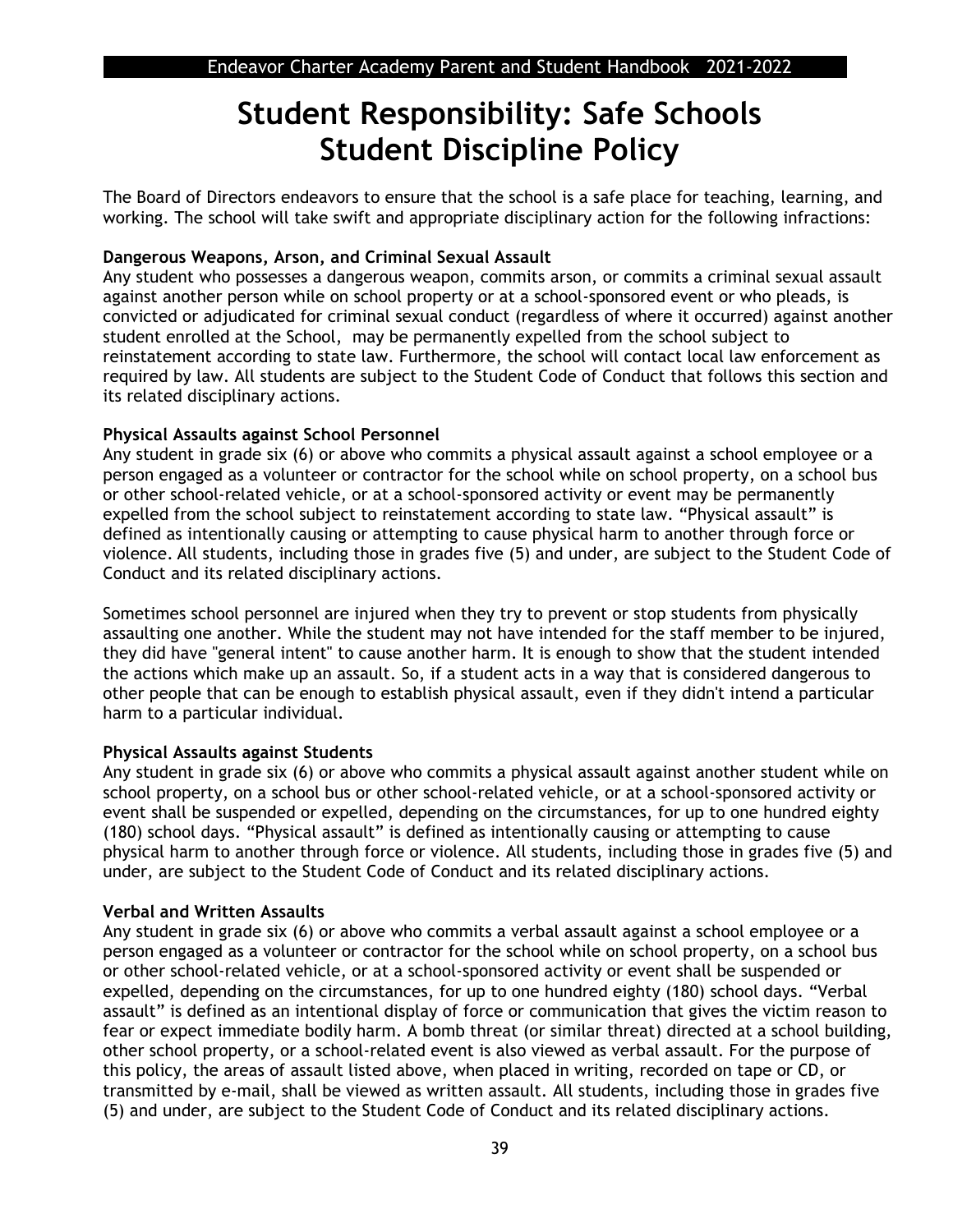#### **Illegal Drug/Alcohol Possession**

Any student who possess illegal drugs or alcohol while on school property, on a school bus or other school-related vehicle, or at a school-sponsored activity or event may be suspended or expelled, depending on the circumstances, for up to one hundred eighty (180) school days. All students are subject to the Student Code of Conduct and its related disciplinary actions.

#### **Gross Misdemeanor and Persistent Disobedience**

Students guilty of a gross misdemeanor or persistent disobedience may be suspended or expelled.

#### **Application to Students with Disabilities, Child Find, or Student Due Process Rights**

This policy shall be applied in a manner consistent with the rights secured under federal (IDEA 2004) and state law to students who are determined to be eligible for special education programs and services. A copy of the *Procedural Safeguards for Special Education Students* can be obtained from the school office.

When considering disciplinary action for students who are *not* eligible for special education, the leadership team at the school will give serious consideration to the length of each suspension and the potential educational loss that the suspended student will incur. Repeated suspensions may result in a denial of F.A.P.E. (Free Appropriate Public Education). The school views any series of suspensions as an indicator of *potential* disability under Federal Child Find guidelines and may consider using the school's Intervention Assistance Team (IAT) to address the potential disability needs of the child.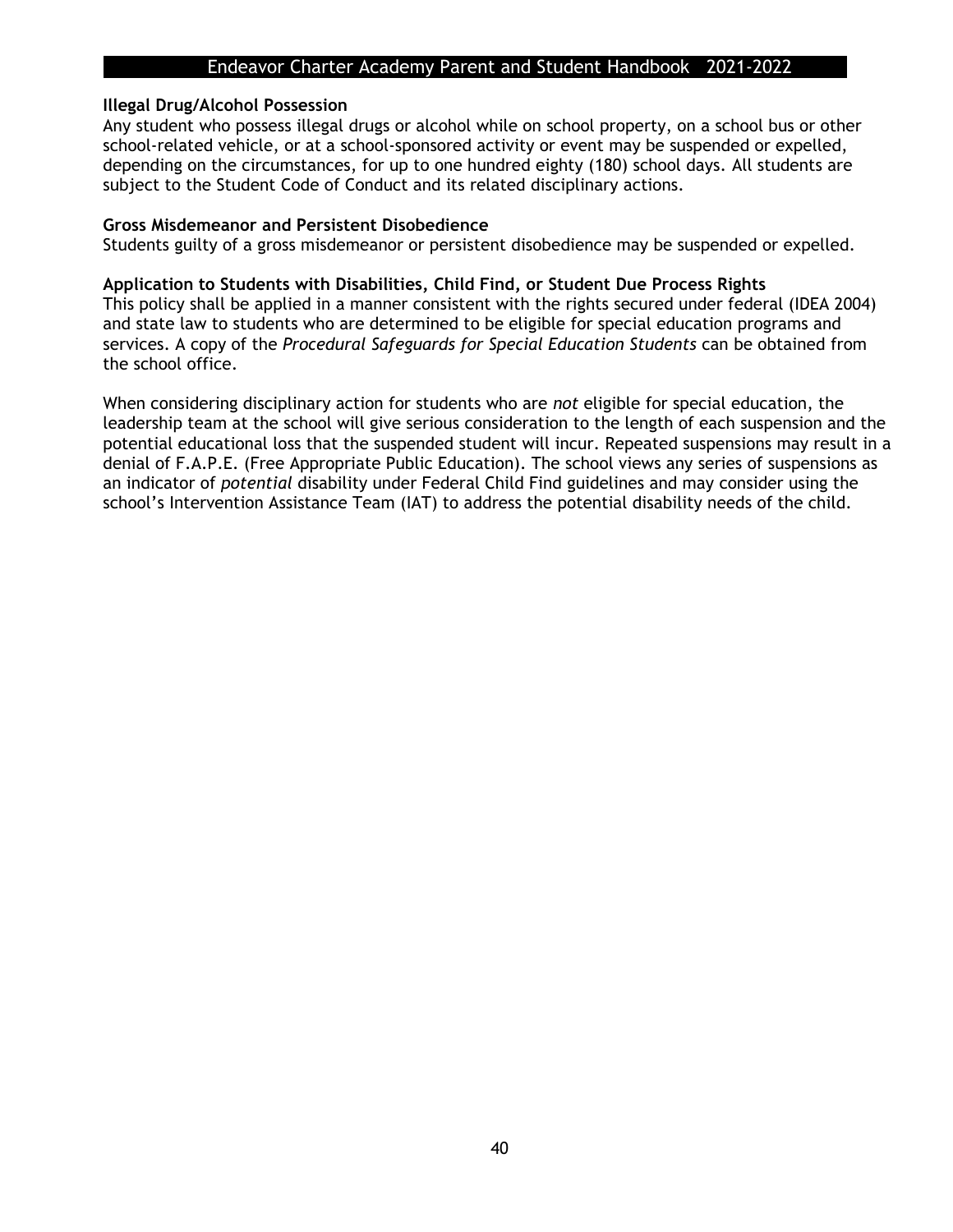## **Parental Partnership: Communication**

Effective communication between the school and home is vital to the successful academic, emotional, and social well-being of students. To keep parents informed of school events and student growth, the school communicates often with parents through email newsletters, telephone calls, and individual and group meetings.

## **Secure School Website**

National Heritage Academies is committed to student achievement and parental involvement. NHA maintains a secure website containing student information to link these two core values. This secure online tool can be accessed by visiting the school website and logging in through the Parent Portal link in the upper right corner of the homepage. Administrators and teachers daily update student records, analyze data, and communicate important information on this site.

NHA recognizes the value of informed and involved parents in the learning process. The website provides another way for parents to stay connected to the school. The online connection begins as soon as a student applies to attend an NHA school. The parent(s) of the applicant are sent a letter with detailed instructions for accessing their own *free* online account. After following these instructions, parents can log on to the system from any computer or mobile device with Internet access and review their child's admissions information, attendance, and grades. Using the website, parents can also email staff members, review important information, check calendars, and subscribe to automated email updates about their child. Questions related to the website should be directed to [info@nhaschools.com.](mailto:info@nhaschools.com)

## **Parent Satisfaction Survey**

Measuring and understanding parent satisfaction is an important part of our culture. In an effort to understand school-wide parent satisfaction, our students' parents are surveyed once per year. Parents are expected to complete one survey per household.

## **Parent-Teacher Conferences**

Parent-teacher conferences are conducted face-to-face twice each school year. In addition, parents are encouraged to inquire about their child's performance any time during the school year. We believe that by continually monitoring students' progress, the parent-teacher conferences will serve as a review with very few surprises.

During each conference, teachers review the student's progress and discuss his/her strengths and opportunities. Parents are encouraged to ask questions in order to learn as much as possible about their child's performance. We aim to make parent-teacher conferences a positive experience for everyone involved.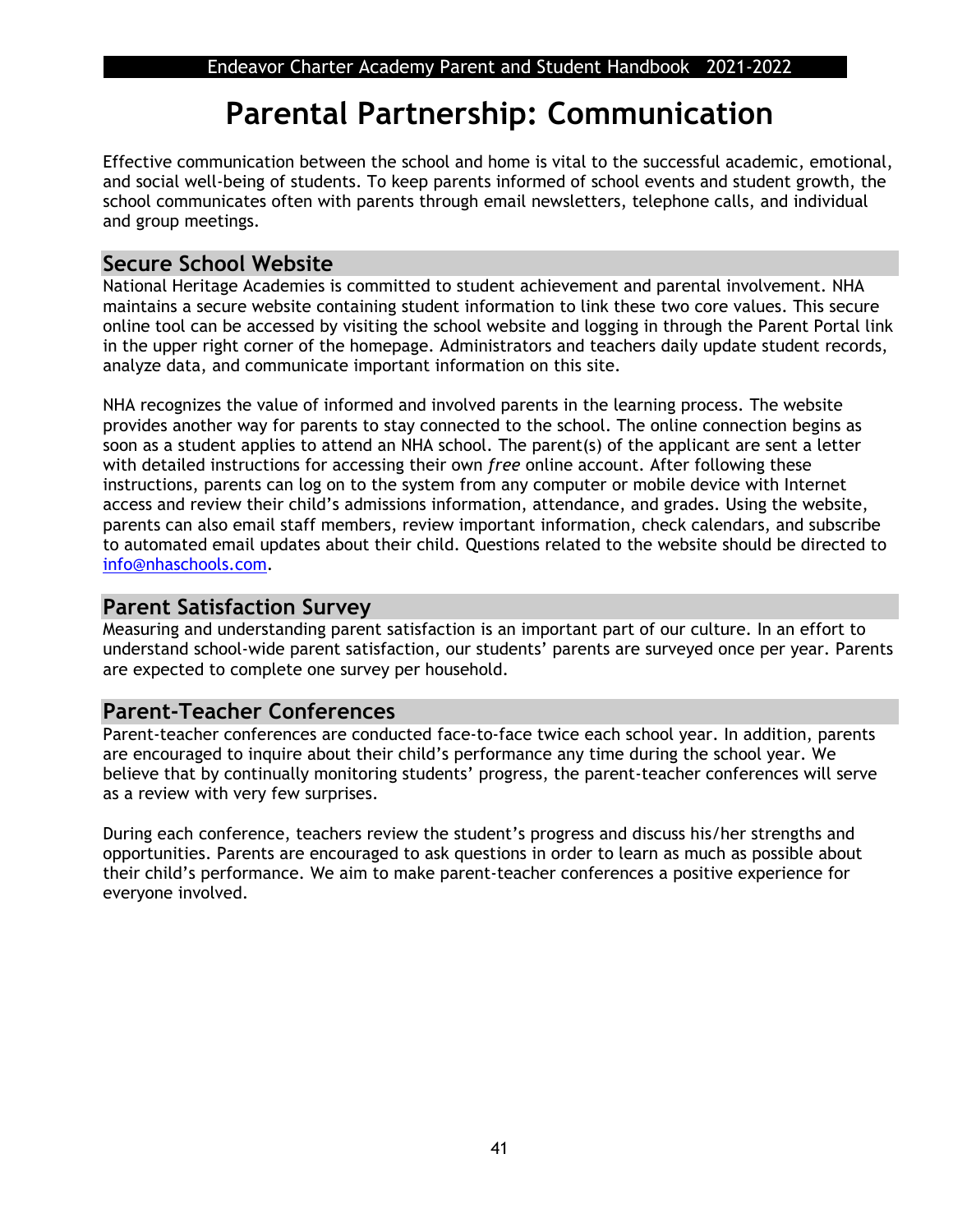## **Parental Partnership: Attendance**

Regular attendance establishes good work habits and self-discipline. Our school records attendance every morning, afternoon, and in each middle school class period. Michigan law places responsibility on each student to attend school on a daily basis, and on each parent or guardian to send their child to school on a daily basis. More important, however, is the effect of regular and punctual attendance on the student's scholastic achievement. Not only is each day's lesson important to the individual student, the student's participation in class contributes to the education of others. Frequent absences and tardiness, for any reason, are certain to adversely affect the student's schoolwork. Each student is expected to be in school every day except when illness, injury, or some providential condition beyond the student's control prevents attendance.

For unexpected school closures resulting in temporary remote instruction, attendance will be taken as if in the virtual environment.

## **Arrival**

Students should arrive at school between 7:40 a.m. and 8:00 a.m. After exiting their vehicle, students should proceed directly into the building. Breakfast is served between 7:40 a.m. and 7:55 a.m. only. They may not run, shout, or otherwise act in a disorderly manner. All students wearing hats should remove them immediately upon entering the building. Students are expected to remain in their classrooms.

## **Dismissal**

School dismisses at 3:15 p.m. In the interest of students' safety and teachers' preparation and personal time, all students should be picked up immediately after dismissal and no later than 3:30 p.m. In the event of an emergency, please notify the front office.

## **Tardiness and Early Dismissal**

Students are considered tardy if they arrive to their homerooms after the start of either class or morning ceremony, if held prior to class. Parents must walk tardy students into the school office and sign them in on the sign-in sheet. The office is closed each day from 2:45 p.m.–3:30 p.m. Parents needing to dismiss students early must do so prior to 2:45 p.m. Early dismissals from school will be marked accordingly in the student's record. Parents who dismiss their child early from school, for any reason, must sign the child out.

If a tardy is due to a doctor or dental appointment, a note from a physician may be requested. Tardies are excused for only the following reasons:

- Personal illness or injury
- Funerals
- Doctor or dental appointments (which could not be arranged outside school hours)
- Religious observances
- Late arrivals due to weather conditions (which do not require a parent note)
- Authorized tardy (approved by the principal)

We consider excessive tardies and/or early dismissals as lost instructional time, which may be addressed by the principal.

Please Note: When a student accumulates 10-20 tardies and/or early dismissals, a parent meeting may be held and an Attendance Corrective Action Plan may be initiated.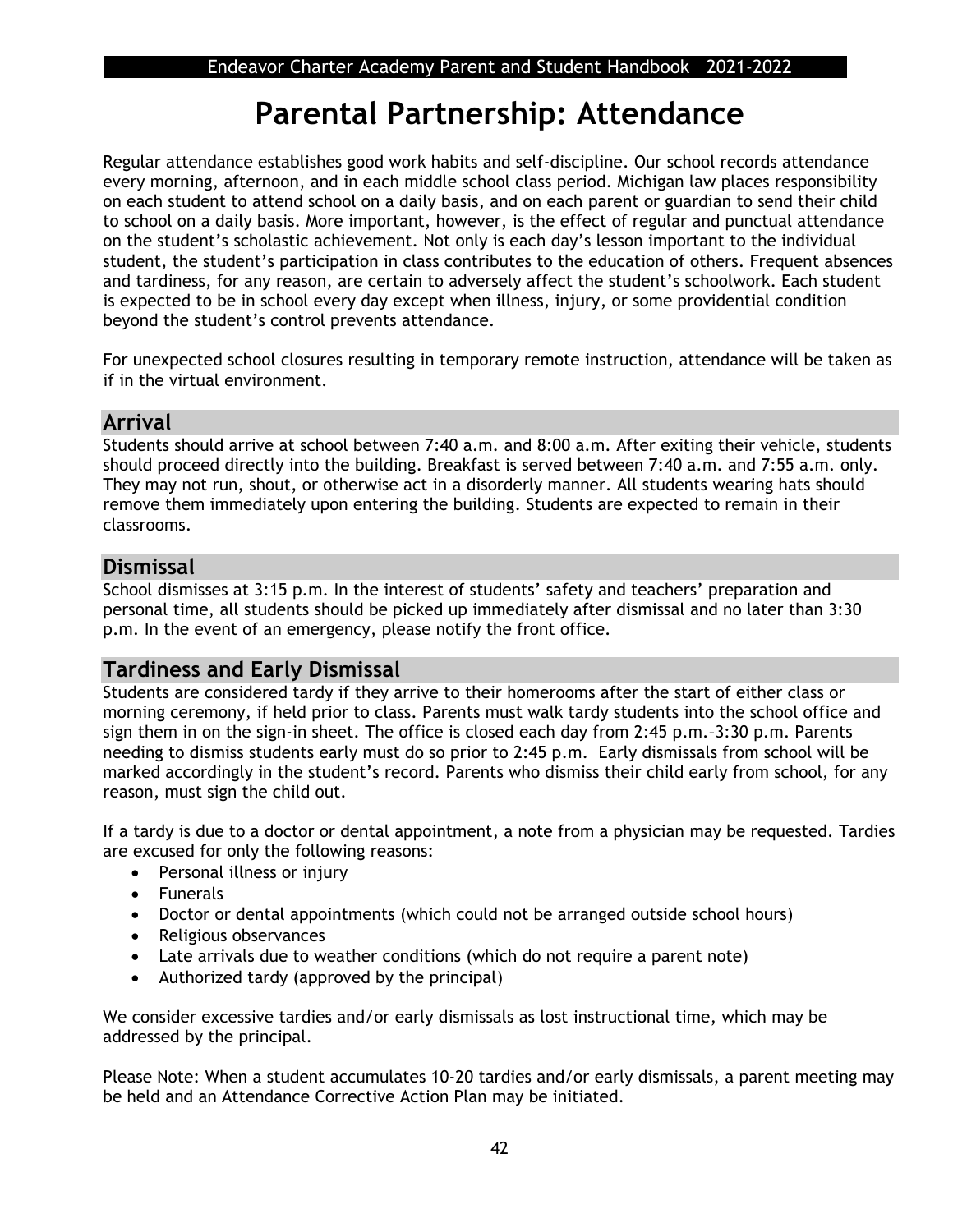#### **Absences**

All absences are to be verified by communication from the parent to the school office. This communication should be documented for record-keeping purposes. Voicemail is available before and after school hours.

If an absence is not verified by communication from the parent, the absence is considered unexcused. An absence may be excused if communication is provided by the parent within five days following the absence and meets the guidelines below for an excused absence. The communication should contain the following information:

- Student's name
- Teacher's name
- Date of absence
- Reason for absence
- Phone number
- Signature of parent

If an absence is due to illness and lasts five days or more, a note from a physician may be requested. Absences are excused only for the following reasons:

- Personal illness or injury
- Funerals
- Doctor or dental appointments (which could not be arranged outside school hours)
- Religious observances
- Authorized absence (approved by the principal)

Abuse of excused absences may be investigated by the principal and could result in a referral to the County Truancy Office or other disciplinary action.

| <b>Absences</b><br>(Excused and<br>Unexcused) | <b>Procedures &amp; Notifications</b>                                         |
|-----------------------------------------------|-------------------------------------------------------------------------------|
| 0                                             | Notification of Attendance Expectations to all<br>parents/guardians           |
| 10% of total<br>school days                   | Parent Meeting and Completion of Attendance Corrective<br>Action Plan (ACAP)* |
| 18 days                                       | Appropriate Consequence*                                                      |

\*Potential referral to County Truancy Office or social services with certified return receipt to parent. Such referral shall be issued pursuant to the Truancy section of the Parent and Student Handbook. Factor considered in grade promotion.

Note: Any student who accumulates 15 consecutive school days of unexcused absences will be subject to potential withdrawal from the school.

#### **Truancy**

The Calhoun County Prosecutor's Office has identified a violation of Michigan's Compulsory Attendance Code as having an unexcused absence rate of 20% or a consistent pattern of educational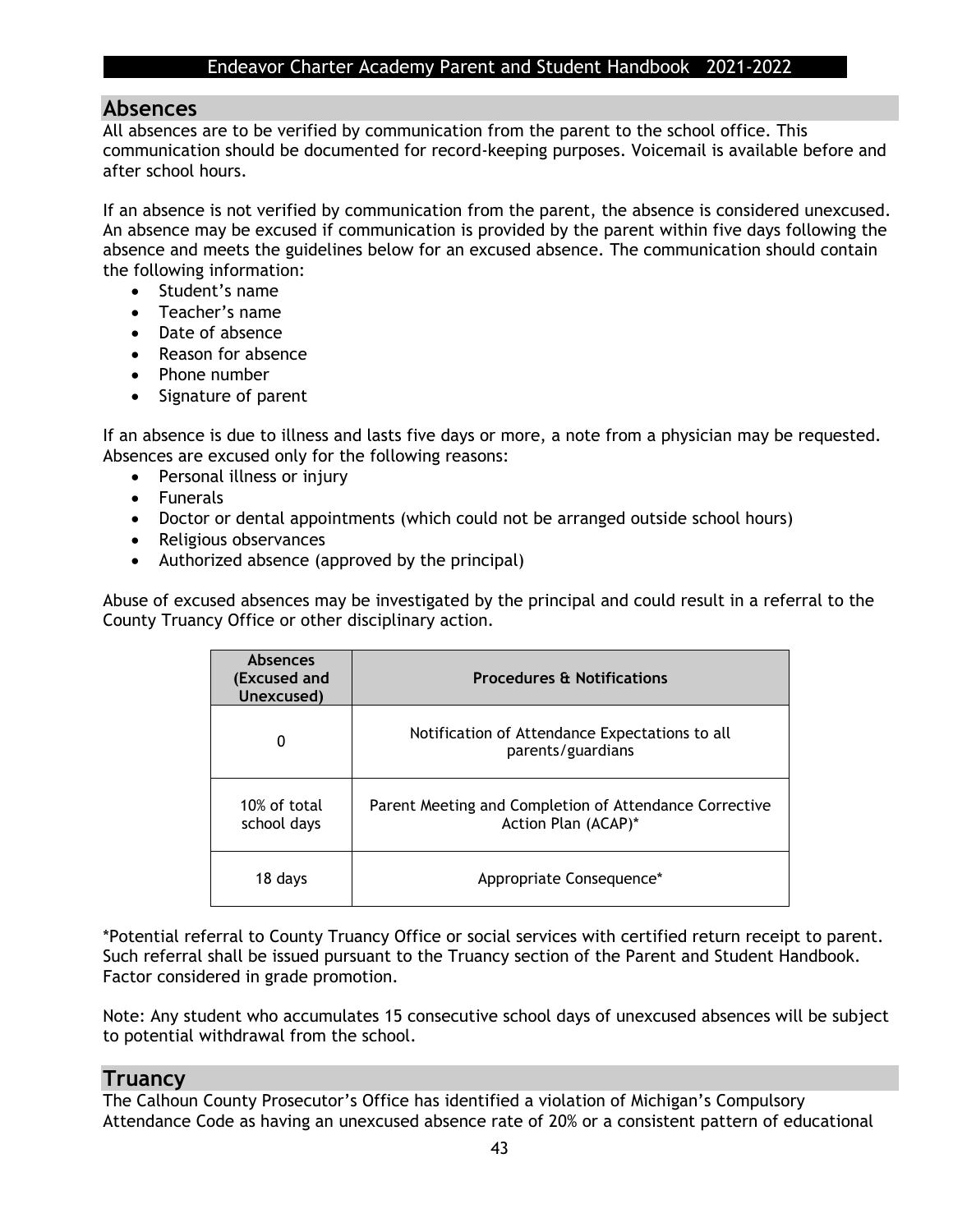neglect or truancy. A student meeting the criteria will be referred to the Calhoun County Prosecutor's Office.

The principal may act as the school's attendance officer or delegate that duty. The school's attendance officer shall investigate possible school attendance violations and take such other actions as may be necessary to enforce the compulsory education laws.

### **Family Vacations**

Parents planning to take their child on a trip must notify the principal or secretary at least two weeks before departure. The student's absence will be an excused absence if approved by the principal. Lengthy trips are discouraged and may be cause for withdrawal. It becomes the student's responsibility, with the help of the parents, to make arrangements with each teacher for missed assignments and to complete all assigned work upon his/her return to school. The student is to complete all assignments within the same number of days as the length of the vacation. Uncompleted assignments will not receive credit. Students who miss an announced test during their absence will take the test when all missed work is completed and within the same number of days missed due to the vacation.

## **Family Death or Terminal Illness**

If there is a death, terminal illness, or similar traumatic situation in a student's family that may affect his/her attendance, emotional well-being, and/or level of concentration, please notify the office.

### **Illness During the School Day**

If a student becomes ill during the school day, appropriate arrangements will be made with the office for the student's care while waiting for parent pick-up. Students with vomiting or fever must be symptom free for 24 hours before returning to school.

## **Voluntary Withdrawal**

To withdraw a student, a parent must complete a Student Withdrawal form available in the office. A voluntary withdrawal does not preclude the principal or board of directors from administering disciplinary action for acts of misconduct occurring prior to the voluntary withdrawal and including the act of misconduct and disciplinary action in the student's record.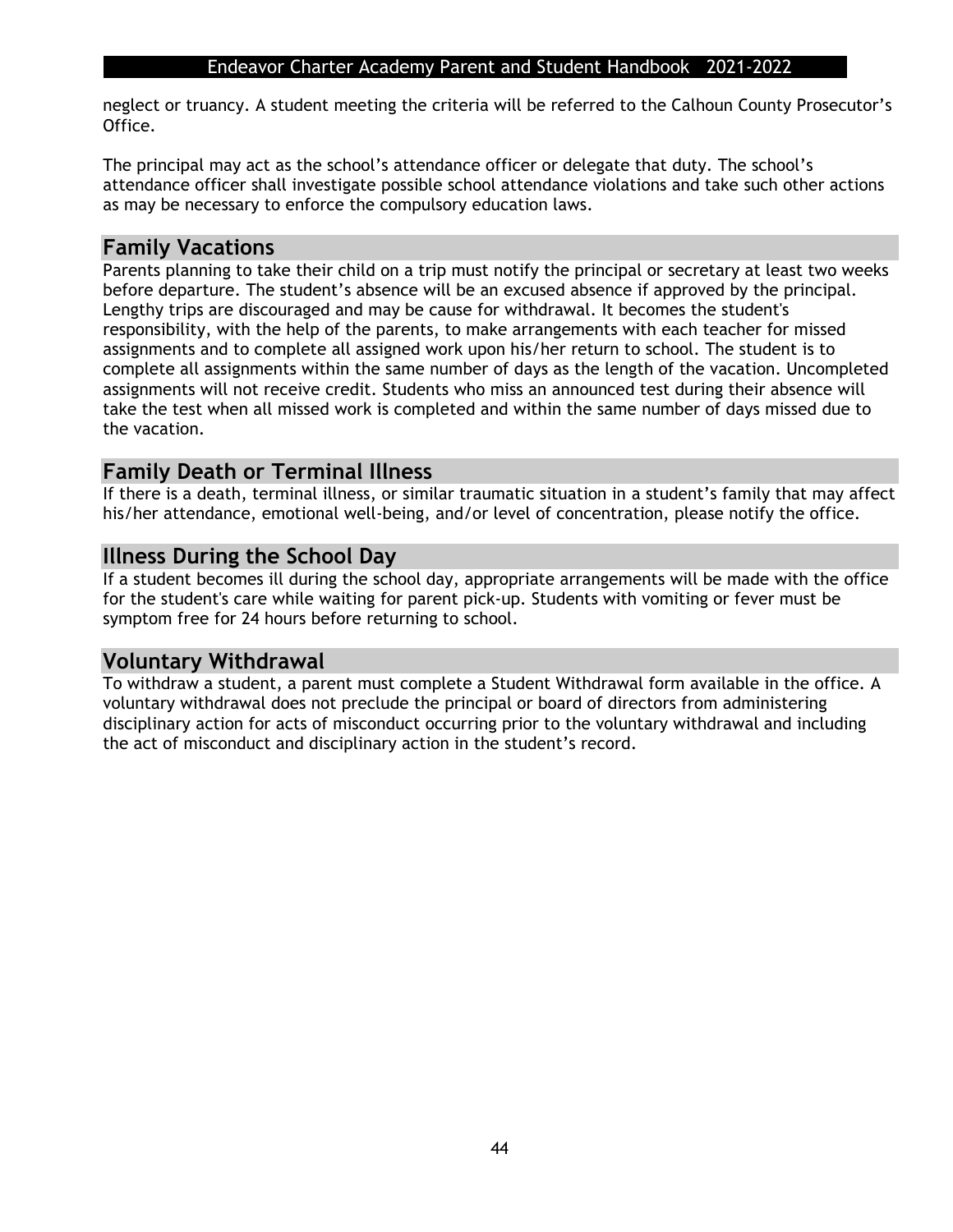## **Parental Partnership: Dress Code**

To enable students to reach high academic standards, the school has put in place a dress code designed to reduce distractions. Implementing a dress code promotes student learning and increased academic instruction time. Interpretation of the Dress Code is at the principal and staff's discretion and their decision is final.

Dress code guidelines prohibit student dress or grooming practices which present a health or safety risk to the student or others, disrupt the educational program, or limit a student from achieving educational goals because of blocked vision or restricted movement.

### **Uniform Requirements**

#### **Uniform Tops**

- All shirts must be a short- or long-sleeve, solid-colored, polo or dress shirt with collar.
- Students may also wear solid colored sweaters, sweatshirts, and vests.

#### **Uniform Bottoms**

- Dress bottoms must be solid navy blue, black or tan.
- Athletic, spandex and denim materials, yoga-style pants, carpenter loops, and decorative embroidery are not permitted.

#### **Uniform Headwear & Accessories**

• Tights and leggings worn underneath uniform bottoms must be solid colored.

## **General Expectations**

**Tops**

- Shirts and tops must cover the back, shoulders, chest, and midriff. Undergarments must not be visible.
- Spaghetti strap shirts, halter tops, tank tops, undershirts, muscle shirts, sheer, or any other clothing items that show bare midriff are not permitted.

#### **Bottoms**

- Pants, capris, and shorts must be fitted or belted at the waist to prevent sagging and undergarments must not be visible.
- Shorts must extend past the mid-thigh (mid-thigh is determined as halfway between inseam and knee).
- Skirts, skorts, dresses, and jumpers must be no more than two (2) inches above the knee in length.
- Pajama pants are not permitted without administrative permission.

#### **Shoes**

- For safety reasons, students are required to wear shoes appropriate for indoor and outdoor activity.
- Shoes that are unsafe (for example flip-flops or shoes with wheels) are not permitted.
- Slippers are not permitted without administrative permission.
- Athletic shoes with non-marking soles are to be worn for P.E. class.

#### **Headwear & Accessories**

- Hats and hoods, except for religious or medical purposes, must not be worn inside the school building.
- Any jewelry, chain, or other apparel posing a safety risk is not permitted.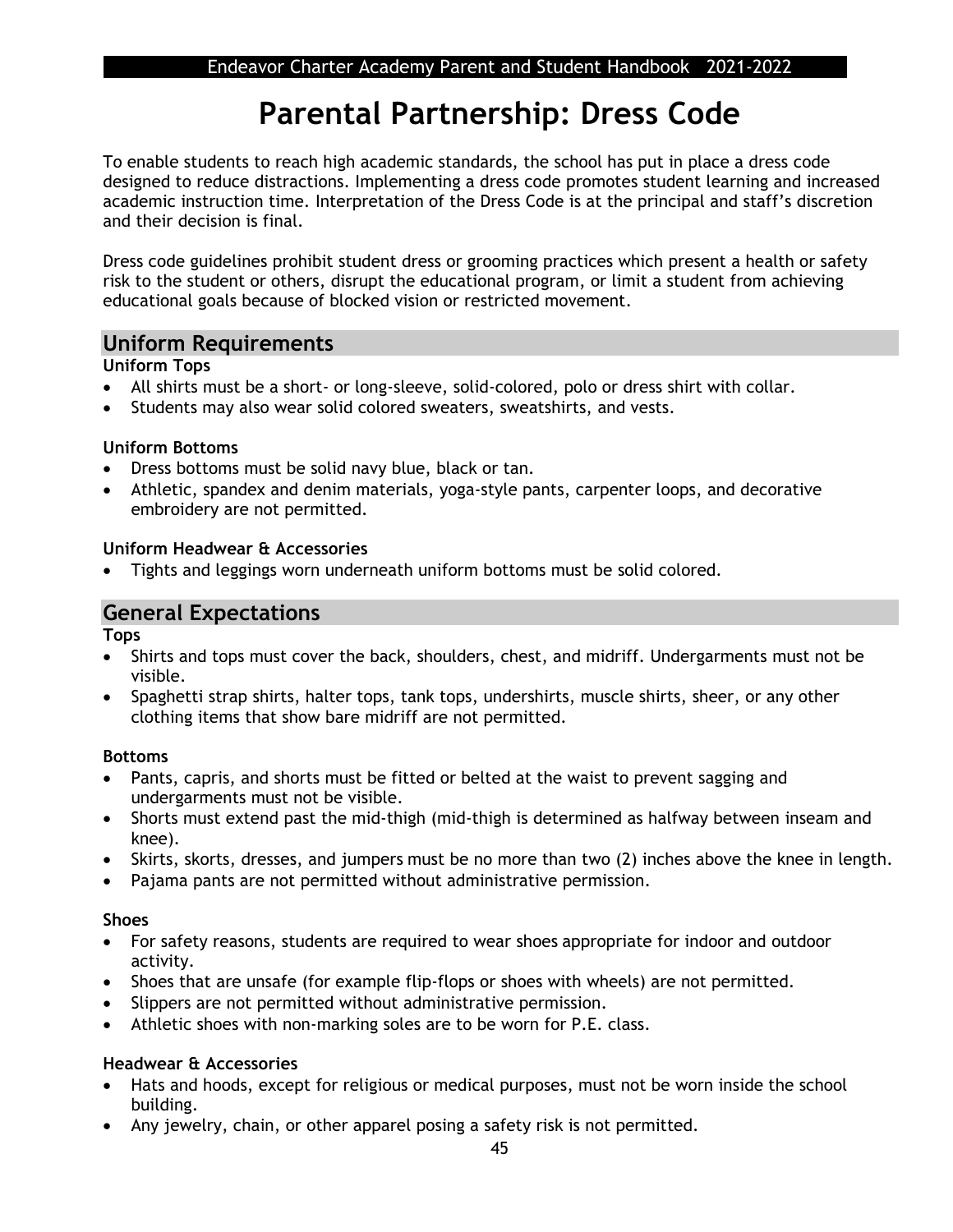- Ear piercings are permitted.
- Hair must not obstruct vision or distract from the learning environment.
- Sunglasses are not permitted inside unless for medical purposes.

#### **Miscellaneous**

- Revealing clothing is prohibited. All clothing must fit appropriately and must not be excessively tight or loose. Such clothing includes all sheer, low-cut, or otherwise revealing garments.
- Areas typically covered by undergarments must not be visible.
- Clothing, accessories, or grooming may not depict or advertise weapons, alcohol, tobacco, drugs, drug paraphernalia, sexual or obscene language or images, threats, or racial or ethnic slurs/symbols, or promote conduct expressly prohibited by the Student Code of Conduct.
- Wearing, carrying, and displaying gang paraphernalia, names, signs, or symbols is prohibited.
- School spirit-wear may be worn only with administrative permission.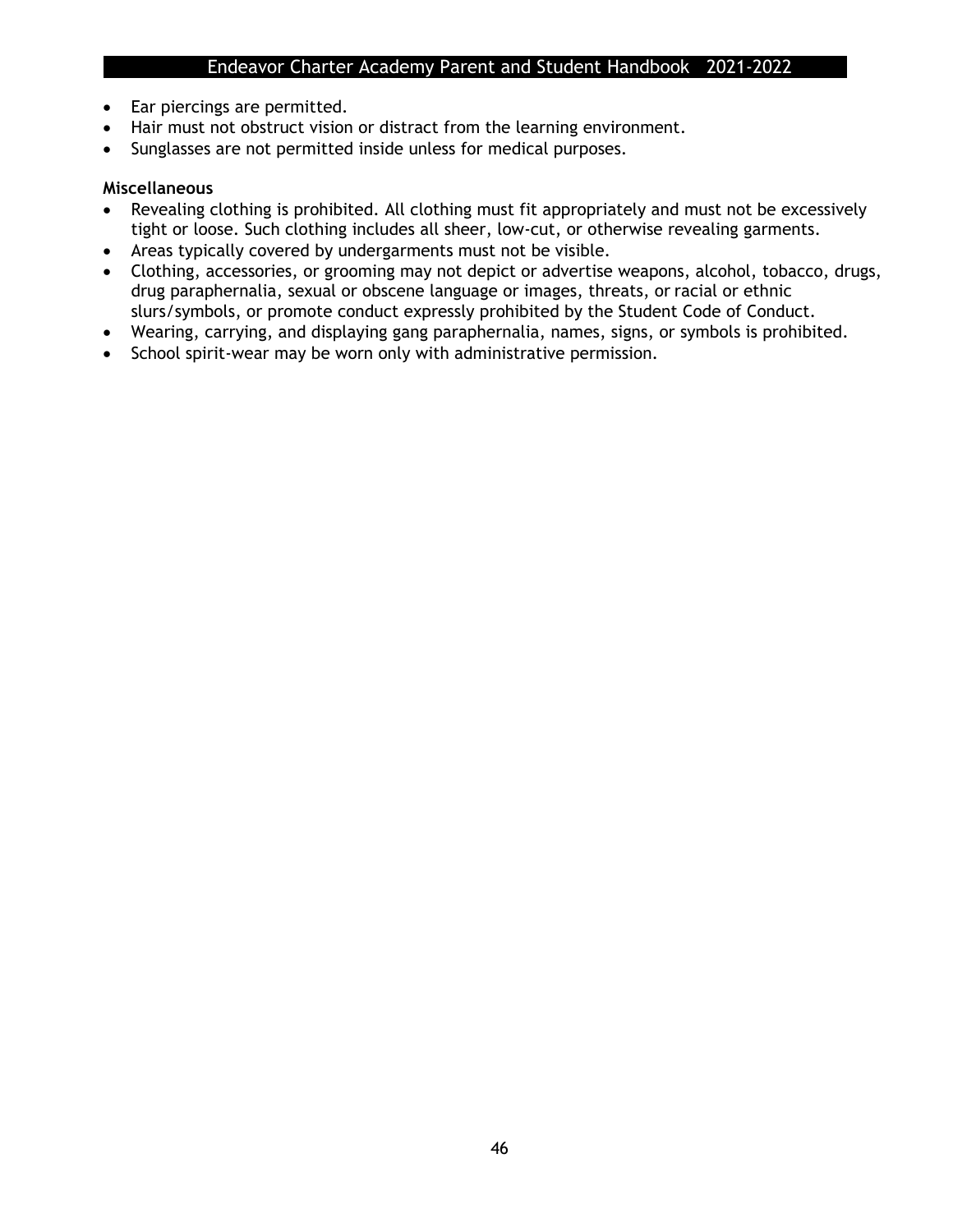## **Parental Partnership: Title I Parent and Family Engagement Policy**

The school has adopted a policy addressing the importance of parent and family engagement. The school and the board of education recognizes the rights of parents or guardians to be fully informed of all information relevant to their children who participate in programs and projects funded by Title I (Elementary and Secondary Education Act) [1116(a)(1)]. The Title I Parent and Family Engagement Policy was jointly developed with and agreed on, by parents and family members of Title I participating children [1116(a)(2)(A)]. The Parent and Family Engagement Policy is provided to parents, families, and community partners in an understandable format and is updated to meet the needs of the included stakeholders [1116(b)(1)]. In addition to existing policies and guidelines, the school also recognizes the need for a policy that meets the requirements under Section 1116 of the Elementary and Secondary Education Act (ESEA), as reauthorized by the Every Student Succeeds Act (ESSA) of 2015 (P.L. 114-95). The school will ensure parental involvement and family engagement in these programs and projects by:

### **Building a Capacity for Parent and Family Engagement**

Parents and family members of students are vital contributors in the education of their children. The school will ensure that all parents/guardians are involved in our school in a meaningful manner in order to improve student academic achievement. Two-way communication between the school and home, both verbal and written, provides a sound base for a good partnership to provide an effective educational program for all students. Full realization of the partnership will be achieved through ongoing commitment and active participation by both home and school. The policy describes how federal and applicable state requirements for parental and family engagement will be met and sets the school's expectations and objectives for meaningful parent and family involvement and engagement. Specifically, we will do the following in order to build a capacity for parent/guardian involvement and engagement:

- a. Provide high-quality curriculum and instruction in a supportive and effective learning environment that enables students to meet the challenging state academic achievement, including involving parents in decisions relating to the education of their children and the use of extracurricular time [1116(d)(1)];
- b. Provide assistance (materials and education) to parent/guardians of children served in understanding such topics as the school's curriculum, assessments, and proficiency level expectations, and how to work with educators to improve the achievement of their children [1116(e)(2)]. Efforts are are made to assist parents in understanding challenging State academic content standards and the academic achievement levels established for students, the school curriculum, and school expectations and assessment results $[1116(e)(1)]$ ;
- c. Educate all school staff in the value and utility of contribution of parents/guardians; and in how to reach out to, communicate with, and work with parents/guardians as equal partners; implement and coordinator parent/guardian programs, and build ties between parents/guardians and the school [1116(e)(3)];
- d. Coordinate and integrate, to the extent feasible and appropriate, parent/guardian involvement programs and activities that encourage and support parents/guardians in more fully participating in the education of their children [1116(e)(4)];
- e. Ensure that information related to school and parent/guardian programs, meetings, and other activities is sent to the parents/guardians of participating children in a format and, to the extent practicable, in a language the parents/guardians can understand [1116(e)(5)];
- f. Provide other reasonable support for parental involvement and involvement activities to ensure a sucessful partnership amongst the school, parents, and the community to improve student achievement [1116(e)(14)].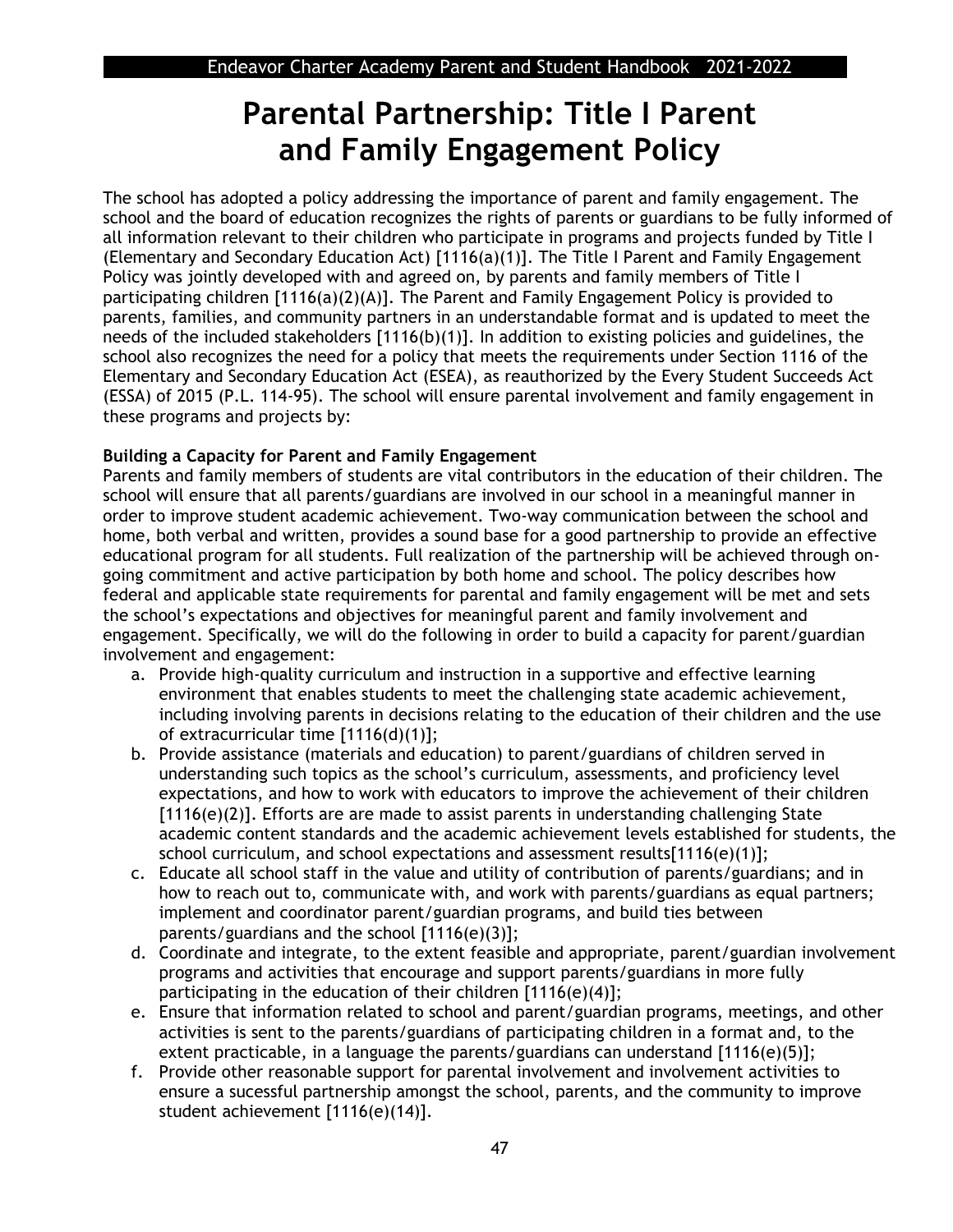**Providing the coordination, technical assistance, and support necessary to assist the school in planning and implementing effective parent/guardian involvement and engagement activities to improve the student academic achievement and school performance [1116(a)(2)(B)].** 

To the extent feasible and appropriate, parent and family engagement strategies will be coordinated and integrated with other relevant Federal, State, and local laws and programs [1116(a)(2)(C)]**.** 

The following initiatives have been implemented at the school:

- a. Annual Title I Parent Meeting inform parents/guardians of Title I requirements, their rights to be involved and provide input in school policies and planning, and how progress is measured and how they receive feedback about their child's progress  $[1116(c)(1)].$
- b. Parent and family meetings are scheduled throughout the year to provide parents of Title I children with a description and explanation about the school's curriculum, assessments, and proficiency level expectations. Efforts are made to assist parents of Title I children in understanding challenging State academic standards and the achievement levels established for students, the school curriculum, and school expectations and assessment results  $[1116(c)(4)(B)].$
- c. Parents/guardians have the opportunity to make arrangements to speak to their child's teacher regarding their child's progress throughout the school year.
- d. Parent-Teacher Conferences are scheduled during the school year to give parents/guardians the opportunity to discuss and to get information pertaining to their child's academic progress.
- e. Progress reports and report cards are sent home to notify parents of their child's performance and progress.
- f. The principal will be available upon request to help parents/guardians better understand the state assessments.
- g. Parent learning events and materials to help parents and families develop and use at-home skills that support their child's academic and social development.
- h. Meetings are scheduled for parents to provide suggestions and direction relating to the education of their children and for the school to respond to any parent suggestions as soon as practicably possible  $[1116(c)(4)(C)].$

Other activities that promote parent/guardian involvement and engagement (but not limited to):

- a. Schools assemblies/ceremonies (parents invited)
- b. Volunteer opportunities
- c. Classroom observations (as requested)
- d. Special event and reminder notices
- e. Parent Room with community resources listed and computer access
- f. Voice of Parent survey
- g. Athletic and extra-curricular events (as they occur)

In order to develop a partnership between the home and the school, and to build meaningful, consistent, and effective communication, the information regarding school programs is provided to parents/guardians in a timely manner according to the following ways [1116(c)(4)(A)]:

- a. Annual Title I Parent Meeting
- b. Annual Parent and Family School Improvement Meeting
- c. The Parent and Student Handbook
- d. Regular school and classroom newsletters
- e. The annual school calendar
- f. Report Cards
- g. Parent-Teacher conferences
- h. Parent and Family Engagement events
- i. The School-Parent Compact/Commitment to Excellence Contract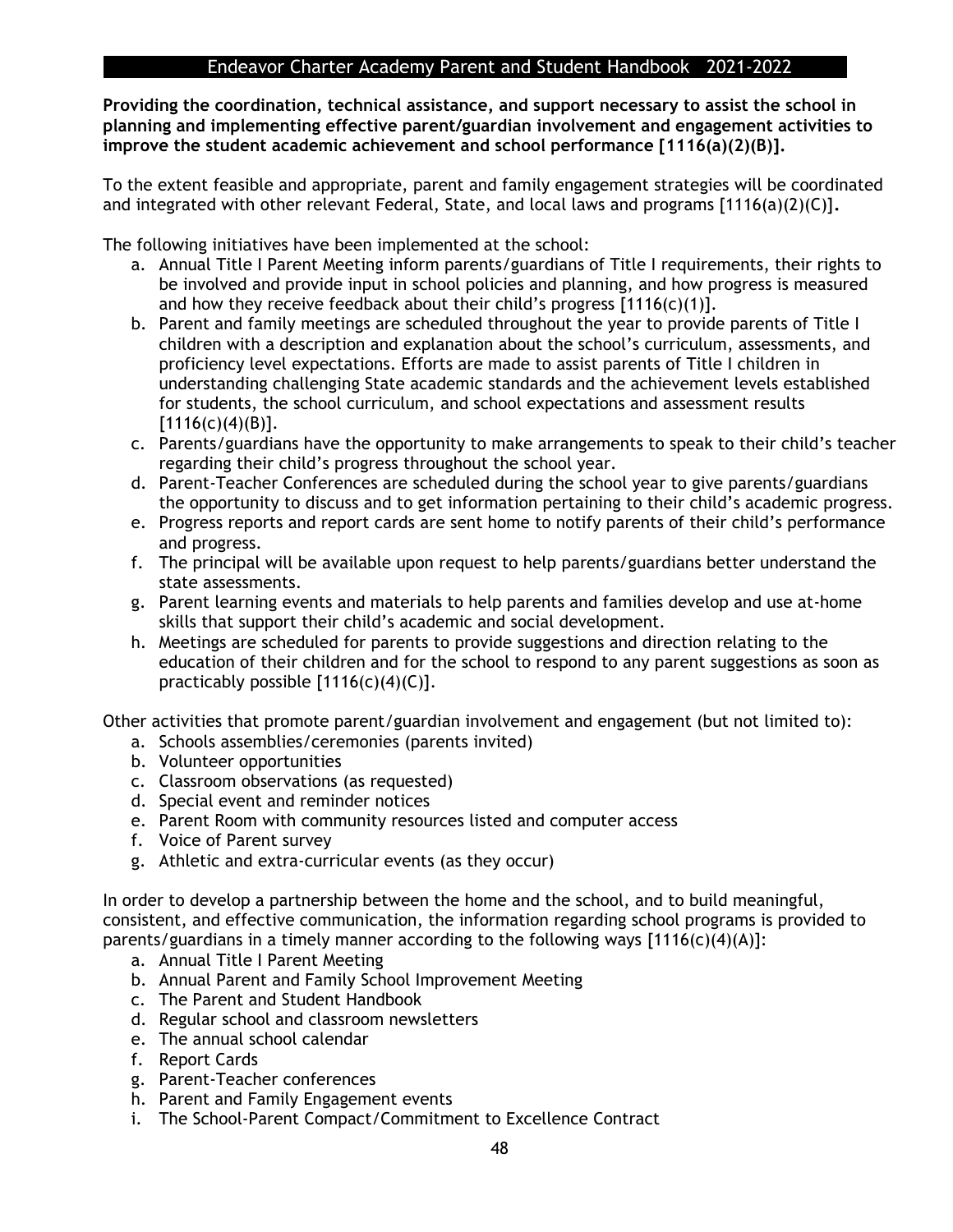- j. Bilingual staff or translators are available for interpretation and translation of important documents for limited English proficient parents/guardians and families of migratory children
- k. School administration will meet with families who have limited English proficiency, families with members who have disabilities, families experiencing homelessness, and migratory families to provide information regarding support available to them [1116(f)]

#### **Involving Parents/Guardians in the development of the Parent and Family Engagement Policy, the Title I Plan, and School Improvement Planning**

Parents/guardians will be involved in the planning, review, and improvement of the school's parent and family engagement policy, and the joint development of the school improvement plan, the Title I Program, and the Parent and Family Engagement Plan [1116(a)(2)(F)], [1116(a)(3)(B)], [1116(c)(3)]. At least annually, the school, parents/guardians, and family members will be invited to evaluate the content and effectiveness of the school improvement plan, Parent and Family Engagement Plan, and the Title I Program  $[1116(a)(2)(D)]$ . The school will offer a flexible number of meetings at different times to ensure as many parents/guardians as possible will have the opportunity to participate in the joint development and evaluation of the before-mentioned policies  $[1116(c)(2)].$ 

The school, to the extent practicable, will provide full opportunities for the participation of parents/guardians with limited English proficiency, parents/guardians with disabilities, and parents/guardians of migratory children, including providing information and school reports required in a format, and to the extent practicable, in a language the parents/guardians understand.

#### **Conducting, with the involvement of parents, and evaluation of the content and effectiveness of the parental and family engagement policy in improving the academic quality of the school, including identify barriers to greater participation by parents in activities authorized by Title I.**

Parents/guardians, family, and school staff members will be asked to evaluate the effectiveness of parent and family engagement policy initiatives and the level of responsiveness to parent and family concerns. The findings of such an evaluation will be published and made available for review by parents/guardians and will be used to design strategies for more effective parent/guardian involvement. The evaluation of the content and effectiveness of the parent and family engagement policy will identify  $[1116(a)(2)(D)]$ :

- a. Barriers to participation by parents, including parents who may be economically disadvantaged, disabled, limited English proficient, limited literacy, or any racial or ethnic minority backgrounds;
- b. The needs of parents and family members in assisting with the learning of the children;
- c. Strategies to support successful school and family interactions.

All stakeholders will be given an opportunity to review, plan, and help improve the Title I programs, including parent and family engagement activities and strategies that are implemented with Title funds. Strategies and activities may include, but are not limited to  $[1116(a)(3)(D)]$ :

- a. Providing professional development for school staff on parent and family engagement strategies;
- b. Supporting parent, family, and community outreach programs;
- c. Best practices for increasing parent and family engagement;
- d. Collaborating with community partners or other vendors with expertise in increasing parent and family engagement.

Parents/guardians of participating children are responsible for submitting any comments and feedback on the plan if the Parent and Family Engagement Policy or if schoolwide plan is not satisfactory  $[1116(b)(4)]$ ,  $[1116(c)(5)]$ . Comments can be included in the formal survey given during planning and evaluation meetings, through open discussion, or through private means (mail, email, telephone)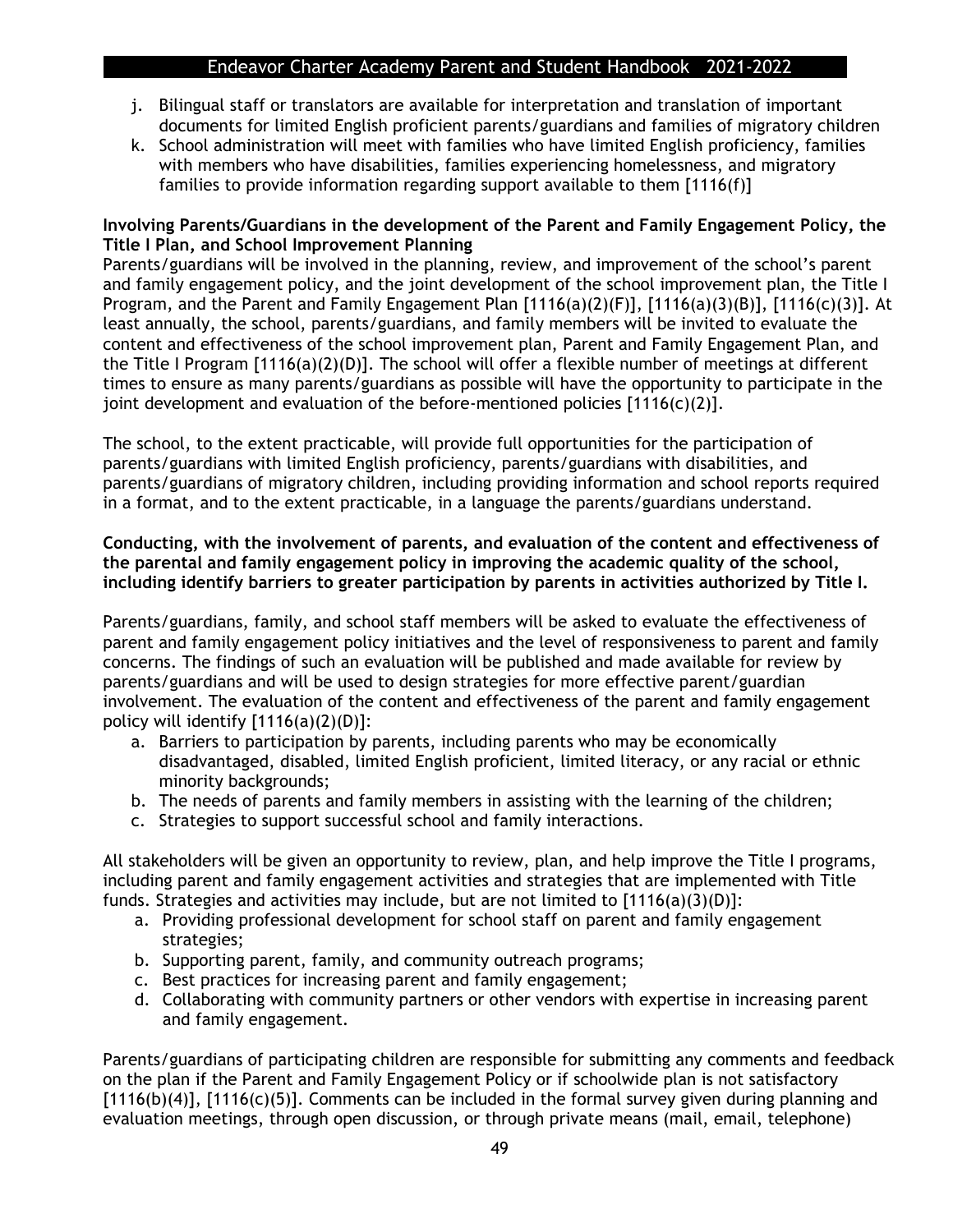including anonymously. The feedback provided will be used by the school to design strategies for more effective parent and family engagement and to revise, if necessary, this Parent and Family Engagement Policy [1116(a)(2)(E)].

**Jointly developing, with involvement of parents and the school, the school-parent compact and outlining shared responsibilities and means for improving student academic achievement.** 

The school-parent compact will address the importance of communication on an ongoing basis by the following means:

- a. Describing the school's responsibility to provide high-quality curriculum and instruction in a supportive learning environment that enables students to succeed academically by meeting state standards [1116(d)(1)];
- b. Describing the parents' responsibility to support their children's learning by participating in decisions relating to their children's education [1116(d)(1)];
- c. Sharing, at least annually, the compact during parent-teacher conferences as it relates to student achievement [1116(d)(2)(A)];
- d. Providing parents frequent reports to parents on their children's progress  $[1116(d)(2)(B)]$ ;
- e. Providing parents reasonable access to communicate with school staff on an individual or community wide basis  $[1116(d)(2)(C)]$ ;
- f. Providing parents opportunities to volunteer and participate in their child's class, including observation of classroom activities [1116(d)(2)(C)];
- g. Ensuring two way and meaningful communication, to the extent practicable, in a language family members can understand [1116(d)(2)(D)].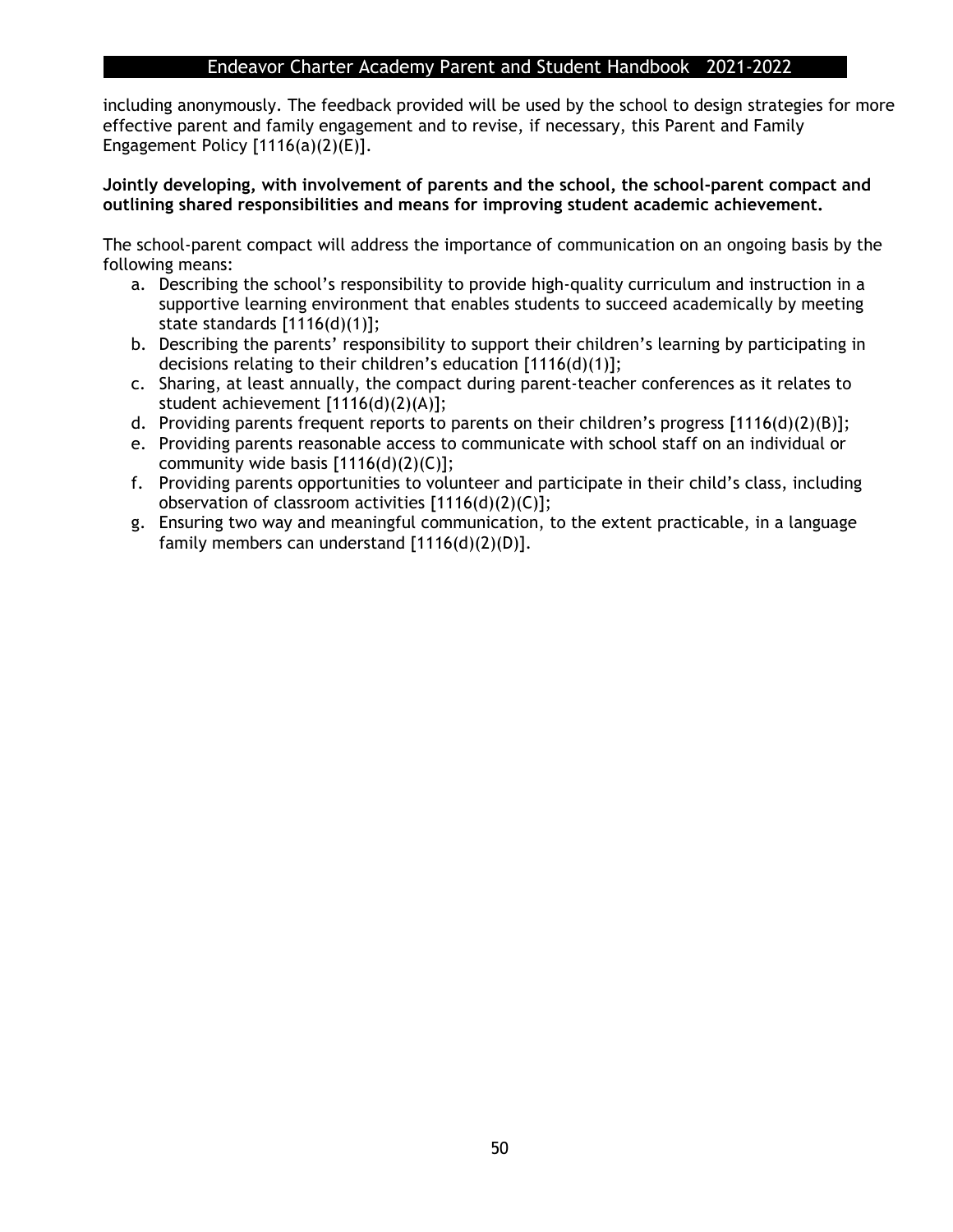## **Parental Partnership: Visitor and Volunteer Guidelines**

Visitors and volunteers are expected to review and honor the following guidelines while visiting or volunteering for the school. Violation of these guidelines endangers the safety of students and their right to an education. Those not abiding by these guidelines may be barred from the building and/or prevented from participating in future volunteer opportunities. Please contact the school's office for information on becoming a volunteer.

#### **General**

- 1. Potential volunteers must complete the appropriate level of background check before a volunteer assignment begins. Parents and guardians may complete the online Volunteer Authorization and Release form on the parents' form site to begin the background check process. Individuals who do not have access to the parents' form site must obtain a Volunteer Authorization and Release form in the school office.
- 2. All visitors and volunteers must be processed through the electronic visitor management system, using their driver's license and must wear a form of identification provided by the school. They may also be required to submit to a criminal background check.
- 3. All visitors and volunteers must sign both in and out in the school office. They may not walk directly to any classroom unless given permission by the office staff.
- 4. All visitors and volunteers must reinforce and demonstrate the school's Moral Focus Philosophy.
- 5. The distribution of literature, without prior approval from a dean or the principal, is prohibited.
- 6. Visitors and volunteers must abide by staff instructions, asking for clarification if necessary.
- 7. Corporal punishment is prohibited.
- 8. The school is a public school with a Board policy of neutrality regarding religion. Visitors and volunteers may neither show preference for any one religion over any other religion nor share their personal religious views with students.
- 9. Appropriate dress is required.
- 10. The use of any of the following is strictly prohibited: tobacco, marijuana, e-cigarettes/vaporizers and paraphernalia, and alcohol.

#### **Classrooms**

- 1. The teacher is ultimately responsible for the students and activities in his/her classroom.
- 2. Volunteers should enter classrooms quietly and wait for a break in the activity before communicating with the teacher and students.
- 3. Student infractions must be addressed by the classroom teacher.
- 4. Classroom issues regarding students are confidential. Visitors and volunteers may not talk with others about the learning or disciplinary needs of any child other than their own.
- 5. Classroom visitors are allowed for a limited time and must have the principal's permission.

#### **Field Trips**

- 1. Volunteer drivers must provide a valid driver's license, proof of insurance, and a sufficient number of seat belts to transport their assigned students. Volunteer drivers, overnight chaperones, and anyone in attendance of a field trip may be required to submit to a criminal background check.
- 2. Volunteers must follow all instructions provided by the teacher or school.
- 3. Smoking is prohibited in the presence of students.
- 4. Volunteer drivers must drive directly to the event and return directly to school (or pre-approved location) immediately after the event. "Side trips" are prohibited.
- 5. Volunteer drivers should leave radios off and avoid playing music.
- 6. Volunteers must behave appropriately when participating on field trips.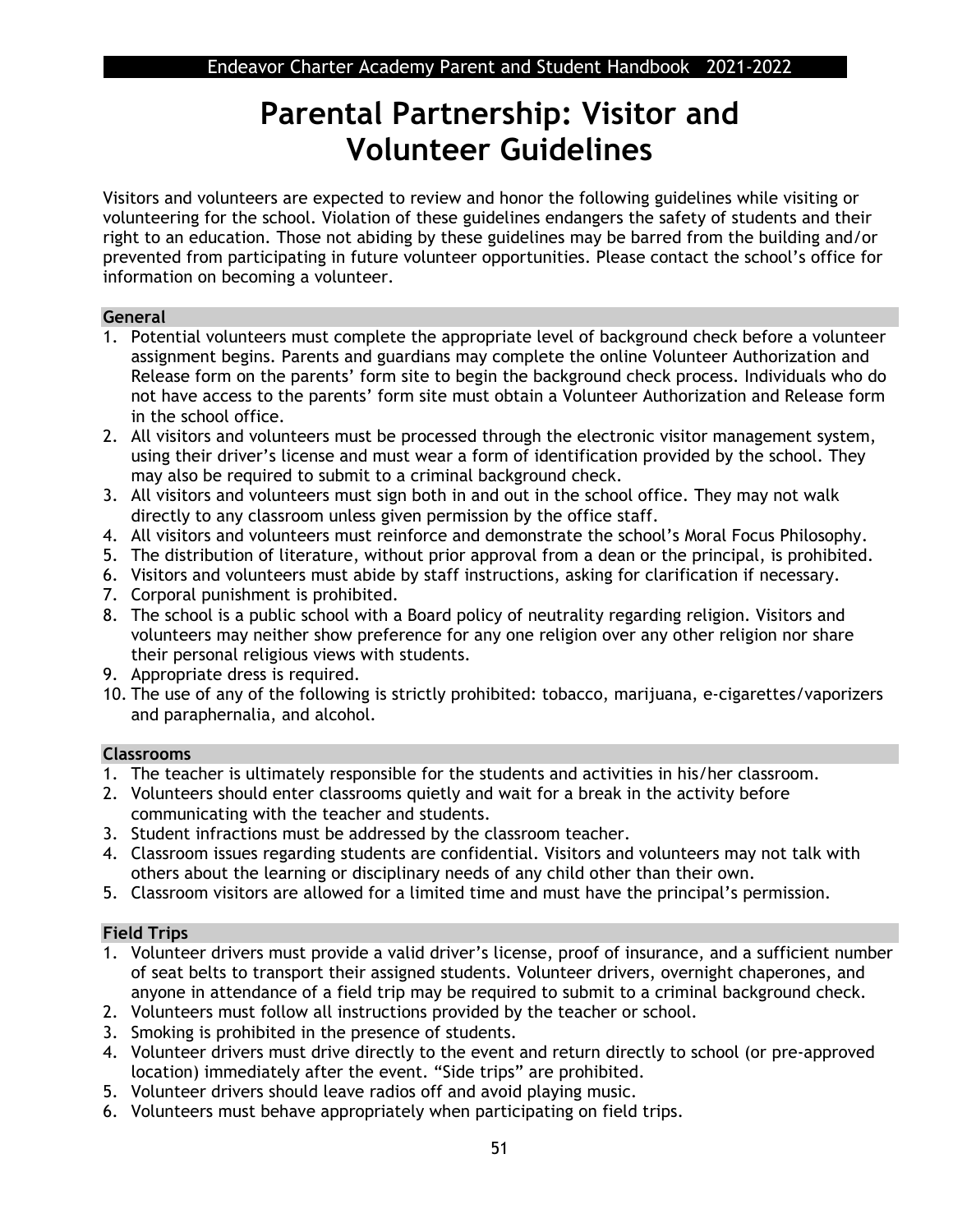Field trips are a privilege, not a right, and participation is determined at the teachers' and administrators' discretion.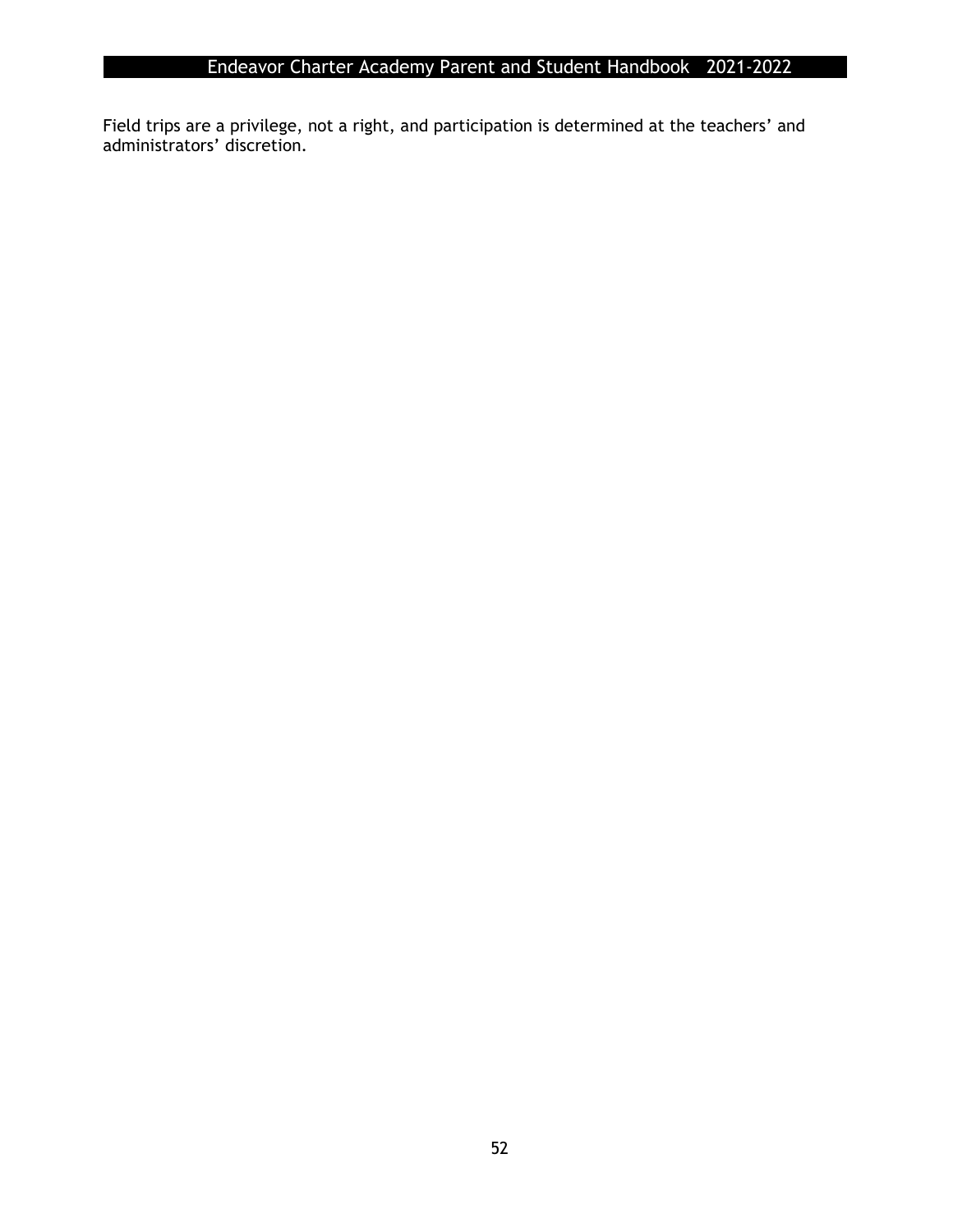## **General School Procedures**

### **Transportation**

Because the school does not own a fleet of buses, parents are expected to provide the means for their children to get to and from school.

#### **Drivers**

Traffic congestion can occur on a daily basis during the arrival and dismissal process. Parents are asked to be patient and to plan on some delays, particularly during inclement weather. Please contact the front office should you have questions about the arrival and dismissal process.

#### **Bicycles**

Riding bicycles to and from school is strongly discouraged due to safety reasons. If it is necessary for a student to ride a bicycle to school, he/she must park and lock the bicycle in the school's bike rack before school begins and leave it untouched until school is dismissed. The school does not assume responsibility for damage or theft of bicycles. The student should register his/her bike with the police department and must wear a bicycle helmet.

#### **Walkers**

Parents or guardians who wish their students to walk home from school must complete the Student Walk Home Release form. Students who walk to and from school should go directly home following dismissal. Failing to do so may cause undue worry for parents and staff members.

#### **Meals**

For grades K-8 the school schedule allows for a 30-minute lunch period. A nutritious lunch, including milk, may be purchased at school, or students may bring a sack lunch from home. Breakfast is also offered prior to the start of school between 7:30 a.m. and 7:45 a.m. Breakfast is offered at a full or reduced price depending on eligibility.

Parents should complete a Free/Reduced Application available from the school office. Students not qualifying for subsidized meals must prepay. Lack of prepayment will result in discontinued meal service. Parents are encouraged to pay for meals using the free online secure service at www.mypaymentsplus.com. The account can be set up using the student's ID number, and payments can be made with either a credit card or check. At www.mypaymentsplus.com, parents can make payments, view their balance, and monitor purchased meals. Any remaining balance upon a student withdrawing from school will be refunded upon request.

## **Snacks**

A snack period may be offered at the discretion of the teacher. Students must bring their own snacks from home as they are not provided by the school. During the snack time, students must be in their seats. They may talk quietly with those sitting near them. Snacks should be nutritional (e.g., fruit, vegetables, cheese and crackers). No candy, pop/soda, and sweets should be consumed at lunch as we are a Smart Snack School. We encourage parents to bring in healthy snacks and lunches for their children.

## **Water Bottles**

Small water bottles are allowed as long as students comply with the Student Code of Conduct. Students can be asked not to bring in water bottles up to the discretion of the classroom teacher or Administrator.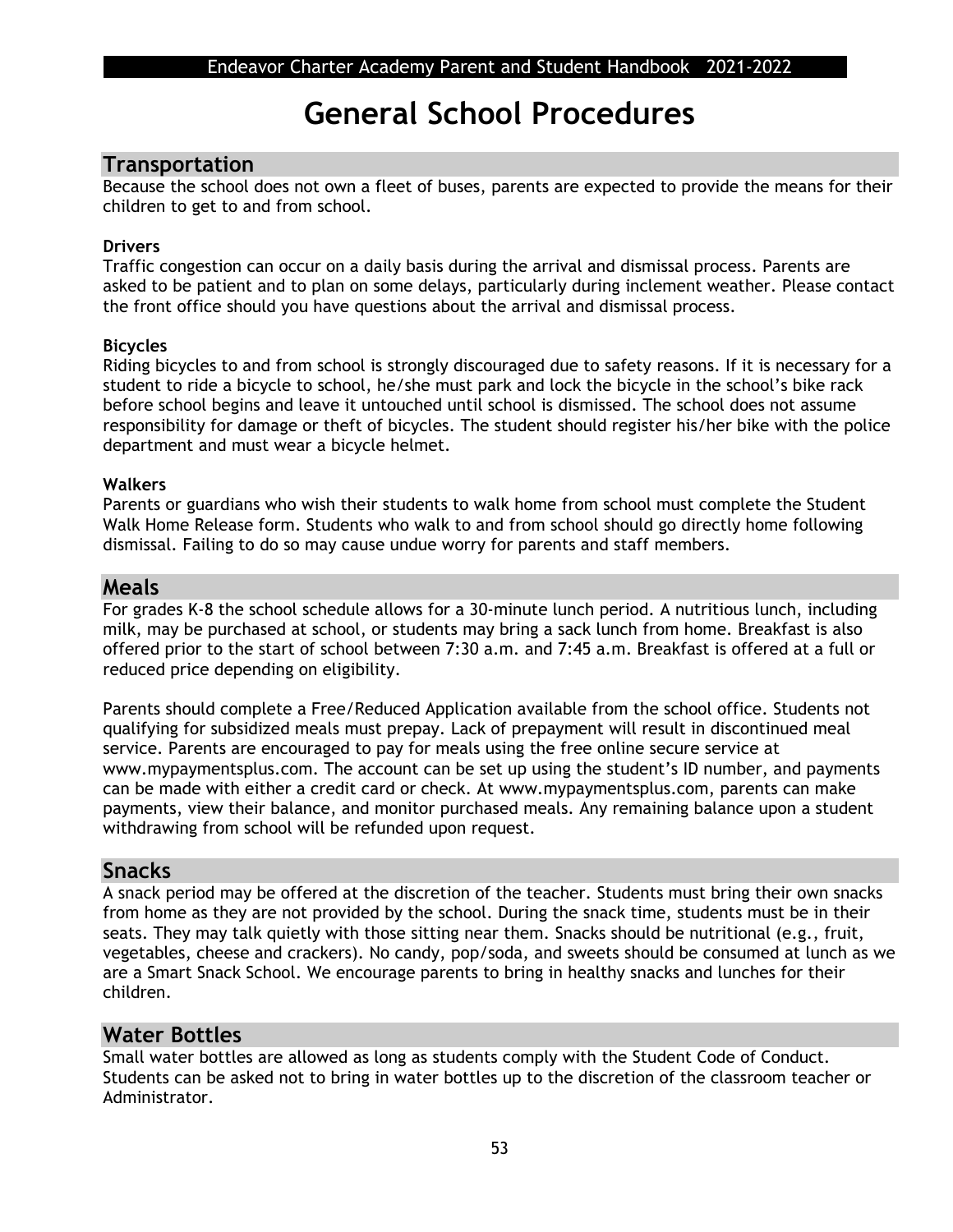#### **Recess**

As in the classroom, the supervising adult is the authority during recess. When playing games, students are encouraged to include anyone interested in participating. Games that are abusive or demeaning are not permitted. All students are to remain in the designated recess area. If a student needs to remain indoors, a doctor's note is required.

### **Holiday Celebrations**

#### **Halloween**

Halloween is not celebrated at the school. Consequently, costumes are not worn to school.

#### **Harvest Celebration**

Grades K-5 may celebrate on the last day of school before Thanksgiving recess.

#### **Christmas/Winter Holiday**

Classes may have a small party during the last hour of the last day before the Christmas/winter holiday.

#### **Friendship Celebration**

Grades K-5 may celebrate friendship on Valentine's Day.

#### **Field Trips**

When students travel away from school, they are subject to the same rules, regulations, and appropriate politeness observed at the school. Misbehavior or disregard of school policies can result in denial of field trip privileges. As in the classroom, the teacher will judge behavior as acceptable or unacceptable. Signed permission slips must be on file with the teacher for each student on each field trip.

### **Lost and Found**

The lost and found is located in the kindergarten hallway. Unclaimed items are donated to charity throughout the school year.

#### **Personal Items**

The school will not accept responsibility for the personal items of students. We expect students to leave belongings that are not necessary for their education at home. Any personal items that staff members judge to be unsafe, inappropriate for school, or interfering with students' educational focus will be confiscated and held in the office or remain in the possession of a staff member until the parents retrieve them. The school shall not be responsible for any items lost or damaged while in its possession.

Students shall not possess cell phones, PDAs, iPods, MP3 players, video equipment, cameras, gaming devices, laser pointers, recording devices and electronic devices during the instructional day at school or school-related events. Subject to the Search and Seizure Practices and Procedures, the possession of such electronic devices during those restricted times constitutes the consent to search for and confiscate the device(s) by school personnel. Confiscated devices may be returned at the end of the school day.

Coaches and personnel in charge of extracurricular activities may make exceptions to this rule upon obtaining the principal's permission.

Any exceptions to this general rule sought by parents for specific health or safety concerns should be brought to the attention of the principal. The principal's determination is final.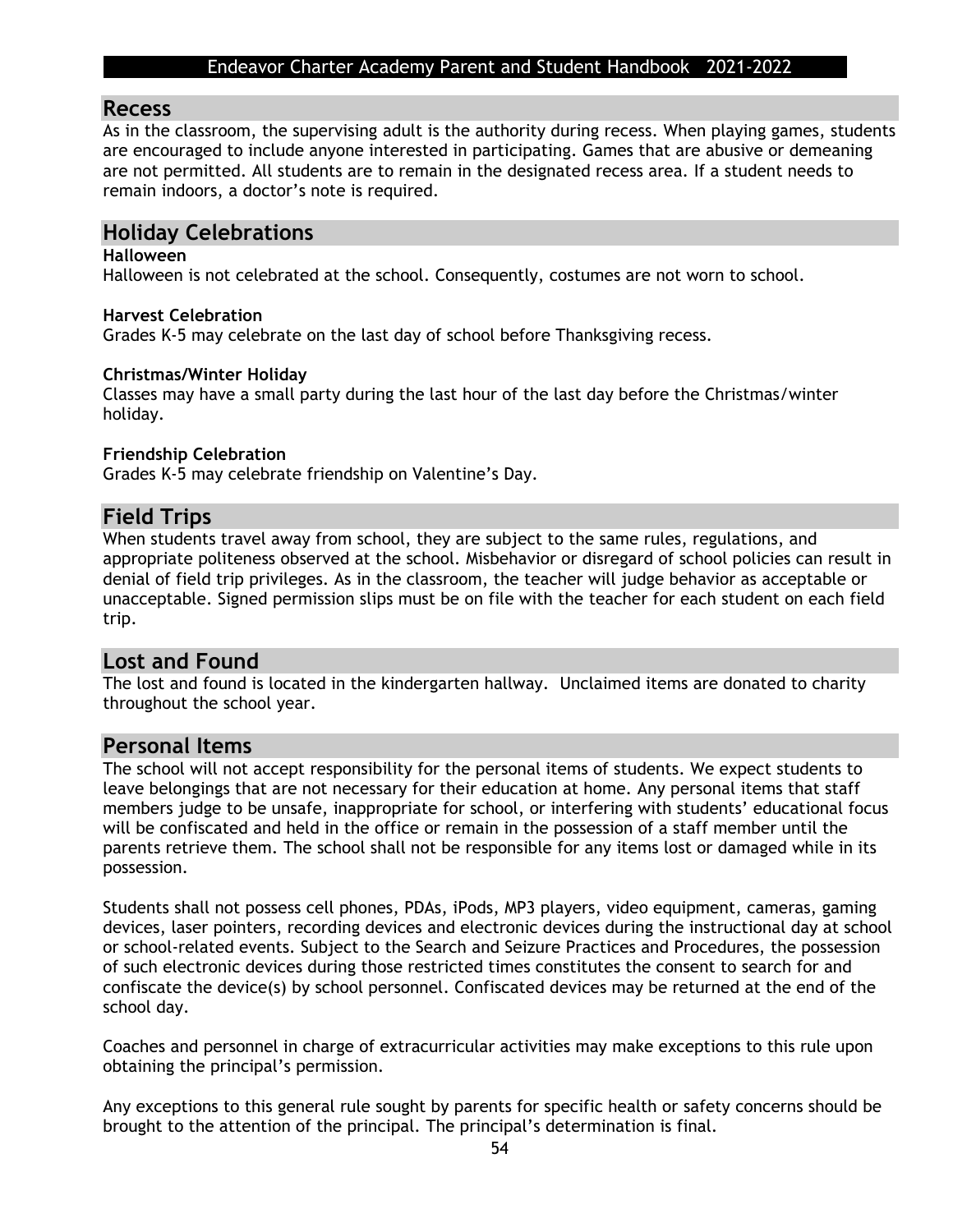#### **Emergency School Procedures**

In the case of severe weather (e.g., major snowstorm, ice storm, dangerous wind chills, heavy fog), the principal will notify local radio and TV stations regarding the decision to close school or delay its opening. A phone message will also be sent out to each family through our SchoolMessenger calling system.

#### **Severe Thunderstorm Watch or Warning**

If school is already in session when the watch or warning is issued, the school stays open. The staff takes safety precautions.

#### **Tornado Watch**

Students remain in school, and the staff takes safety precautions. Students are released to parents or other designated adults upon request.

#### **Tornado Warning**

All students and staff members remain in the building and take shelter in designated areas. Students may be detained beyond the usual dismissal time. Students are released to parents or other designated adults upon request.

#### **Emergency Drills**

Emergency drills are held throughout the year. In some instances, parents may be informed following a drill.

### **Tobacco/E Cigarette Use**

The school is a non-smoking, tobacco-free facility. Any form of smoking, vaping or tobacco use is prohibited anywhere on school property, in all indoor facilities, and in the presence of students.

#### **Payments Made to School**

Checks written to the school that are returned for insufficient funds are processed through a service called Payliance. If a check is returned, Payliance contacts the person who wrote the check to collect the check's face value plus a collection fee. If he/she cannot be contacted or fails to respond properly, the check may be resubmitted to the bank with applicable collection fees.

#### **Medical Information**

To maintain a healthy learning environment, students are offered certain health services and need to provide evidence of required immunizations. All students entering Kindergarten are required to present proof of a hearing and vision screening by the health department or doctor prior to entering school.

#### **Health Screenings**

Our students receive special health services through the Health Department, including vision screening for those in grades 1, 3, 5, and 7 and hearing screening for those in grades K, 2, and 4.

#### **Immunization Requirements**

Michigan schools are required to report their immunization status to their jurisdictional local health department.

For a student to attend school, the Michigan Public Health Code requires parent(s)/legal guardian(s) have one of the following on file with the school:

1. A valid, current immunization record. *[Note: Provisional Status Vaccines- In the event the student has received at least one dose of a*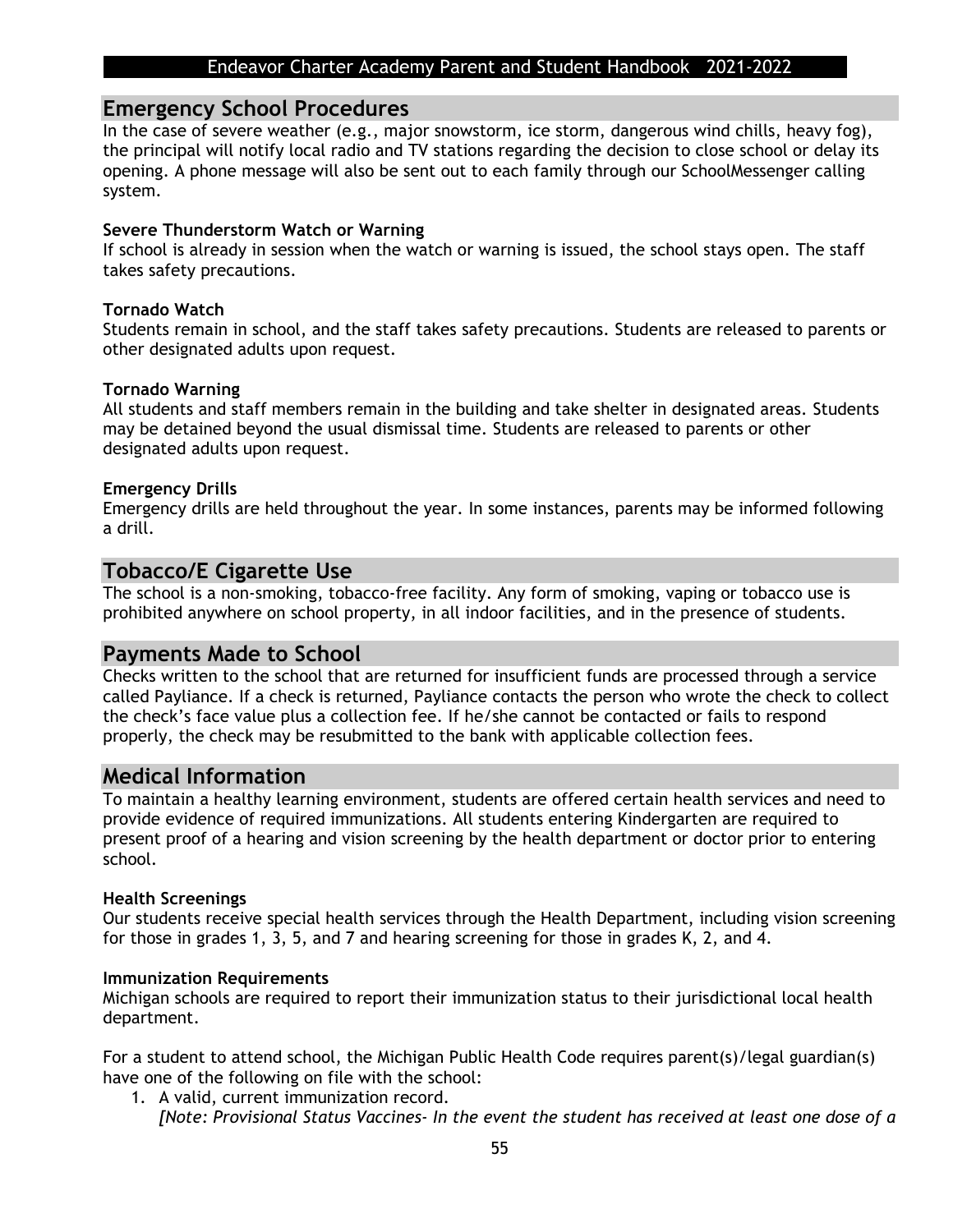*required vaccine and the next dose is not yet due, the school is required to follow up to ensure the student has received required follow-up doses of the vaccine and are up to date for all other required vaccines.]* 

- 2. A medical doctor's (M.D./D.O.) signed State of Michigan Medical Contraindication Form, which states the medical contraindication(s), the vaccines involved, and the time during which the child is not able to get the vaccines.
- 3. A current, certified State of Michigan Nonmedical Immunization Waiver Form required under Michigan Administrative Rules. *[Note: When parent/legal guardian holds a religious or other objection that prevents a student from receiving vaccines, a Nonmedical Immunization Waiver Form is required to be completed, signed, and certified at the local health department. The local health department will provide education from a health professional on the benefits of vaccination and the risks*

*of disease. Health professionals will address questions and concerns prior to signing the State* 

**Any student who fails to submit the required immunization information shall not be admitted into the school.**

**If the student has not received the required vaccines, documented immunity is required.**

*of Michigan Nonmedical Immunization Waiver Form.]* 

Please refer to the Michigan Department of Health & Human Services (MDHHS) website (see link) for the most current information regarding minimum required immunizations and additional important details regarding the vaccines: [https://www.michigan.gov/mdhhs/0,5885,7-339-](https://www.michigan.gov/mdhhs/0,5885,7-339-73971_4911_4914_68361-344843--,00.html) [73971\\_4911\\_4914\\_68361-344843--,00.html](https://www.michigan.gov/mdhhs/0,5885,7-339-73971_4911_4914_68361-344843--,00.html)

The Revised School Code, Section 380.1177(a)

• The Revised School Code, Act 451 of 1976, requires the MDE, in cooperation with the Michigan Department of Health and Human Services (MDHHS), to develop information for Michigan schools to address notification of families with children enrolled in grades 6, 9, and 12, about the risk and prevention of Meningococcal Meningitis and Human Papillomavirus Diseases.

#### **Information on teen vaccines:**

• A teen vaccine information guide can be found at: [www.aimtoolkit.org/indiv](http://www.aimtoolkit.org/indiv-families/adolescents.php)[families/adolescents.php](http://www.aimtoolkit.org/indiv-families/adolescents.php)

#### **Medication Administration**

Only necessary medications that must be given during regular school hours will be administered.

All medications, whether prescribed or over-the-counter medications, require written permission from the custodial parent. They must complete the Medication Administration Permission form (one form per medication). The form must be renewed each school year or upon any change in medication or dosage.

A physician signature is required under the following conditions:

- Any possession or use of an inhaler or epinephrine injector.
- Any self-possession or self-administration of any medication.

Parents must include any prescribed treatment or care plan. An emergency care plan from the physician is required for asthma and epinephrine medications.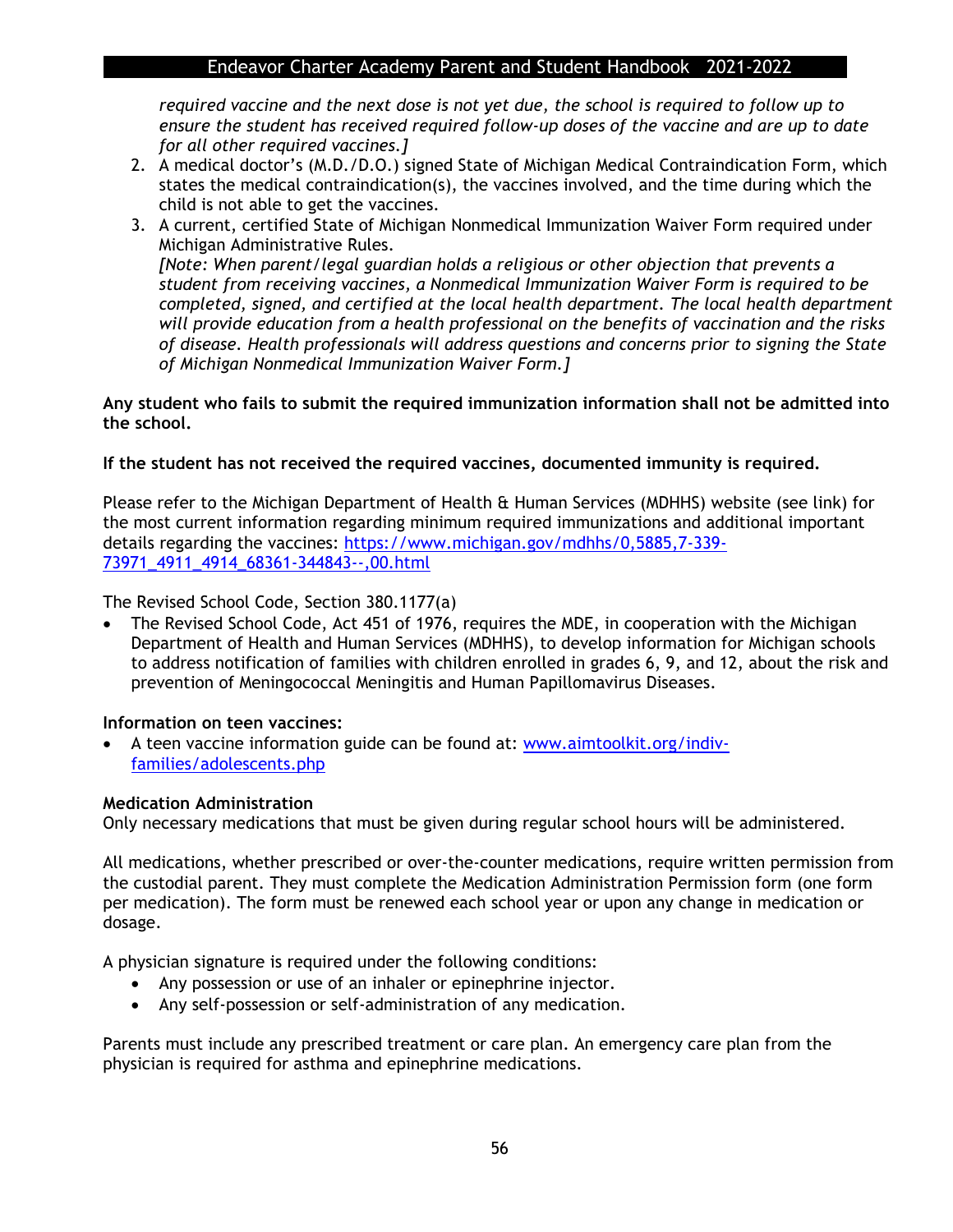Prescribed medication must be delivered to the school in the original container prepared and labeled by a pharmacy. The label must include the dosage and frequency of administration. Over-the-counter medication must be in the original package with the student's name affixed to the package.

The medication supplied to the school must be in the exact dosage prescribed. The individual administering medications is not responsible for dividing or splitting pills. All medication must be picked up by the parent at the end of the school year or upon a student's withdrawal. Any medication not picked up will be discarded.

If a parent is accompanying his/her student on a field trip, the parent will be required to administer the student's medication.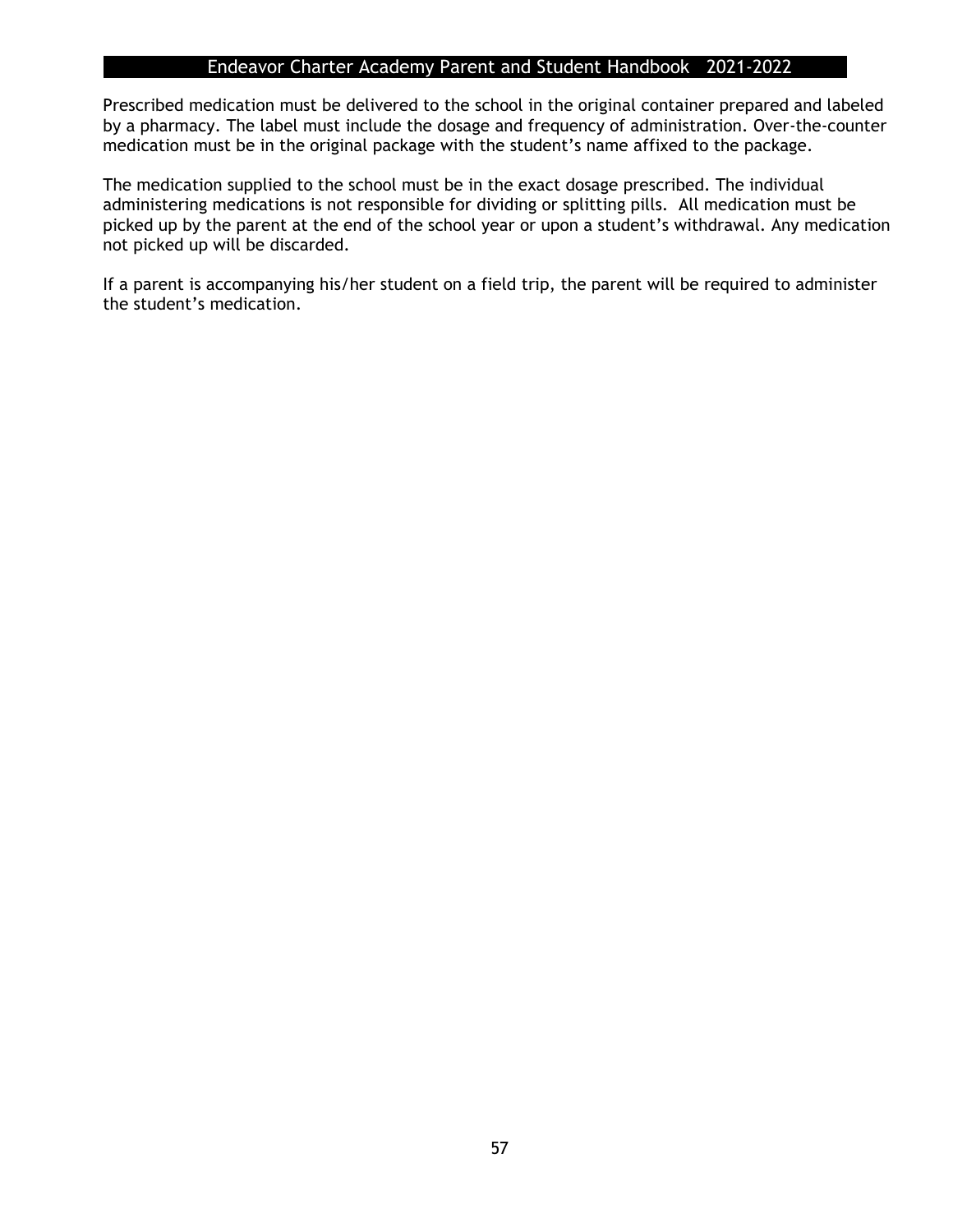## **Notifications**

## **Rights under FERPA**

The Family Educational Rights and Privacy Act (FERPA) affords parents certain rights with respect to their child's education records. These rights are:

- The right to inspect and review the student's education records within 45 days of the day the school receives a request for access. Parents should submit a written request to the school principal clearly identifying the record(s) they wish to inspect. A school official will make arrangements for access and notify the parents of the time and place the records may be inspected.
- The right to seek an amendment of the student's education records that the parent believes are inaccurate, misleading or in violation of the student's rights of privacy. Parents should submit a written request to the school principal, clearly identifying the part of the record they want amended and specifying its inaccuracy. If the school decides not to amend the record as requested, it will notify the parents of the decision and advise them of their right to a hearing to challenge the content of the student's education records. Hearing procedures will be provided to the parents when a hearing is requested.
- The right to consent to disclosures of personally identifiable information contained in the student's education records, except to the extent that FERPA authorizes disclosure without consent. The school does not need written consent to disclose a student's education records if the disclosure meets one or more of the following conditions and the disclosure is to or for: (see 20 U.S.C. §1232g; 34 CFR Part 99.31):
	- 1. School administrators, teachers, support staff, NHA personnel and other school officials which have a legitimate educational interest
	- 2. Persons or organizations with whom the school or NHA has outsourced services or functions and which have a legitimate educational interest (e.g., attorneys, auditors, medical consultants, special and supplemental education providers, therapists)
	- 3. Officials of another school where the student seeks or intends to enroll or where the student is already enrolled so long as the disclosure is for purposes related to the student's enrollment, and as long as a proper records release request is received by the sending school
	- 4. Certain federal and state officials and educational authorities (for audit, evaluation, reporting, or compliance purposes) or state and local authorities concerning the juvenile justice system in accordance with state statute
	- 5. Appropriate parties in connection with financial aid to a student
	- 6. Organizations conducting studies for, or on behalf of, the school or NHA to develop, validate, or administer predictive tests, administer student aid programs, or improve instruction
	- 7. Accrediting organizations to carry out accrediting functions
	- 8. Compliance with a judicial order or lawfully issued subpoena after the school makes a reasonable effort to notify the parent of the order or subpoena
	- 9. Appropriate parties in a health or safety emergency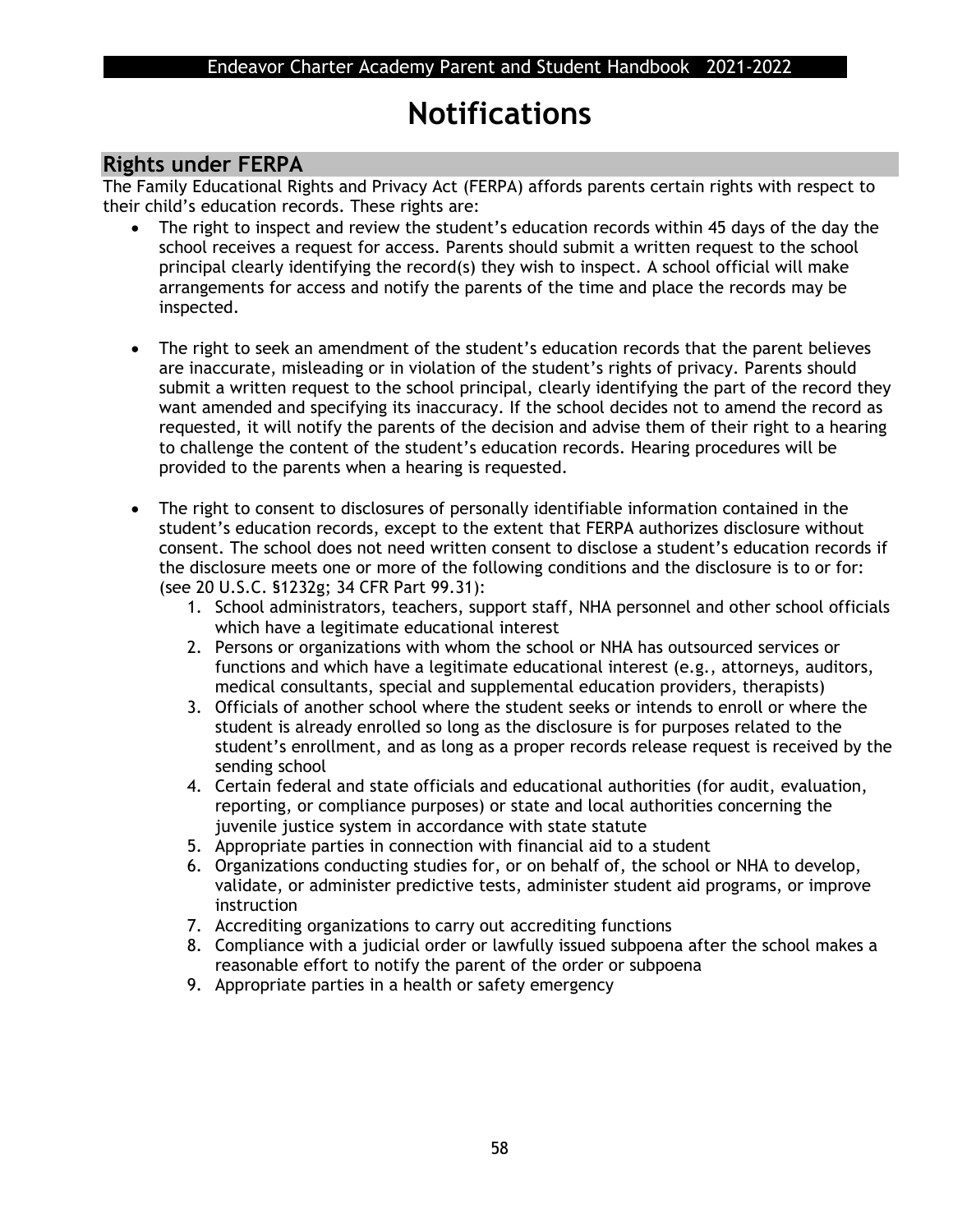• The right to file a complaint with the U.S. Department of Education concerning alleged failures by the school to comply with the requirements of FERPA:

Family Policy Compliance Office U.S. Department of Education 400 Maryland Avenue SW Washington, D.C. 20202-5920

## **Directory Information Opt-Out**

The Family Educational Rights and Privacy Act of 1974 (FERPA), and applicable state law, requires the School and National Heritage Academies, Inc. to obtain your written consent prior to the disclosure of personally identifiable information from your child's education records. However, we may disclose appropriately designated Directory Information without consent, unless you have advised us to the contrary.

"Directory Information" is information contained in a student's education record that is not generally considered harmful when disclosed. The school maintains educational records and student Directory Information for students attending the school. The law requires the School to disclose to you a list of uses or instances in which we may commonly disclose your student's Directory Information. In addition, the law gives you the opportunity to elect not to have your student's Directory Information disclosed for one or more of these uses or instances.

Any parent or legal guardian (or student if 18 years of age or an emancipated minor) is entitled to separately refuse disclosure of student Directory Information by completing an Opt-Out form and providing a copy to the School, either in-person or via electronic mail. A copy of the form is available at the School office or on the website.

## **Right to Know under Federal Law**

The Every Student Succeeds Act (ESSA) affords parents certain rights concerning the parents' right to know the professional qualifications of the student's classroom teacher. The school will provide the parents this information in a timely manner upon request. Specifically, parents have the right to ask for the following information about each of their child's classroom teacher:

- Whether the student's teacher
	- $\circ$  has met the State qualification and licensing criteria for the grade levels and subjects in which the teacher provides instruction
	- o is teaching under emergency or other provisional status through which State qualification or licensing criteria have been waived; and
	- $\circ$  is teaching in the field of discipline of the certification of the teacher
- Whether the student is provided services by paraprofessionals and, if so, their qualifications.

The school will provide timely notice to parents of a student who has been assigned, or has been taught for four (4) or more consecutive weeks by, a teacher who does not meet applicable State certification or licensure requirements at the grade level and subject area in which the teachers has been assigned.

## **Rights under the Protection of Pupil Rights Amendment**

The Protection of Pupil Rights Amendment (PPRA) affords parents certain rights concerning student privacy, parental access to information, and administration of physical examinations to minors. These include the right to: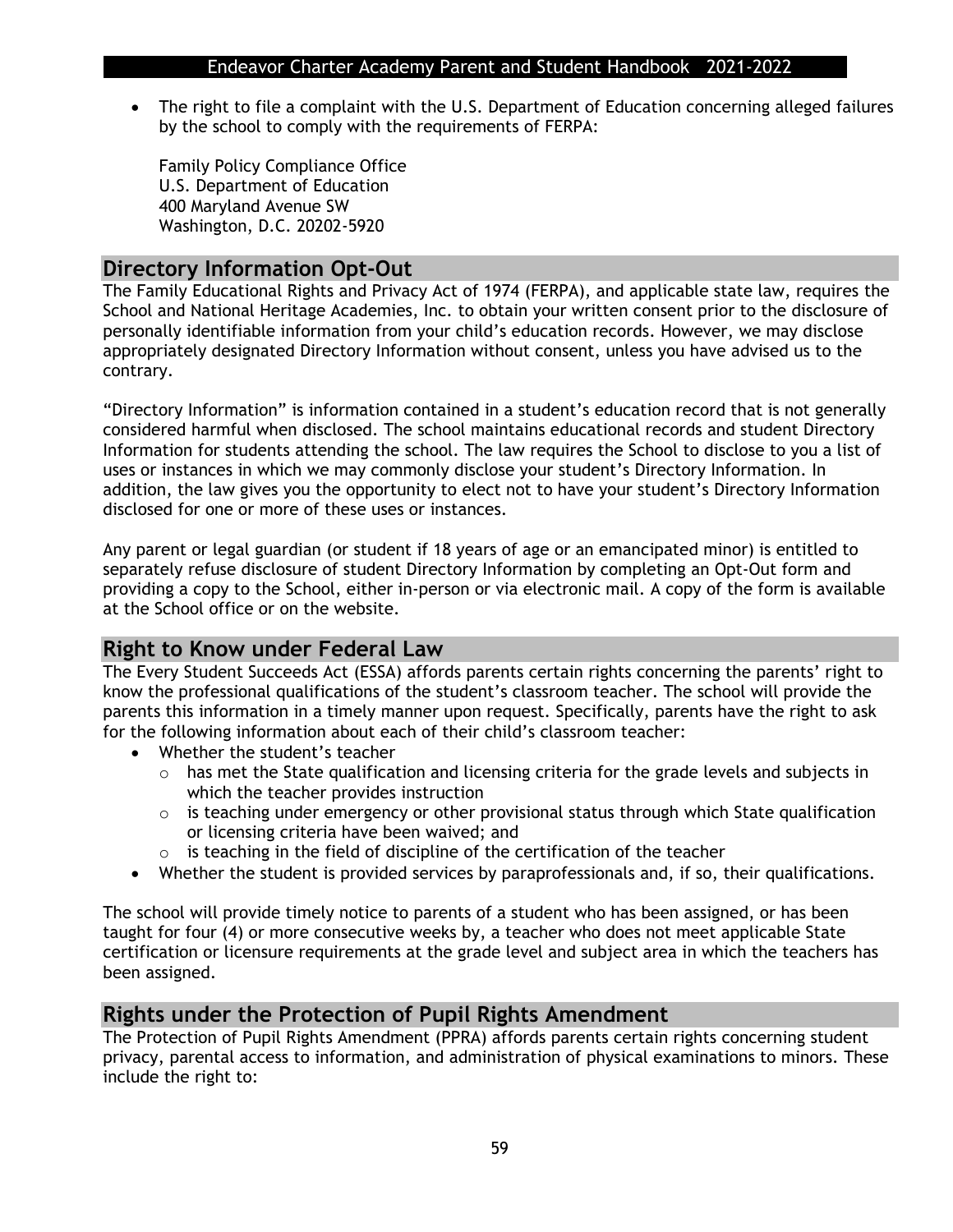- Consent before students are required to submit to a survey, which is funded in part or in whole by a program of the U.S. Department of Education, that concerns one or more of the following protected areas ("protected information survey"):
	- 1. Political affiliations or beliefs of the student or student's parent
	- 2. Mental or psychological problems of the student or the student's family
	- 3. Sexual behavior or attitudes
	- 4. Anti-social, demeaning, illegal, or self-incriminating behavior
	- 5. Critical appraisals of others with whom respondents have close familial relationships
	- 6. Legally-recognized privileged relationships, such as with lawyers, doctors, or ministers
	- 7. Religious affiliations, beliefs, or practices of the student or parent
	- 8. Income, other than as required by law, to determine program eligibility
- Receive notice and an opportunity to opt a student out of the following:
	- 1. Any other protected information survey, regardless of funding
	- 2. Any non-emergency, invasive physical exam or screening required as a condition of attendance, administered by the school or its agent, and not necessary to protect the immediate health and safety of the student (except for hearing, vision, scoliosis, or any other physical exam or screening permitted or required under state law)
	- 3. Any activity involving the collection, disclosure, or use of personal information or the marketing, selling, or distributing of such information to others
- Inspect the following, upon request and before administration or use:
	- 1. Surveys created by a third party before their distribution by a school to its students
	- 2. Instruments used to collect personal information from students for marketing, sales, or other distribution purposes
	- 3. Instructional material used as part of the educational curriculum

The school protects student privacy in the administration of protected surveys and the collection, disclosure, or use of personal information for marketing, sales, or other distribution purposes. The school will also both directly notify parents through U.S. Mail, e-mail, parent meetings, or the Parent and Student Handbook of the specific or approximate dates (if such events are planned and/or scheduled) of the above activities and provide an opportunity to opt a student out of participating in them. *Parents who believe their rights have been violated may file a complaint with*:

Family Policy Compliance Office U.S. Department of Education 400 Maryland Avenue SW Washington, D.C. 20202-5920

## **Boy Scouts of America**

The school does not discriminate against any group officially affiliated with either the Boy Scouts of America or any other youth group listed in Title 36 of the United States Code (as a patriotic society) that wishes to conduct a meeting within an open forum. The school does not deny such access or opportunity or discriminate for reasons based on the membership or leadership criteria or the oath of allegiance to God and country of the Boy Scouts of America or the youth groups listed in Title 36 of the United States Code (as a patriotic society).

## **Title IX**

If students, their parents/guardians, or anyone else on their behalf believe they have been subjected to discriminatory harassment, including but not limited to harassment related to the students' sex, sexual orientation, gender, gender identity and expression, or pregnancy by school board members,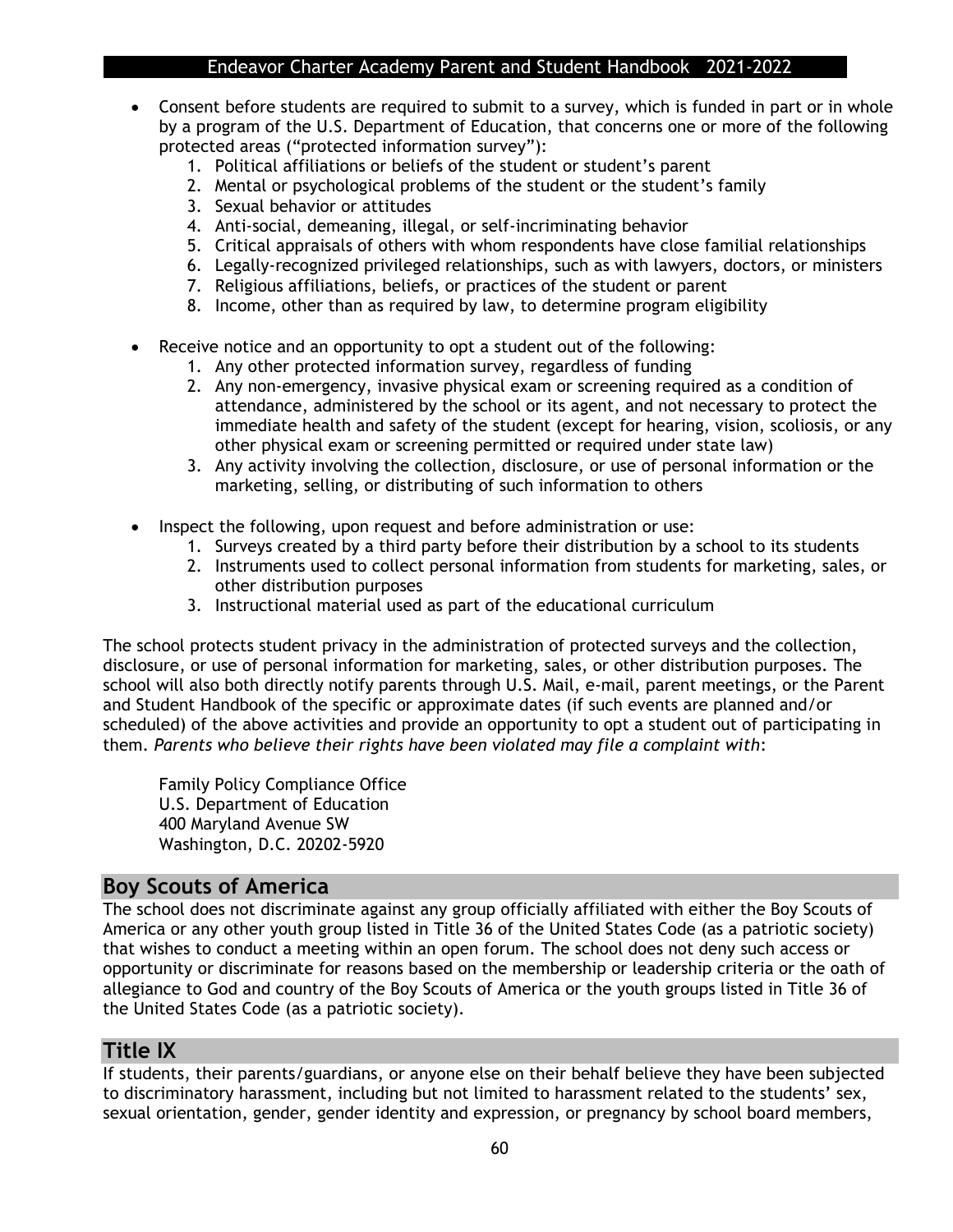staff, students, vendors, contractors, or other persons doing business with the School, it should be immediately reported to the school principal (Title IX Coordinator). Complaints of alleged harassment should provide specific details regarding the event, the date of the event, and the parties involved. The complaint will be considered confidential, and the Title IX Coordinator will discuss supportive measures, the investigation, and a formal complaint with the complainant. The Academy will expeditiously investigate complaints with the assistance of legal counsel as necessary and appropriate.

The School complies with Title IX of the Education Amendments Act of 1972, which states, in part: "No persons in the United States shall on the basis of sex be excluded from participation in, be denied the benefits of, or be subjected to discrimination under any education program or activity receiving financial assistance...."

In compliance with Title IX, the School does not discriminate on the basis of sex in its education program or activities. This requirement not to discriminate in the education program or activity extends to admission and employment.

The following person shall be the Compliance Officer/Title IX Coordinator and is responsible for investigating any complaint alleging noncompliance with Title IX.

Thomas McPherson 380 N. Helmer Road Springfield, MI 49037-7776 Phone: (269) 962-9300 [14.tmcpherson@nhaschools.com](mailto:14.tmcpherson@nhaschools.com)

Any person may report sex discrimination, including sexual harassment (whether or not the person reporting is the person alleged to be the victim of conduct that could constitute sex discrimination or sexual harassment), in person, by mail, by telephone, or by electronic mail, using the contact information listed for the Title IX Coordinator, or by any other means that results in the Title IX Coordinator receiving the person's verbal or written report. Such a report may be made at any time (including during non-business hours) by using the telephone number or electronic mail address, or by mail to the office address, listed for the Title IX Coordinator. Inquiries about the application of Title IX and its regulations to the School may be referred to the Title IX Coordinator, to the Assistant Secretary for Civil Rights of the Department, or both.

The school's nondiscrimination policy is available on the School's website. The Title IX grievance procedures are available on the website.

#### **Unsafe School Choice Option**

A student attending a persistently dangerous school or a student who is a victim of a violent criminal offense on school property has the right to transfer to another safe school in the district, if his/her parent requests a transfer. If there is not another safe school in the district providing instruction at the student's grade level, the school shall contact neighboring districts to request that the student be permitted to transfer to a school in one of those districts.

#### **Asbestos Management Plan**

The Asbestos Hazard Emergency Response Act (AHERA) requires us to annually notify parents, students, staff members, and others who regularly occupy the school building of compliance with AHERA. An Asbestos Management Plan (AMP) has been developed for the school and is on file in the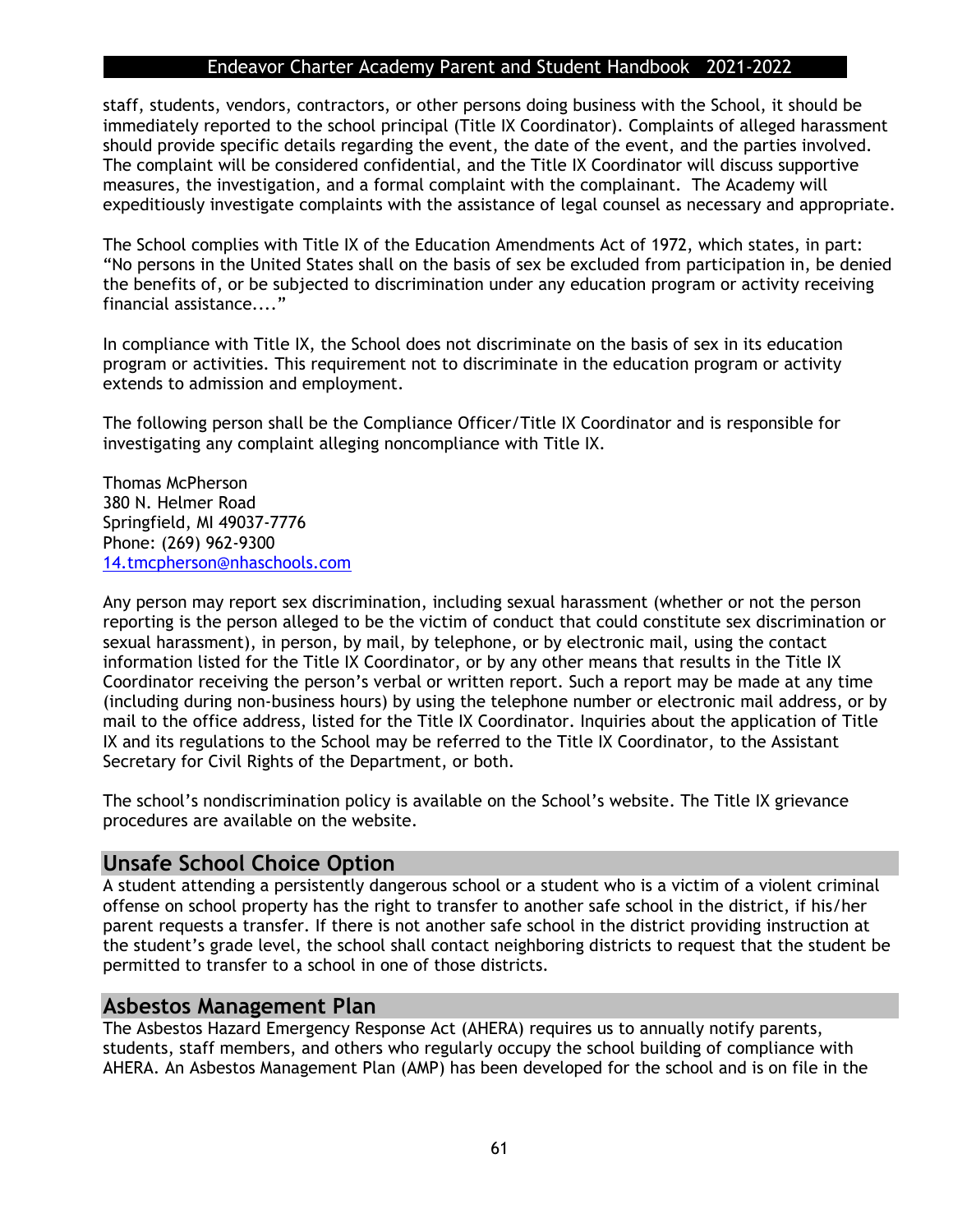school office. Parents may schedule an appointment with the principal if they wish to review the AMP.

### **Pesticide Notification**

The school aims to control pest populations and to reduce the use of active pesticides throughout the school by implementing an integrated pest management program. The health and safety of all persons within the school's facilities are of primary concern. In addition to providing parents with this annual notification, the school will notify parents in advance of individual pesticide applications of nonemergency applications of pesticides such as an insecticide, fungicide, or herbicide, other than a bait or gel formation, that is made to the school ground or building. Please note that notification is not given for the use of sanitizers, germicides, disinfectants, or antimicrobial cleaners. In certain emergencies, such as an infestation of stinging insects, pesticides may be applied without prior notice to prevent injury to students, but parents will be notified following any such application. Advance notice will be posted on the front door and posted in a public, common area of the school other than the entrance. A parent can also request to be notified by letter postmarked at least 72 hours before the application is to take place. Please contact the school office if you wish to be notified in this manner.

For any information regarding pesticide application procedures or to review the school's integrated pest management program or records, please contact the school principal:

Tom McPherson 269-962-9300 [14.tmcpherson@nhaschools.com](mailto:14.tmcpherson@nhaschools.com)

The National Heritage Academies' Facilities Department may also be contacted for this information at the following email address: [ipm@nhaschools.com](mailto:ipm@nhaschools.com)

## **English Learner Parent Complaint Process**

English Learner parents are advised to follow the process below to address concerns regarding the district's English Learner program:

- 1. Parent, school administration and student's teacher will meet to resolve concern. Translation services will be made available.
- 2. If resolution is not reached, Parent may contact Parent Relations through phone, email or parent web portal to mediate and resolve concern. Translation services will be made available.
- 3. If resolution is reached, then the Parent Relation Specialist will send a resolution in English and in the home language to the parent within 10 business days.

## **Policies**

Board policies can be found at [www.heritageacademies.com](http://www.heritageacademies.com/) under the school listings or are available from the school office.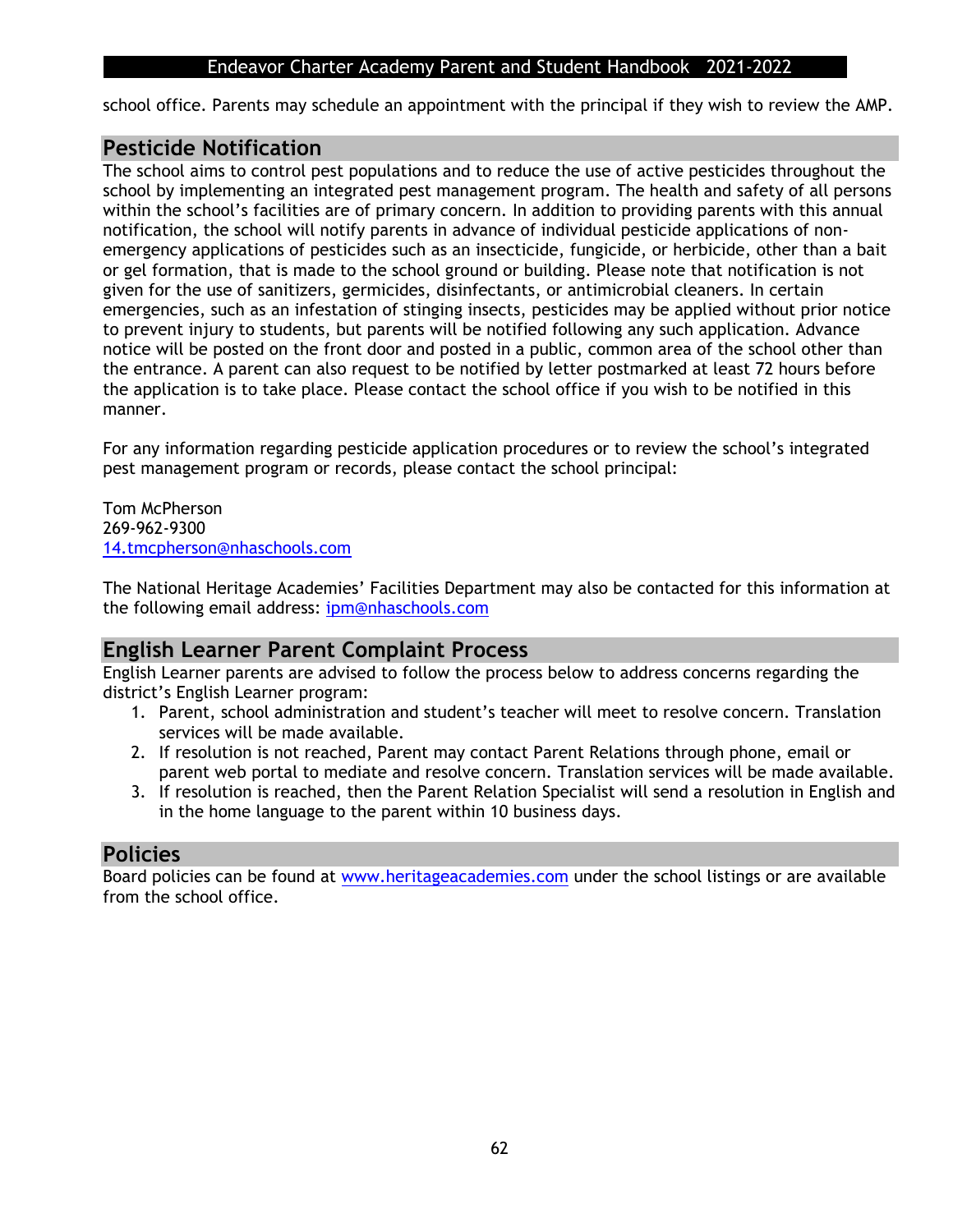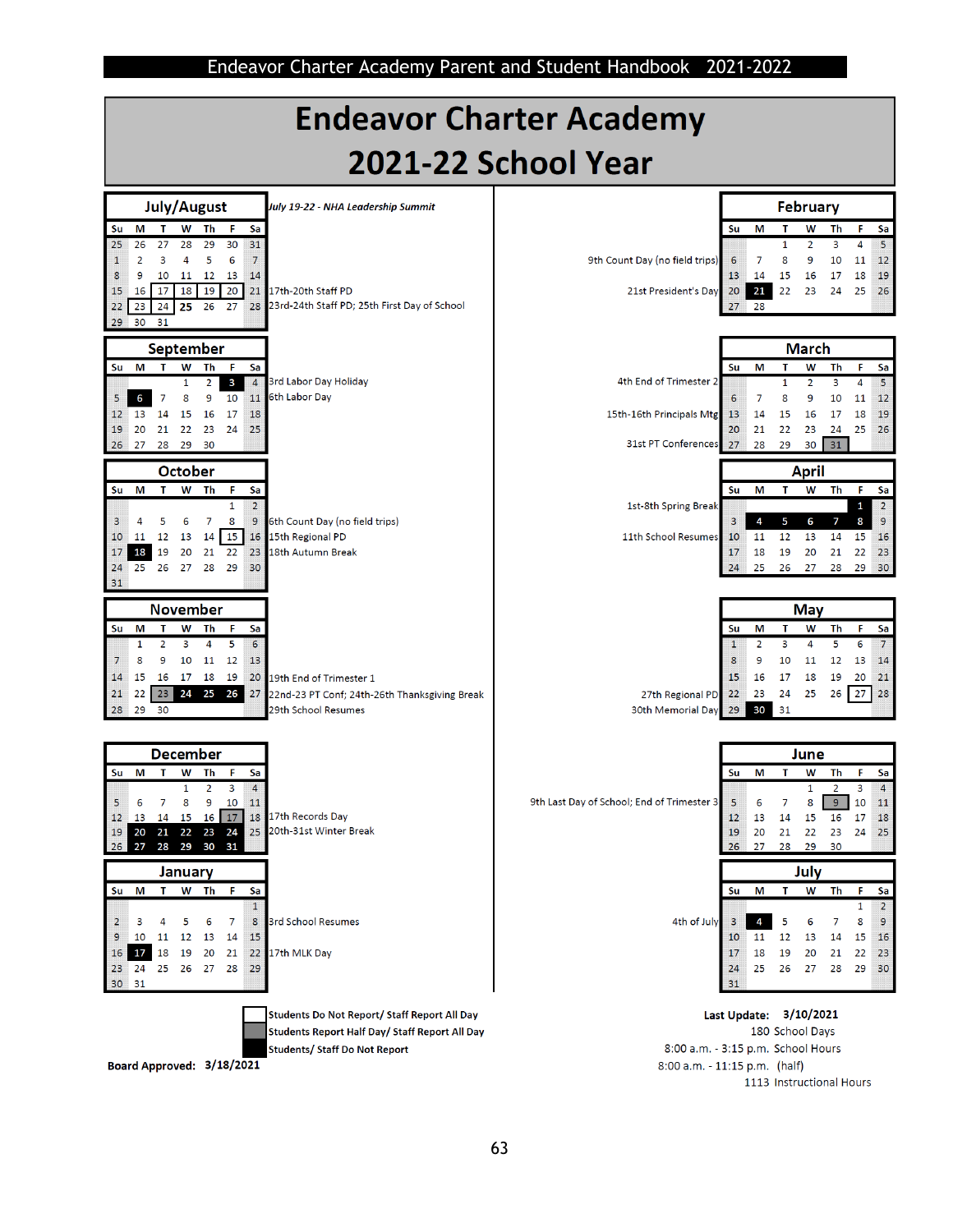## **COMMITMENT TO EXCELLENCE CONTRACT**

To successfully challenge each child to achieve, parents, students, and teachers must work together, committed to the school's high expectations and standards. Each parent, student, and teacher is asked to pledge his/her commitment by signing below:

#### **Parent/Guardian Commitment:** *I fully commit to my child's education in the following ways:*

- I understand that my child is enrolled in this school so he/she has opportunities to achieve.
- I realize that the expectations and standards at this school are high and agree to support them.
- I understand and agree to be bound by all provisions outlined in the Parent and Student Handbook and acknowledge receipt of the Parent and Student Handbook by signing below.
- I will monitor my child's attendance, homework completion, and read school correspondence.
- I will participate in parent-teacher conferences and volunteer for school activities when possible.
- I understand that my child must behave respectfully and responsibly to protect the safety, interest, and rights of others in the school. I will model appropriate behavior while in the school.

*Please add any other commitment statements you would like to note:*

| Parent/Guardian Signature | Date | Parent/Guardian Signature | Date |  |
|---------------------------|------|---------------------------|------|--|

#### **Student's Commitment:** *I fully commit to this school in the following ways:*

- I am enrolling in this school, because I want to achieve. I will put forth my best effort every single day.
- I agree with my school's expectations, standards, and requirements, because I have high expectations for myself.
- I understand and agree to follow the Student Code of Conduct and Dress Code in the Parent and Student Handbook.
- I will attend school all day, every day, unless I have an excused absence.
- I will complete my homework, submit it on time, and contact my teacher about any questions.
- I will behave respectfully and responsibly to protect the safety, interests, and rights of others in the school. I will accept responsibility for my actions.

| <b>Student Signature</b> | <b>Student Printed Name</b> | Grade | Date |
|--------------------------|-----------------------------|-------|------|
| <b>Student Signature</b> | <b>Student Printed Name</b> | Grade | Date |
| <b>Student Signature</b> | <b>Student Printed Name</b> | Grade | Date |
| <b>Student Signature</b> | <b>Student Printed Name</b> | Grade | Date |

#### **Teacher's Commitment:** *I fully commit to this school in the following ways:*

- I will provide each student opportunities to achieve.
- I will communicate with parents on a regular basis via personal contact, weekly newsletters, or progress reports and will make myself available to students and parents for any concerns they may have.
- I will display integrity and respect to students, parents, and staff members through my words and actions.

\_\_\_\_\_\_\_\_\_\_\_\_\_\_\_\_\_\_\_\_\_\_\_\_\_\_\_\_\_ \_\_\_\_\_\_\_\_\_\_\_\_\_\_\_\_\_\_\_\_\_\_\_\_\_\_\_\_\_\_\_\_\_\_\_\_\_\_\_\_\_\_ \_\_\_\_\_\_\_\_\_\_\_\_\_

I will protect the safety, interests, and rights of all individuals in the classroom.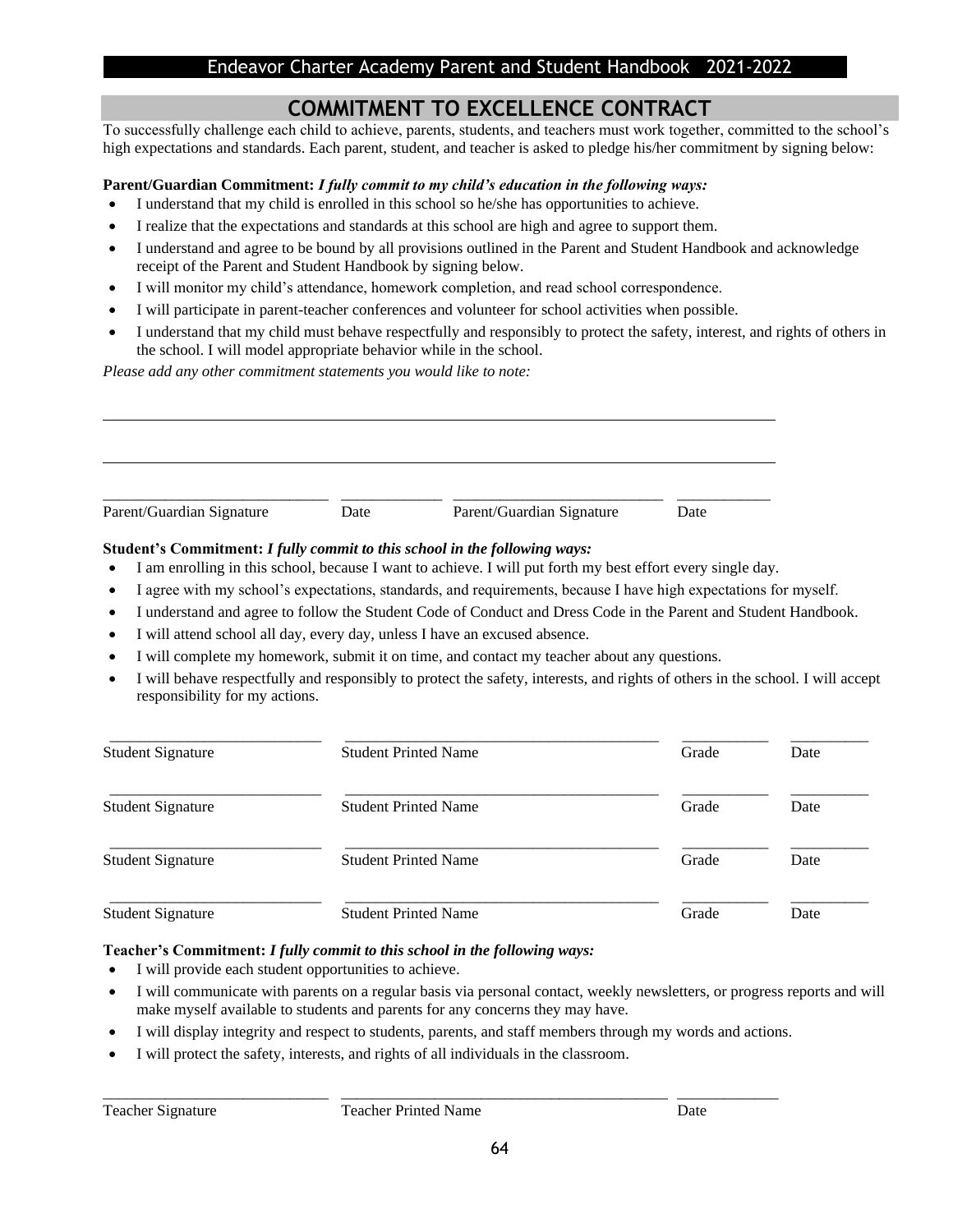#### **School-Wide Volunteer Opportunities**

National Heritage **Academies**<sup>®</sup>

The school Board and staff members support the school's commitment to parental involvement, believing strongly that it is a main ingredient for student success. On the back of this page is a listing of the volunteer opportunities available to parents at the school. The committees are listed first, followed by committee support and other opportunities. Please check all opportunities in which you are interested. As you participate in these opportunities, you will be fulfilling the Commitment to Excellence Contract by helping to provide an exemplary educational experience for our students. Thank you in advance for helping make our school exemplary for our children.

Volunteer opportunities specific to your child's classroom are on a separate form.

Volunteers may be required to submit to a criminal background check.

| Children's names and grades: |                                |
|------------------------------|--------------------------------|
|                              | Grade: _______________________ |
|                              | Grade: _____________________   |
|                              | Grade: __________________      |
|                              | Grade: ___________________     |
|                              | Grade: ___________________     |